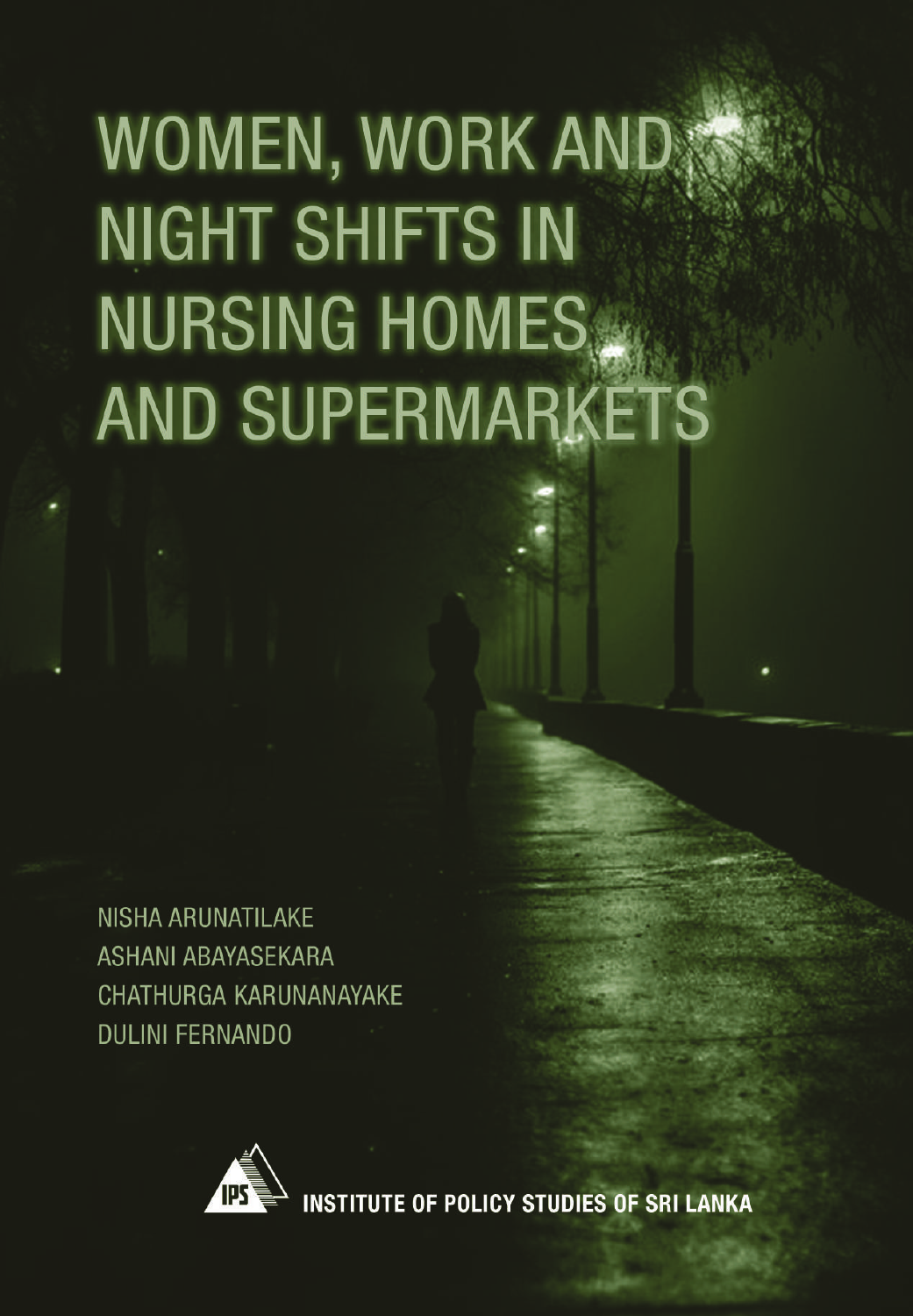

**Nisha Arunatilake** has been a Research Fellow at IPS since 2000 and was appointed as the Director of Research in January 2018. She has extensive postdoctoral experience in conducting policy related economic research in labour market analysis, education, public finance and health. She heads the Labour, Employment and Human Resource Development research at the IPS. She holds a BSc in Computer Science and Mathematics with Summa Cum Laude from the University of the South, USA and an MA and PhD in Economics from Duke University, USA. nisha@ips.lk

**Ashani Abayasekara** is a Research Economist at IPS with research interests in labour economics, economics of education, health economics, and applied microeconometrics. She holds a BA in Economics with first class honours from the University of Peradeniya and a Masters in International and Development Economics (with Distinction) from the Australian National University. ashani@ips.lk



**Chathurga Karunanayake** is a Research Assistant at IPS with research interests in behavioral economics. She is a guest lecturer on consumer behavior and luxury consumption patterns. She introduced the novel concept of "decorative consumption" to the jargon of Economics. She holds a BA in Economics (Honors) from University of Colombo and a DipLCM from University of West London, UK. chathurga@ips.lk



**Dulini Fernando** is an Associate Professor at the Warwick Business School, University of Warwick, UK. Her research focusses on highly skilled individuals who navigate barriers, mobilise enablers and manage conflict in order to achieve success in career. Dulini holds BSc degrees from the London School of Economics (LSE), UK and Lancaster University, UK, an MSc from LSE and a PhD from Loughborough University, UK. dulini.fernando@wbs.ac.uk

Copyright © September 2020 Institute of Policy Studies of Sri Lanka

**ISBN 978-955-7397-20-7**

#### **National Library and Documentation Services Board -Cataloguing-In-Publication Data**

Women, Work and Night Shifts in Nursing Homes and Supermarkets / Nisha Arunatilake ...[et al.] - Colombo: Institute of Policy Studies of Sri Lanka, 2020 56p.; 28 cm. - (Labour Economic Series; No. 27)

ISBN 978-955-7397-20-7

i. 331.4095493 DDC23 ii. Arunatilake, Nisha (co. author)

iii. Series

1. Labor economics - Sri Lanka 2. Women employees - Sri Lanka - Case studies

Please address orders to: Institute of Policy Studies of Sri Lanka 100/20, Independence Avenue, Colombo 7, Sri Lanka Tel: +94 11 2143100 Fax: +94 11 2665065 Email: ips@ips.lk Website: www.ips.lk Blog 'Talking Economics': www.ips.lk/talkingeconomics Twitter: @TalkEconomicsSL Facebook: www.facebook.com/instituteofpolicystudies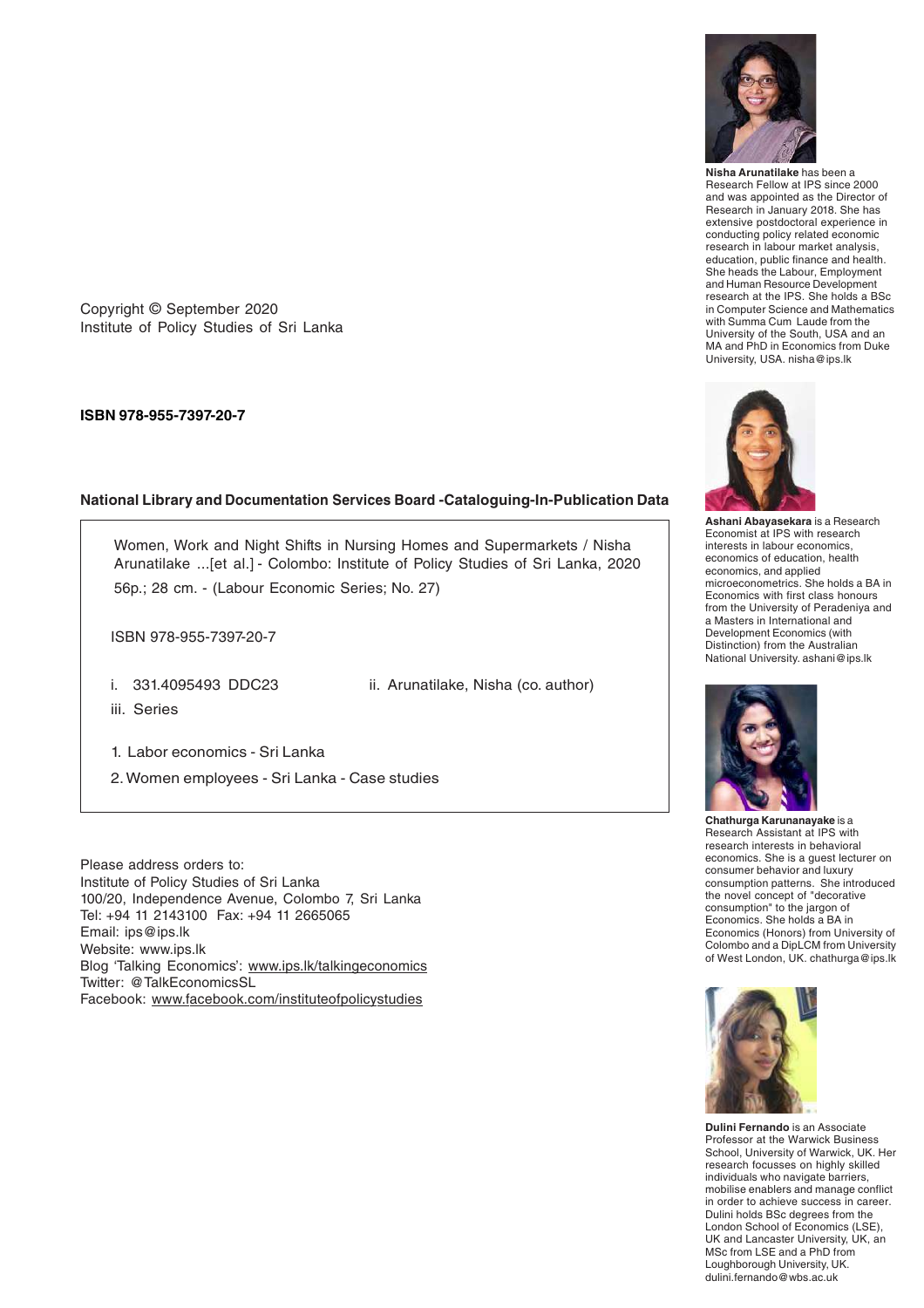

## INSTITUTE OF POLICY STUDIES OF SRI LANKA

Labour Economic Series

**Contract Contract** 



## Women, Work and Night Shifts in Nursing Homes and Supermarkets

NISHA ARUNATILAKE, ASHANI ABAYASEKARA, CHATHURGA KARUNANAYAKE AND DULINI FERNANDO

<u> Tanzania (h. 1878).</u>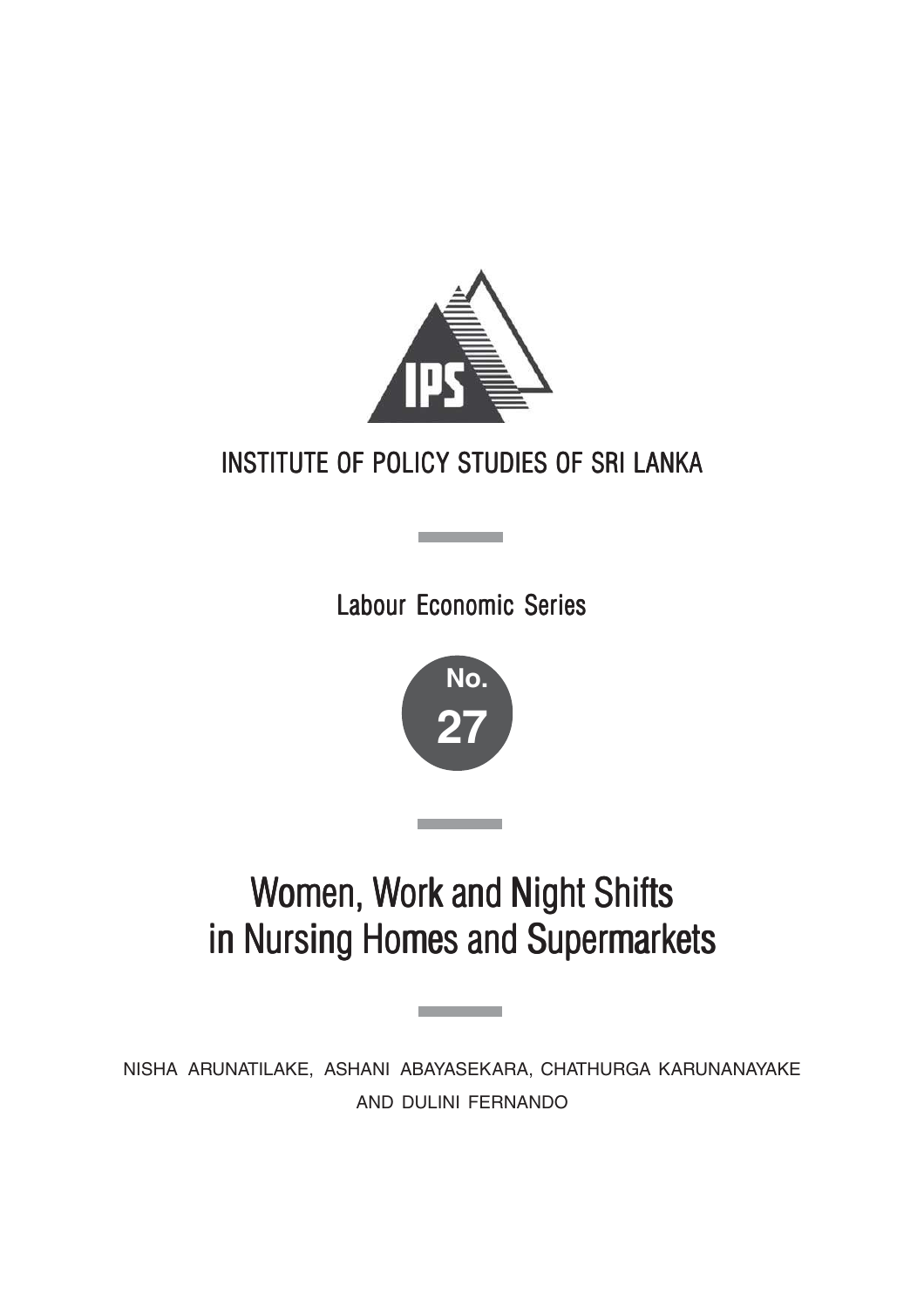## Table of Contents

|     | <b>LIST OF TABLES</b>                                                                     |                       |
|-----|-------------------------------------------------------------------------------------------|-----------------------|
|     | <b>LIST OF FIGURES</b>                                                                    | $\parallel \parallel$ |
|     | <b>ABBREVIATIONS</b>                                                                      | IV                    |
|     | ACKNOWLEDGEMENTS                                                                          | V                     |
|     | <b>EXECUTIVE SUMMARY</b>                                                                  | V <sub>l</sub>        |
| 1.  | Introduction                                                                              | 1                     |
| 2.  | Literature Review                                                                         | 4                     |
|     | 2.1 Work Satisfaction and Career Advancement Prospects                                    | 4                     |
|     | 2.2 Challenges at Home and on the Road                                                    | 5                     |
|     | 2.3 Challenges at Work and Working Conditions                                             | 7                     |
|     | 2.4 Social and Cultural Related Challenges                                                | 8                     |
|     | 3.0 Summary of Existing Legislation Relating to 'Night Work'                              | 10                    |
|     | 3.1 Employment of Women, Young Persons and Children's Act                                 | 10                    |
|     | 3.2 Shop and Office Employees Act 1954                                                    | 11                    |
|     | 3.3 Wages Board Ordinance - Regulations Applicable to Workers of Nursing Homes            | 11                    |
|     | Wages                                                                                     | 12                    |
|     | Hours of Work and Overtime                                                                | 12                    |
|     | Holidays                                                                                  | 12                    |
|     | 3.4 Wages Board Ordinance - Regulations Applicable to Employees of the Supermarket Sector | 12                    |
|     | Wages                                                                                     | 13                    |
|     | Hours of Work and Overtime                                                                | 13                    |
|     | Holidays                                                                                  | 13                    |
|     | 3.5 Comparison of Legislation Governing Nursing Homes and the Supermarket Sector          | 13                    |
| 4.0 | Research Design                                                                           | 17                    |
|     | 4.1 Sample                                                                                | 17                    |
|     | 4.2 Data Analysis                                                                         | 18                    |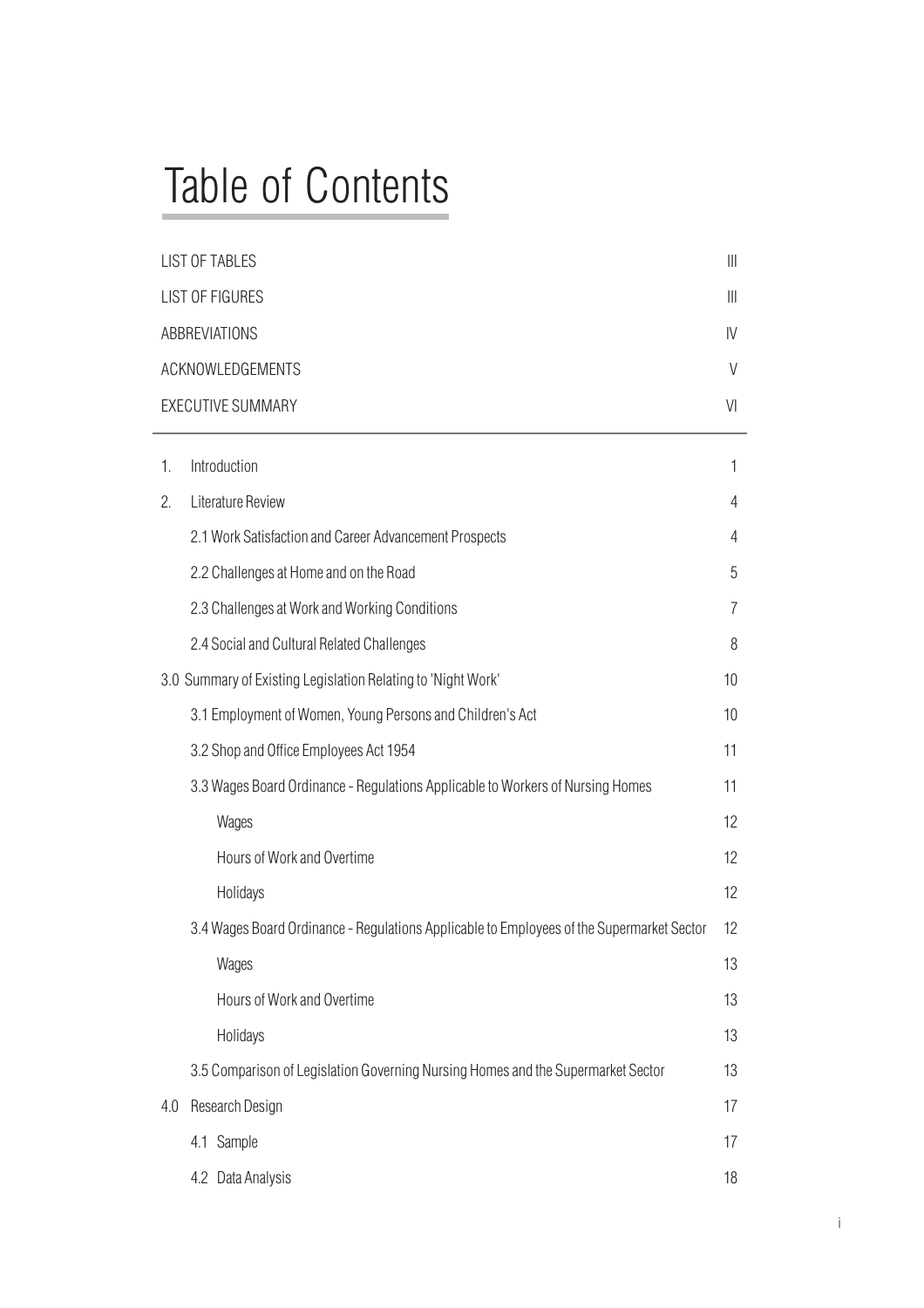

| 5.0 |              | <b>Findings and Discussion</b>                                       | 20 |
|-----|--------------|----------------------------------------------------------------------|----|
|     |              | 5.1 Work Satisfaction and Career Advancements Prospects              | 20 |
|     |              | 5.2 Challenges at Home and on the Road                               | 24 |
|     |              | 5.3 Challenges at Work and Working Conditions                        | 28 |
|     |              | 5.4 Social and Cultural Related Challenges                           | 30 |
| 6.0 |              | Implementation Gaps in Legislation                                   | 32 |
|     |              | 6.1 Hours of Work and Overtime                                       | 32 |
|     |              | 6.2 Working Conditions                                               | 33 |
|     |              | Holidays                                                             | 33 |
|     |              | <b>Facilities</b>                                                    | 34 |
|     |              | <b>Meals</b>                                                         | 36 |
|     |              | <b>Hostels</b>                                                       | 36 |
|     |              | 6.3 Customer Harassment and Grievance Handling                       | 37 |
|     |              | 6.4 Health and Safety on the Job                                     | 37 |
| 7.0 |              | <b>Conclusions and Recommendations</b>                               | 39 |
|     |              | 7.1 Conclusions                                                      | 39 |
|     |              | 7.1.1 Worker Satisfaction and Career Advancement Prospects           | 39 |
|     |              | 7.1.2 Challenges at Home and on the Road                             | 39 |
|     |              | 7.1.3 Challenges at Work and Working Conditions                      | 39 |
|     |              | 7.1.4 Social and Cultural Related Challenges                         | 40 |
|     |              | 7.1.5 Adherence to Legislation                                       | 40 |
|     |              | 7.2 Policy Recommendations                                           | 41 |
|     |              | 7.2.1. Address Risks Associated with Travelling to Work in the Night | 41 |
|     |              | 7.2.2 Strengthen Legislation and their Implementation                | 41 |
|     |              | 7.2.3 Build Awareness about Workers' Rights                          | 41 |
|     |              | 7.2.4 Offer Greater Support for Workers with Caring Responsibilities | 42 |
|     |              | 7.2.5 Challenge Conventional Gender Ideologies                       | 42 |
|     | Bibliography |                                                                      | 43 |
|     | Appendix     |                                                                      | 47 |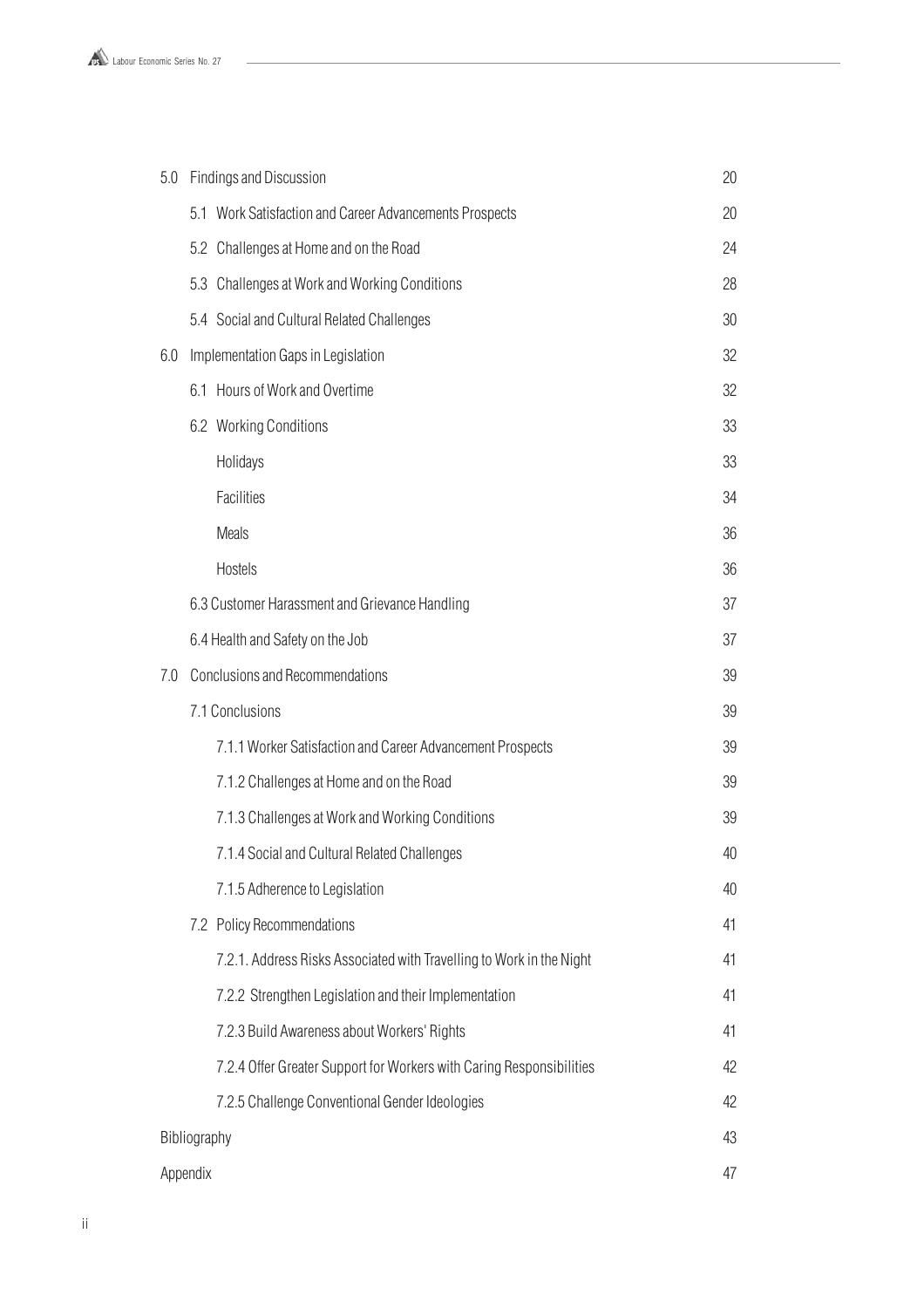#### **List of Tables**

| Table 1: Distribution of Workers by Worker Characteristics |    |
|------------------------------------------------------------|----|
| Table 2: Summary of Existing Legislation                   | 14 |
| Table 3: Background Characteristics of the Sample          | 47 |

#### **List of Figures**

|  | Figure 1: Increasing Female Participation in Night Work |  |
|--|---------------------------------------------------------|--|
|--|---------------------------------------------------------|--|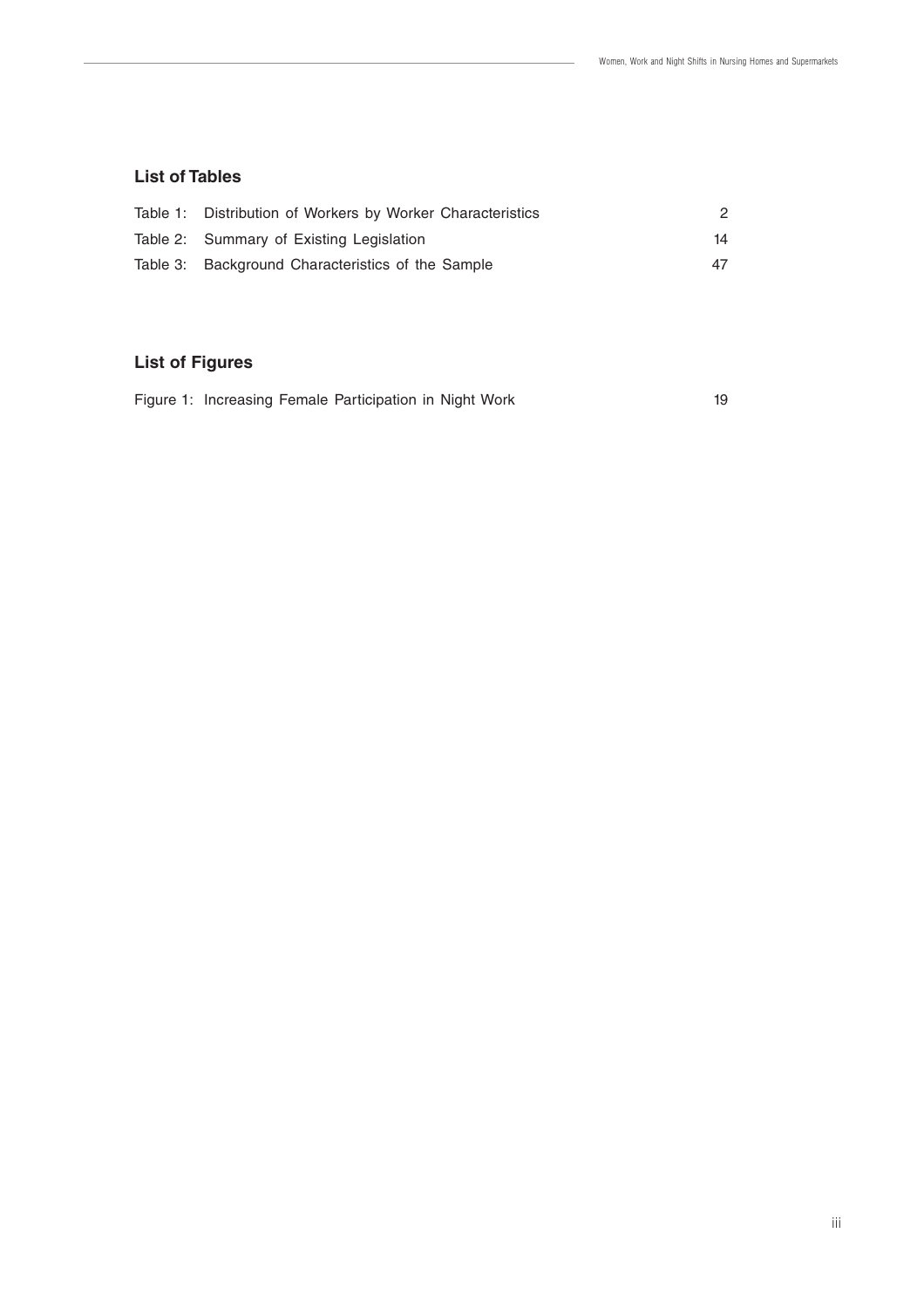#### **Abbreviations**

 $\overline{a}$ 

| EWYPC-1956 - Employment of Women, Young Persons and Children's Act, 1956                      |
|-----------------------------------------------------------------------------------------------|
| - Focus Group Discussions                                                                     |
| - Key Informant Interviews                                                                    |
| - Sri Lankan Rupee                                                                            |
| - Shop and Office Employees Act 1954                                                          |
| - Wages Boards Ordinance No.27 of 1941 and superseded by No. 40 of 1943 and<br>No. 19 of 1945 |
|                                                                                               |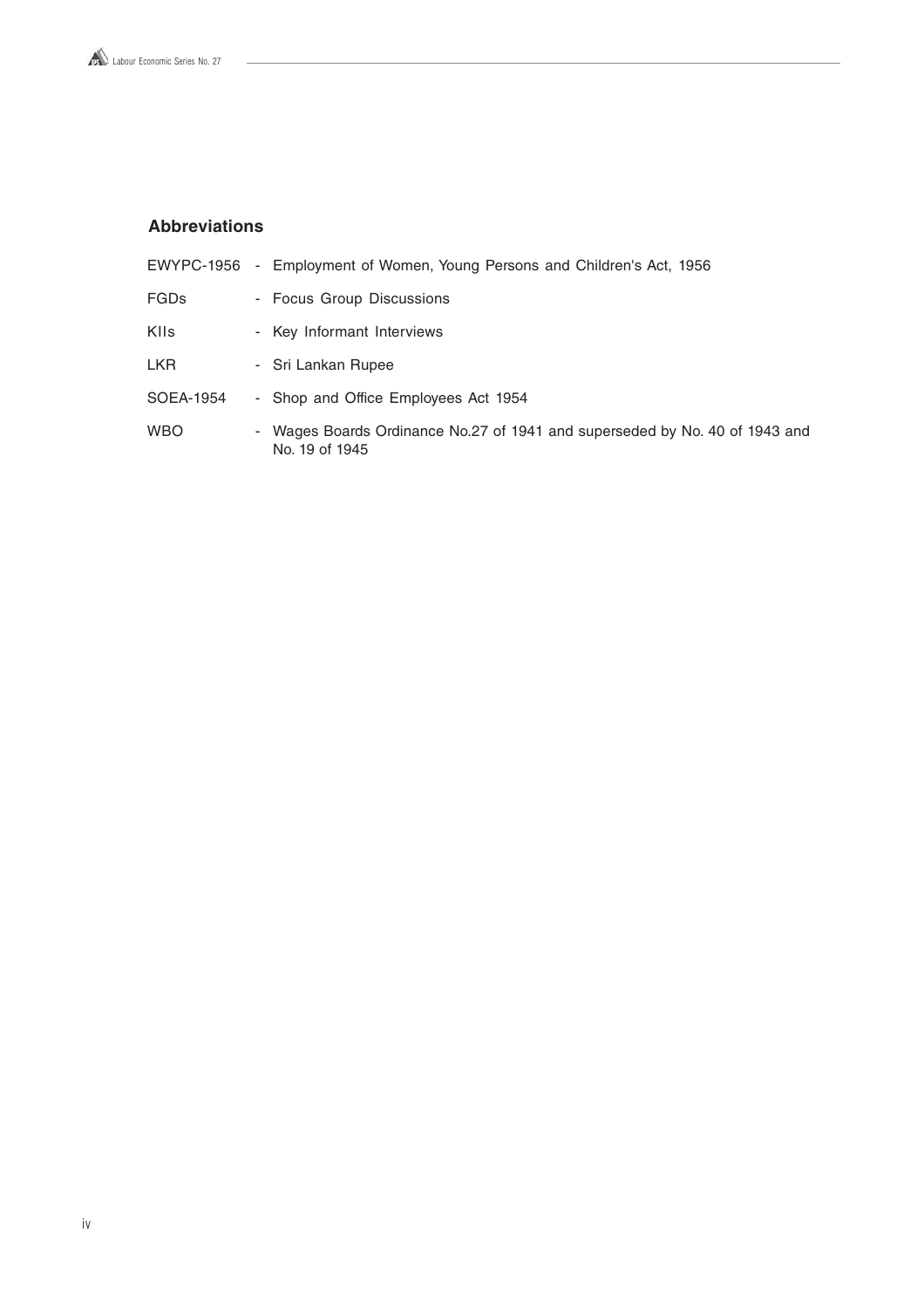## Acknowledgements

This study was funded by Warwick Business School, University of Warwick and the Institute of Policy Studies of Sri Lanka.

We would like to thank all interviewees who provided primary data for the analysis, and those who assisted in identifying and facilitating the interview processes.

The authors are grateful to Mr. R. P. A. Wimalaweera, Commissioner General of Labour and Mrs. M. V. Gunawardena, Commissioner of Labour (Women's and Children's Affairs Division), for guidance provided for the study.

The support in editing, formatting, and printing this publication provided by the publications team at the IPS, is also gratefully acknowledged.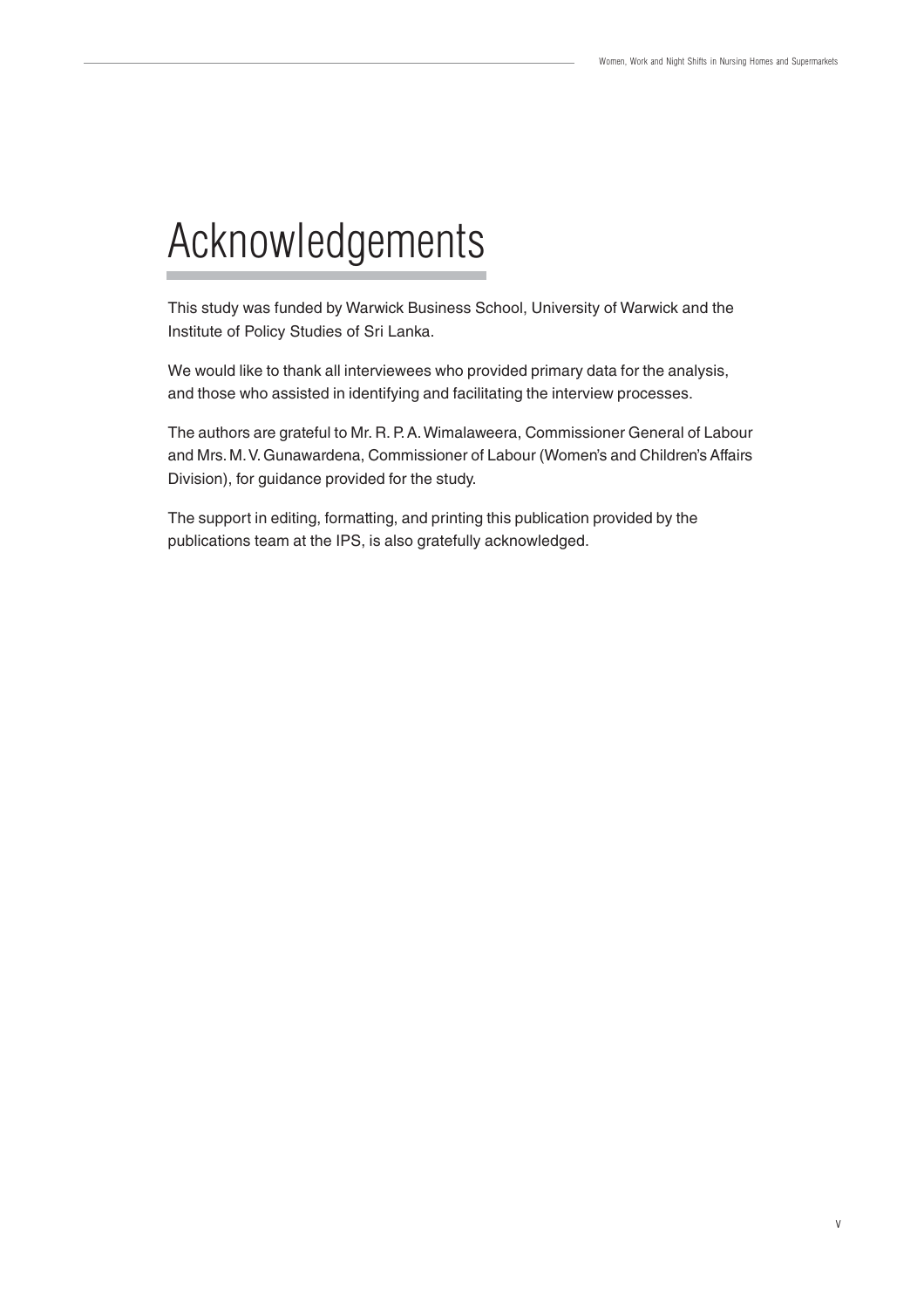## Executive Summary

This study examines Sri Lankan women's experiences of work and night shifts in nursing homes and supermarkets. The study is based on a sample of 30 associate professional and semi-skilled women pursuing jobs as nursing home workers, care workers, pharmacy dispensers, customer service assistants, cashiers and sales assistants. The views of the workers were triangulated with views from their direct supervisors (i.e., matrons, chief pharmacists and supervisors). Semi-structured interviews were undertaken with all respondents.

The majority of female employees interviewed in the study both wanted, and needed, to work. Night-time work had important benefits for both women themselves and wider society; it empowered women as members of society, and it also helped them to support their families. However, a number of barriers prevented women from fully engaging in the workforce, and especially at night. Key barriers include challenges associated with travelling to work, health and safety concerns at the workplace, exploitative conditions of work and conventional gender ideologies. A majority of supervisors interviewed from the super market sector confirmed that, challenges do exist especially in the working conditions of the workers. Key issues include; longer working hours and heavy work load. However, supervisors in the nursing home sector did not indicate such challenges for their workers. Furthermore, supervisors from both the sectors asserted that there were no specific gender preferences when hiring women for night shifts and no challenges were encountered in the course of recruitment. In addition to examining individuals' perceptions of career barriers, this paper identifies violation of legislation.

This paper offers six key recommendations for policy makers and employers to make night-time work safer and more productive for all concerned.

#### **1. Address Risks Associated with Travelling to Work in the Night**

It is essential to provide more frequent public transport facilities in the night, and impose regulations to safeguard women from harassment on public transport and on the road. This would dramatically reduce the risks and dangers associated with night work for women and better enable more women to participate in the labour force. A zerotolerance approach towards verbal harassment on the road, and ensuring that the police force takes gender-based harassment seriously, would ensure the safety of women. Policies should be publicized through media campaigns and general awareness of what constitutes harassment should be raised. Employers should be strongly encouraged to provide safe transport for all night-time workers.

**2. Strengthen and Extend Legislation to Ensure that Workers are Not Exploited in Overtime Work and Impose Checks to Ensure that All Employers Adhere to Legislation**

There is a need to strengthen legislation on the maximum number of overtime hours per week, rest breaks and spaces for resting and taking meals.

#### **3. Impose Regular Checks to Ensure that All Employers Adhere to Legislation Related to Basic Conditions of Work**

Regular checks should cover hostel facilities, rest breaks for workers and adequate restroom facilities, health and safety issues at the workplace and grievance handling.

#### **4. Offer Greater Support for Workers with Caring Responsibilities**

Additional job-related expenditures incurred by workers for childcare should be reflected in the minimum wages decided by the Wages Board.

#### **5. Run Campaigns to Raise Workers' Awareness of Their Entitlements and Legislation**

Raising awareness of entitlements and legislation amongst workers is crucial to protect them from being exploited.

#### **6. Challenge Conventional Gender Ideologies at School Level**

This is important because gender ideologies have significant implications on inequality in the workplace and beyond. Campaigns which support gender awareness, equality and raising girls' aspirations should be introduced. Introducing these at the school level can help reshape attitudes and beliefs of children, as they grow up to be responsible citizens.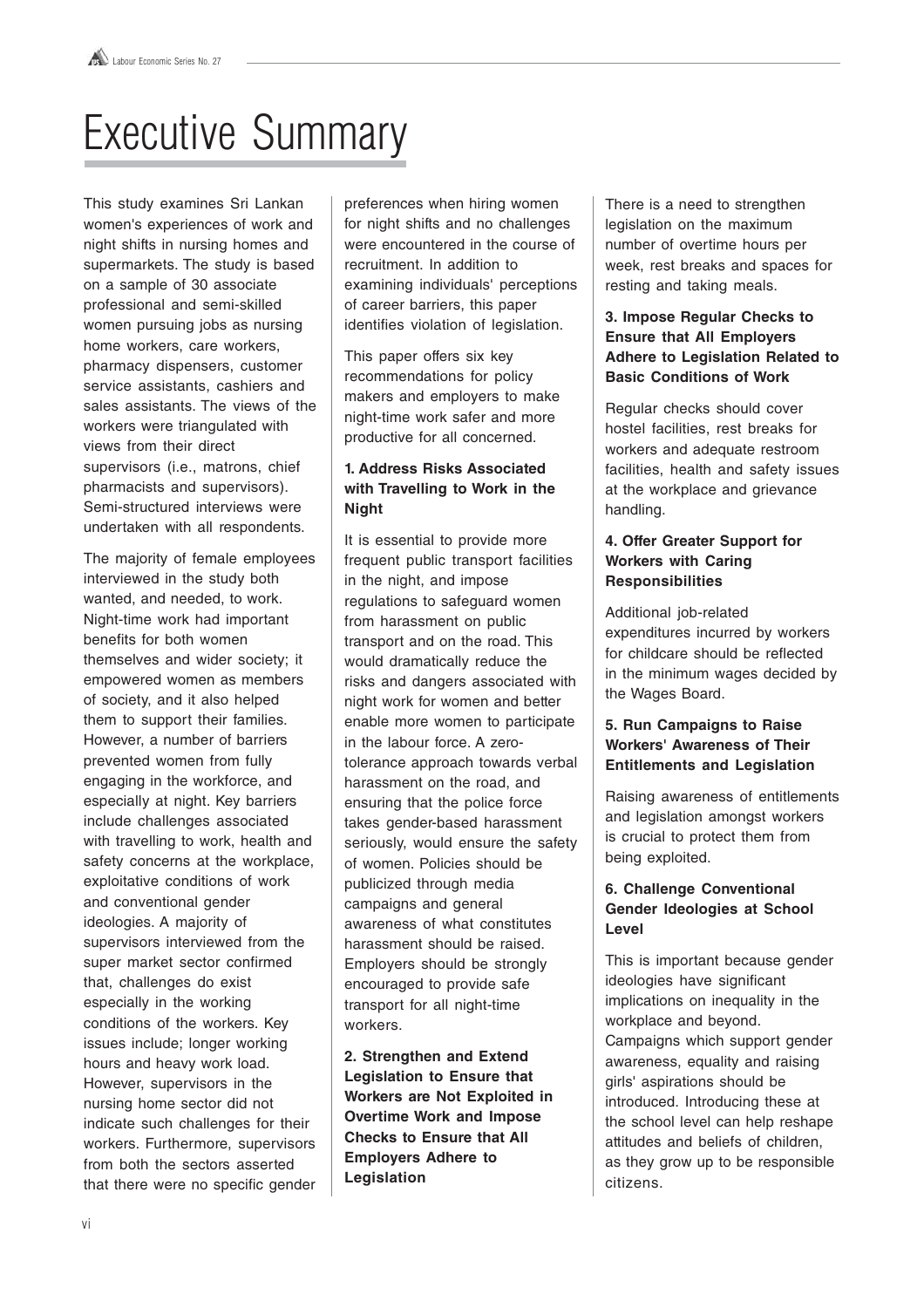## 1. Introduction

Notable political and social transformations and technological advancements are changing labour markets across the globe (International Labour Organization, 2016). Increased globalization, technological developments and greater integration of economic activities across borders facilitated by advancements in information and communication technology have increased the share of service sector jobs. These changes are not only visible in the types of jobs available in the market, but also in the nature of jobs. Along with the increased demand for service sector jobs, the demand for non-standard jobs, shift work, and night work that are outside traditional day-time jobs are on the increase (International Labour Organization, 2016).

The above-mentioned changes are not uncommon to Sri Lanka. The Sri Lankan labour market is also rapidly changing (Arunatilake & Karunanayake, 2019). The share of service sector jobs in the economy has increased from 42.9 per cent in 2012 to 46.6 per cent in in 2018 (Department of Census and Statistics, 2018). At the same time, the Sri Lankan labour market is experiencing labour shortages in a number of industries. Labour shortages are especially high in-service industries, predominantly offering non-standard jobs such as security quards, sales representatives, cashiers, and nursing professionals (Department of Census and

Statistics, 2017). The labour force participation rates for males being already fairly high, policymakers are increasingly looking towards females, to fill in labour shortages within the country. However, many multifaceted challenges and barriers have made this a formidable task.

Despite different initiatives, the labour force participation of females has remained stubbornly unchanged and below 40 per cent over the past several decades. On the supply side, challenges faced by women participating in the labour market which include, skills gaps, safety and security concerns both at work and on the way to the workplace, issues with transport, issues with work-life balance, and social cultural norms discourage women from market activities (Gunatilaka, 2013). These challenges are reinforced by gender wage gaps, voluntary or involuntary discrimination in the workplace, and archaic legislation that makes hiring women more expensive, as well as work environments that are unfriendly towards females. (Ranaraja & Hassendeen, 2016). The types of challenges faced by those doing night work and shift work can be very different to the challenges faced by those engage in regular jobs. Many of the studies that focus on increasing labour force participation of females do not take into account the nature of jobs that are available, and the specific challenges faced by women in engaging in various

"Many of the studies that look at increasing the labour force participation of females do not take into account the nature of jobs that are available, and the specific challenges faced by women in doing different types of jobs."

types of jobs. This study attempts to fill some research gaps in this regard, by examining Sri Lankan women's experiences of work and night shifts in the private hospital and supermarket sectors.

The supermarket sector comes under retail trade while the private hospital sector comes under human health activities. In Sri Lanka, from 9.88 percent of workers who are employed in the retail trade, 1.03 percent works in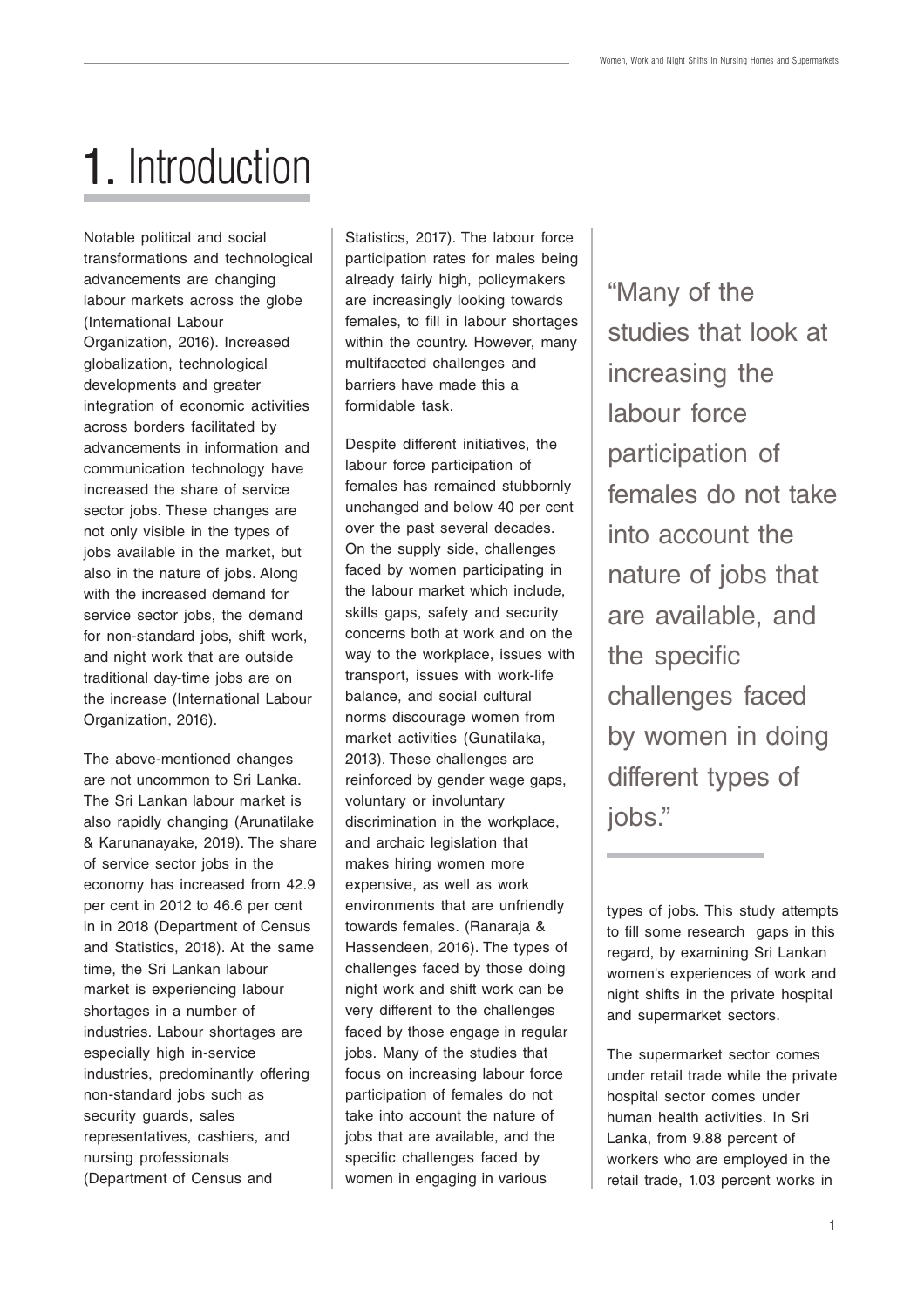

the supermarket sector and out of 1.67 percent who are employed in the human health activities, 10.94 percent work in the private hospital sector. While 56.17

percent of the employees in the super market sector are females, the percentage of females working in the private hospital sector is 80.82.

A summarized table on the background details of the two sectors are given below:

#### **Table 1 Distribution of Workers by Worker Characteristics**

|                               |                            | <b>Supermarket</b><br><b>Sector</b><br>Employees (%) | <b>Private</b><br><b>Hospital</b><br><b>Sector</b><br>Employees (%) |
|-------------------------------|----------------------------|------------------------------------------------------|---------------------------------------------------------------------|
| Age Groups (In Years)         | $15 - 24$                  | 35.96                                                | 23.35                                                               |
|                               | $25 - 34$                  | 33.60                                                | 31.87                                                               |
|                               | $35 - 54$                  | 28.08                                                | 32.18                                                               |
|                               | $55 - 64$                  | 0.00                                                 | 11.99                                                               |
|                               | 65 & Above                 | 2.36                                                 | 0.60                                                                |
| Gender                        | Male                       | 43.83                                                | 19.18                                                               |
|                               | Female                     | 56.17                                                | 80.82                                                               |
| <b>Marital Status</b>         | Married                    | 55.44                                                | 50.78                                                               |
|                               | Never Married              | 42.20                                                | 41.03                                                               |
|                               | Widowed/Divorced/Separated | 2.36                                                 | 8.19                                                                |
| Level of Education            | Primary incomplete         | 0.00                                                 | 1.96                                                                |
|                               | Primary complete           | 2.36                                                 | 0.00                                                                |
|                               | Below O/L                  | 20.58                                                | 24.13                                                               |
|                               | O/L Passed                 | 25.90                                                | 29.58                                                               |
|                               | A/L Passed                 | 44.83                                                | 30.83                                                               |
|                               | Degree & Above             | 6.33                                                 | 13.50                                                               |
| Skill Level                   | Low Skilled                | 93.67                                                | 86.50                                                               |
|                               | <b>High Skilled</b>        | 6.33                                                 | 13.50                                                               |
| Monthly Salary (In Sri Lankan | < 15000                    | 14.73                                                | 27.77                                                               |
| Rupees)                       | 15000=<30000               | 64.80                                                | 37.29                                                               |
|                               | $30000 = < 45000$          | 17.02                                                | 20.04                                                               |
|                               | 45000=<60000               | 0.00                                                 | 11.69                                                               |
|                               | 60000=<75000               | 0.00                                                 | 0.00                                                                |
|                               | 75000 & Above              | 3.44                                                 | 3.21                                                                |
| Working Hours per Week        | Less than 45 hours         | 36.75                                                | 29.09                                                               |
|                               | Over 45 hours              | 63.25                                                | 70.91                                                               |

Source: Computed by the authors based on Labour Force Survey Data, 2017.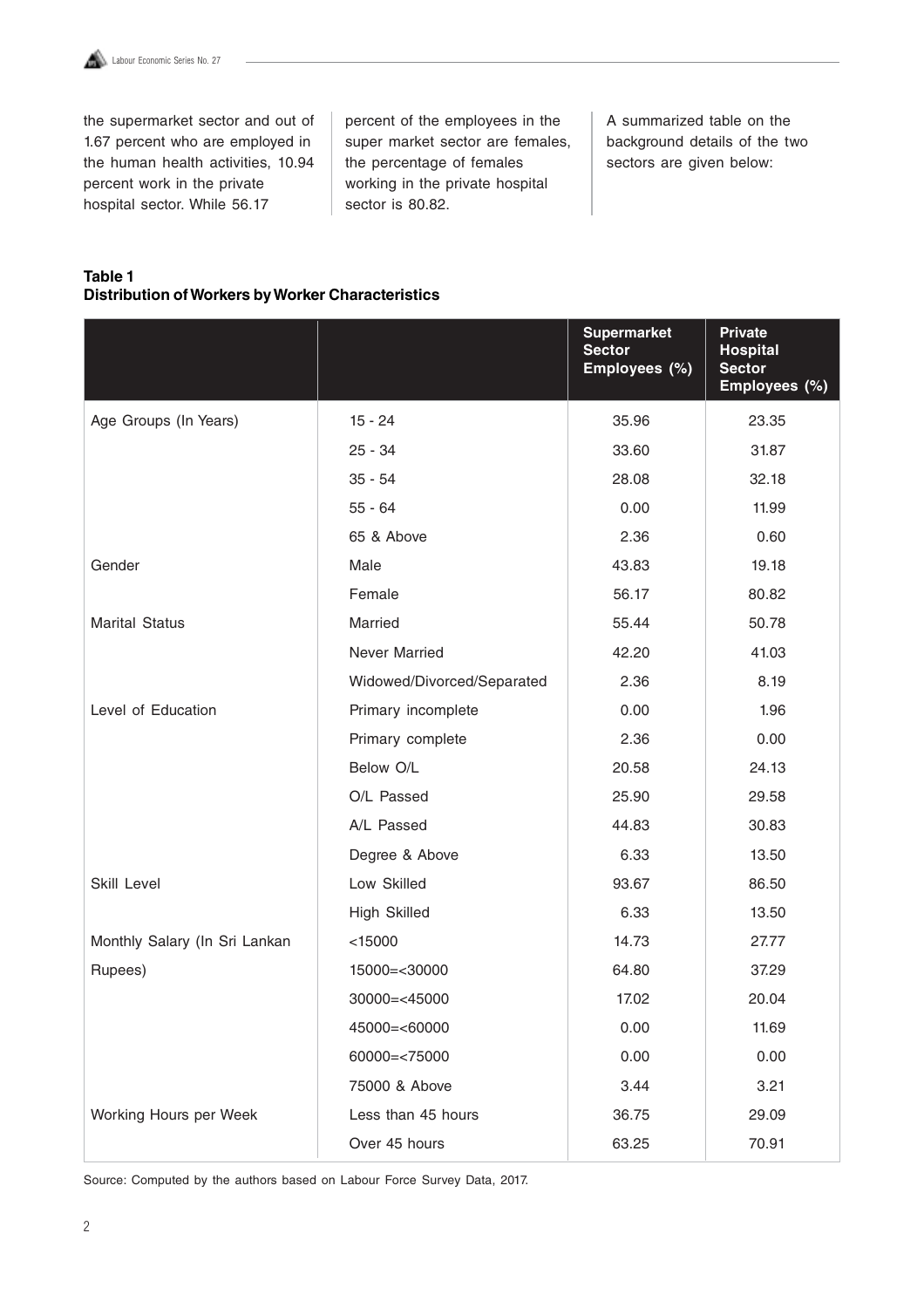Based on a sample of 30 associate professional and semiskilled women employed in the (1) nursing home sector, which is a sub-sector of the private hospital sector and the (2) supermarket sector-pursuing jobs as nursing home workers, care workers, pharmacy dispensers, customer service assistants, cashiers and sales assistants and matrons, chief pharmacists and supervisors<sup>1</sup>-we address:

- a) Work satisfaction and career advancements prospects
- b) Challenges at home and on the road:
	- a) Constraints related to travelling to work
	- b) Caring and domestic responsibilities
- c) Challenges at work and working conditions
	- a) Hours of work
	- b) Working conditions
	- c) Customer harassment
	- and grievance handling
	- d) Health issues at work
- d) Social and cultural related challenges
	- a) Social reputation and negotiating disapproval
	- b) Meaningful and respectful work: navigating the line between empowerment and exploitation

The paper begins by reviewing existing literature on the subject, after which it introduces the legal framework which governs employment in the two sectors in Sri Lanka, i.e. healthcare (nursing homes) and retail (supermarkets). It then proceeds to a discussion of the empirical findings, based on which, the next chapter draws attention to the gaps with regard to implementation of legislation. The concluding sections present a series of recommendations for policymakers and employers to improve women's experience of night work.

<sup>1</sup> Classifications for occupations are based on Sri Lanka Standard Classification of Occupations - 2008 (SLSCO - 08) which is derived from the International Standard Classification of Occupations (ISCO - 08) and classifications for the two sectors are based on the Sri Lanka Standard Industry Classification Rev. 4 (SLSIC Rev.4) derived from the International Standard Industry Classification Rev.4 (ISIC Rev.4) ensuring all classifications are in compliance with the classifications and definitions used by the Labor Force Survey 2017.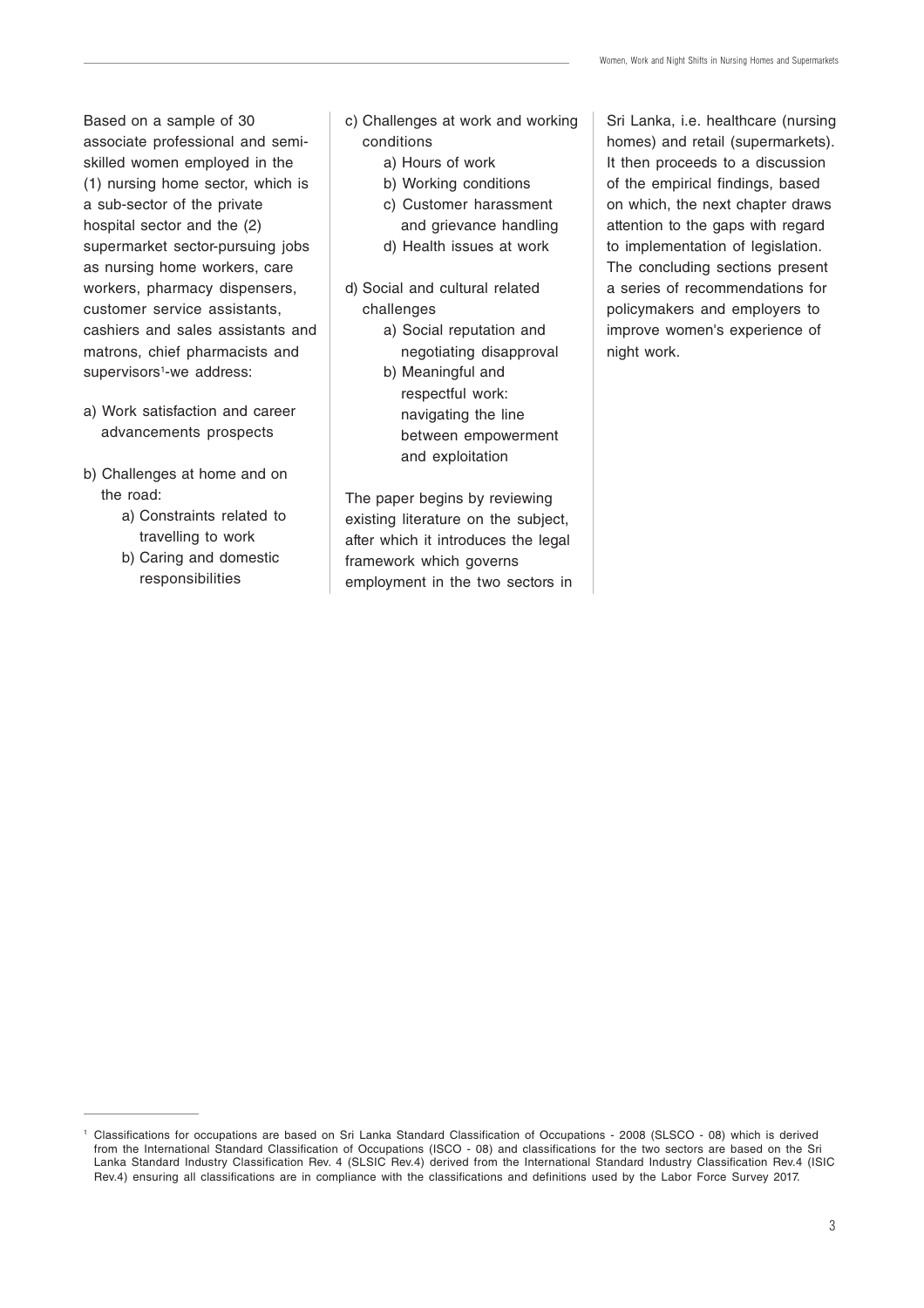## 2. Literature Review

This chapter reviews existing literature pertaining to female night work, both at the international and local levels in the context of Sri Lanka. In particular, it focuses on the themes of employment as empowerment for women, constraints faced at home and on the road, barriers at work, and social and cultural constraints. It also presents a summary of existing literature relating to night work in Sri Lanka.

### 2.1 Work Satisfaction and Career Advancement **Prospects**

Literature on work satisfaction and job aspiration mainly examine satisfaction relating to wages and other monetary and non-monetary benefits and prospects for career advancement. The literature finds mixed results as detailed below.

Siddiqui et al. (2018) compare the effects of day and night shifts on employee satisfaction in the cement industry of Pakistan, using a self-developed survey based on the Likert scale on a sample of 40 employees, distinguishing between economic (pay, promotion, job provision, wages, medical and health facilities) and ergonomic (mental stress, fatigue, training and development, workplace conditions, long hours) factors related to job satisfaction. Results indicate that in terms of economic factors, a majority of night shift workers are highly satisfied in terms of wages, job provision,

and promotion - which leads to feeling of empowerment - while being dissatisfied with respect to salary, medical and health facilities.

Using in-depth semi-structured interviews, Tara and Ilavarasan (2011) explored changing aspirations of employment among unmarried female call center agents in the National Capital Region in India. They found that the respondents intend to continue in their employment after marriage, despite existing difficulties in balancing marriagerelated responsibilities and night shift work in the Indian context. The authors argue that this finding stems more from the sociocultural background of the respondents which has an impact on their ability to exercise their agency, and in turn view their employment as an avenue towards empowerment, as opposed to economic aspects of their employment.

Tomlinson and Durbin (2010) explore employment trajectories, aspirations, work-life balance and career mobility of women working as part-time managers in the UK. The authors used in-depth semistructured interviews among 16 part-time managers and four line managers in both public and private sector organisations. Study findings revealed that careers of women held while working full-time have stalled with the transition to part-time work, leading to feelings of frustration with the lack of mobility and progression among hard-working and career focussed women. A

majority worked beyond the scheduled number of hours with no reallocation of work in line with reduced working hours. Part-time employment has thus had a dampening effect on female empowerment at work.

Jahromi et al. (2013) examined perceptions of working night shifts among 20 novice nurses in Iran using a qualitative approach based on thematic analysis. Findings were presented under five key themes: value system, physical and psychological problems, social relationships, organisational problems, and appropriate opportunity. Under appropriate opportunity, some nurses identified certain positive aspects of working night shifts, including opportunities for learning, thinking, spiritual promotion, practicing autonomous performance, and solving personal problems, which in turn promoted feelings of empowerment.

There is limited research available in Sri Lanka on the role of employment as a facilitator of female empowerment. In terms of aspirations and future plans of female night workers. Wickramasinghe and Jayatillake (2006) argued that women have to work relentlessly and constantly to prove themselves to be of worth and good enough in the eyes of their male colleagues and superiors, especially in the management field, if they are to reach higher in the ladder. Further, studies have also pointed to the existence of a 'glass ceiling' syndrome which restricts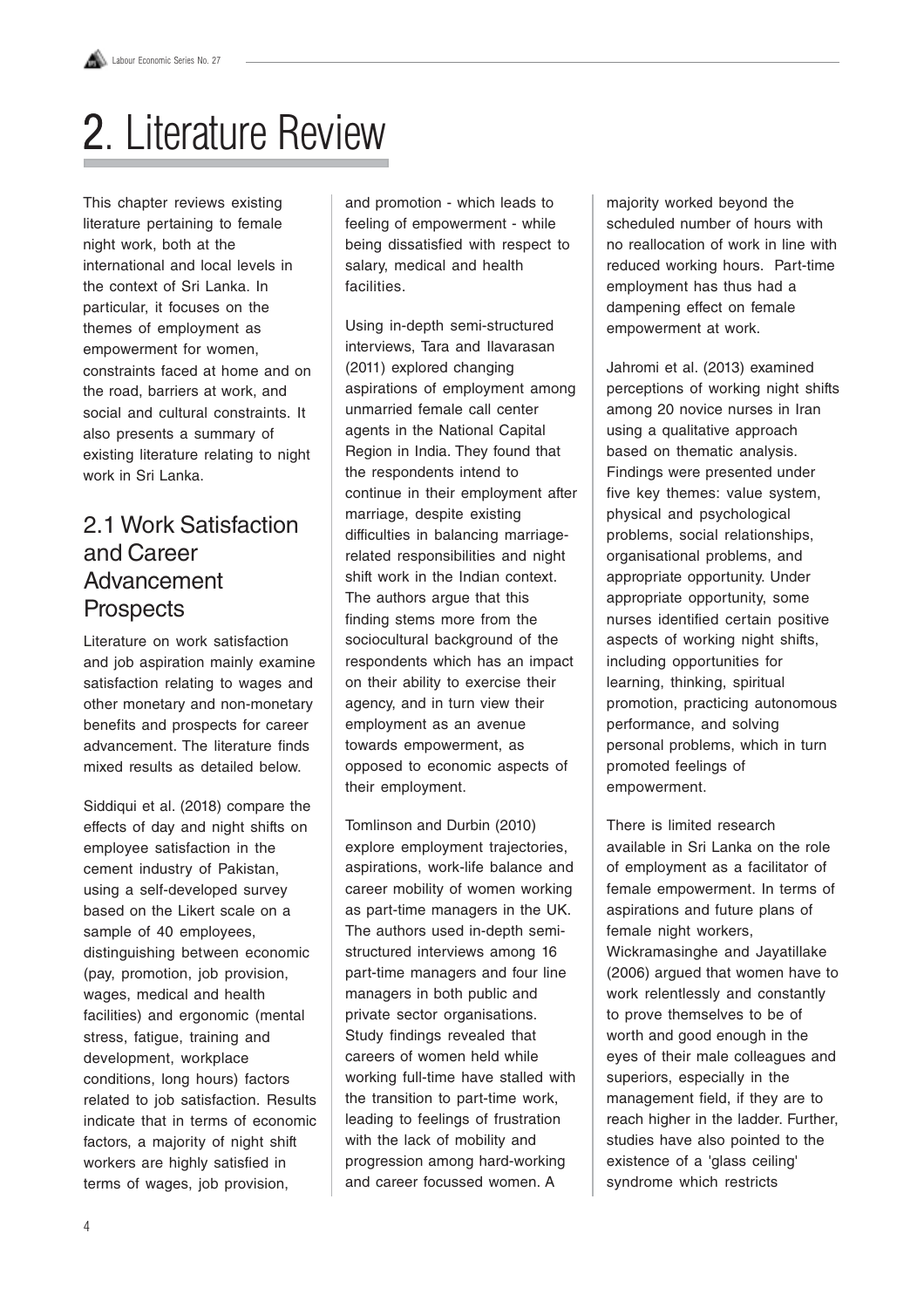women's upward mobility in terms of future promotions owing to gender discrimination, inability to work late shifts, and being considered to be less capable than men (Gunatilaka (2013b).

According to Kodagoda (2018), in cases of professional and managerial dual earner couples, working long hours and the burden of work and family, restricted women's career aspirations. Similarly, according to Priyanwada (2016), even though many women employed at Divisional Secretary positions are interested and willing to aim for provisional level senior positions, they are uncertain whether to proceed with their aspirations owing to family commitments. Wickramasinghe and Jayatillake (2006) also noted that a scarcity exists in opportunities for career progression in women workers given that there are no promising opportunities for promotion and growth. For instance, in the cases of nursing, teaching and secretarial work, factors such as pregnancy and inability or unwillingness to participate in the organisations' social activities remains a dominant concern that prevents women from progressing in their career path.

## 2.2 Challenges at Home and on the Road

The existing literature confirms the anecdotal evidence that women find it harder to balance household activities while doing shift work or night work. Also, evidence suggests that security and safety issues are concerns for women, when participating in non-standard work activities.

Fenwick and Tausig (2001) studied the effects of shift work and job schedule control on family life and health of American workers. Multivariate results indicated that although nonstandard shifts have few effects, lack of control or choice over hours worked has strong negative effects on many family and health outcomes, irrespective of gender or family status. In contrast, in a more recent study among Scottish men and women in mid-life (aged 50-52 years), Emslie and Hunt (2009) found that gender remains embedded in the ways that respondents negotiate home and work life-while the presence of children in the household is associated with challenges in work-life balance for both men and women, these difficulties last longer, and take more complicated forms, for women.

Thompson (2009) examined how night work influences the everyday family lives of nurses, their husbands and children in the UK, using mixed methods and a primarily inductive research design involving 20 families where a female nurse is present. Findings revealed that effects of night work are experienced by all family members; nurses who were also mothers experienced significant reductions in sleep duration and worsened moods and alertness levels, as they strived to meet normative gendered expectations of women as 'good' wives and mothers. Husbands experienced increased responsibilities for childcare and other time-critical tasks, while for children, the absence of their mothers was important but not necessarily negative: children are in the care of other people who may have different expectations

of them; and family life feels different without their mother's usual presence. In Iran, Jahromi et al. (2013) observed disruption of relationships with families and society due to continuous night shifts.

Madide (2003) examined effects of nightshift schedules on nurses working in two private hospitals in South Africa. 38 interviewees (36 female) responded to a questionnaire, and 26 nurses participated in focus group discussions (FGDs). Results indicated that most nurses find travelling by public transport in the evening problematic, where they feel their safety is threatened.

In terms of road travel, a study using an ethnographical research approach finds that British night workers, including police officers, street cleaners, shop fitters, cleaners, lorry drivers, security guards, carers, ambulance staff, shopkeepers and taxi drivers, are three times more likely to have an industrial accident and twice as likely to have a car accident on the way home, compared with other workers (Norman, 2011). Based on these findings, the author proposed several measures to improve the quality of life of night workers, including improved nightwork legislation with limits to night work shifts, raising awareness on risks and safe working procedures at night, and a better evidence base of night workers.

Strongly linked to limited opportunities for job progression and female empowerment are home and family-related constraints that hold women back in Sri Lanka. The International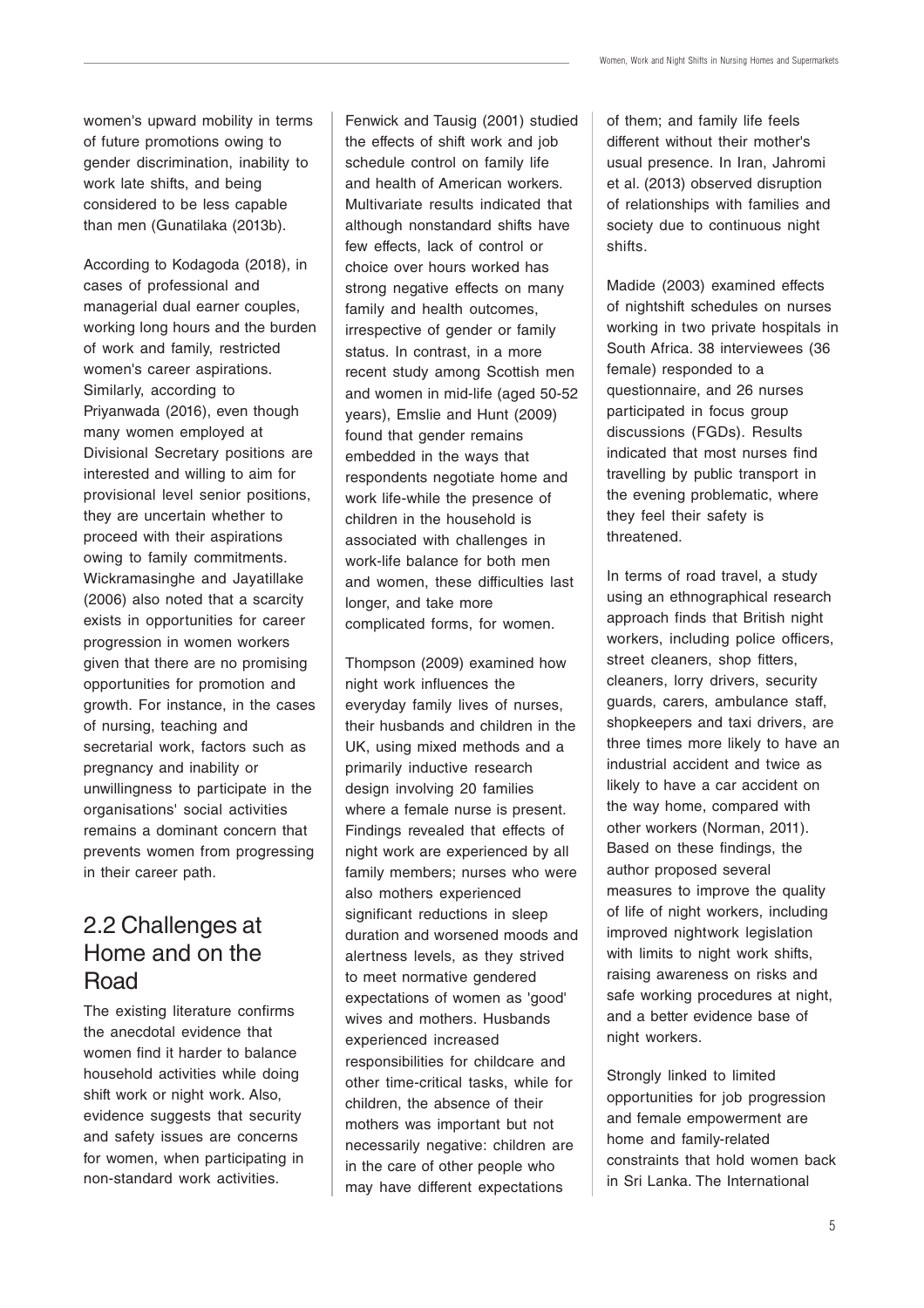Labour Organisation (ILO, 2016) documented many cases where a number of bright young women executives and managers with potential and opportunity to progress in their careers, have given up employment at the behest of their husbands or families. Gunatilaka (2013a) argued that household work and the care burden on women is a key challenge, which derives from the inadequacy of institutional support for the care of young children and elderly people at home. Social norms that impose on women the greater burden and higher responsibility for the care of children and household work is another contributory factor.

Furthermore, a study conducted by Priyanwada (2016) with special reference to females in the administration services revealed that the position of the job makes it harder for them to balance both work and family life. The situation is such that females have to report to work in the night given the emergency of the situation even though they have a breastfeeding baby. The study further revealed that having to play a dual role of managing home and the workplace is very difficult, uncontrollable and remains a barrier especially when female workers are required to work in the night.

Research in the banking sector pointed to challenges including not being able to spend time with their kids as they are asleep by the time mothers return from work in the night; another concern is not being able to have discussions on important matters with their husbands even during the weekend as they have to work longer hours at times (Kodagoda,

#### 2018). According to

Wickramasinghe & Jayatillake (2006), having to shoulder a larger share of domestic responsibilities is another challenge faced by women involved in night work, which makes it hard for them to put in extra hours of work routinely. Similarly, the Sri Lanka Stakeholder SDG Platform (2018) asserted that women who work in the supermarket sector and the garment industry face many issues such as taking care of family and looking after their children. The study further exemplified that these females fail to perform the dual role of a mother as well as an earner fruitfully, owing to hardships that they have to incur.

When considering the challenges faced by Sri Lankan women when travelling in the night, empirical evidence suggests that there are multiple barriers in terms of safe and sound transportation. For instance, as revealed by the ILO (2016), even though women who do not have family responsibilities are willing to work in night shifts, they are often constrained in doing so owing to lack of safe and regular transport facilities. The study also emphasised that transport facilities at night even in urban areas are insufficient at its best. Prevalent studies pertaining to the apparel industry show that transport facilities is a major concern among blue collar female employees who engage in night work, as it is a dominant challenge for them in reporting back and forth to work (Wijesekera, 2017). For instance, as emphasised by Rajapakshe (2018), challenges when travelling in the night such as social security around the residential

and working areas are factors that positively affect labour turnover.

Furthermore, as revealed by The Dabindu Collective (2001), a majority of female workers in Export Processing Zones stay the night at the zone by either sleeping on the floor or sharing a double bed with another female colleague (as most of the companies do not provide transport for women who finish night shifts), and in the context of unsecure public transport especially late at night. Similarly, a recent study by UNFPA, (2017) based on stakeholder consultations, key informant interviews (KIIs), and questionnaire surveys among 2,500 individuals between 15-35 years of age noted that having to undergo unpleasant incidents such as deliberate touching by men who seem to be respectable by outer appearance and unwanted closeness remain to be adverse challenges when travelling after work at night. Empirical evidence also revealed that even though some companies provide transport facilities to its female employees who work till late night, it is confined only to those in the managerial positions or secretaries. As such, the case is different and unpleasant for females who are in the lower hierarchy who have to use the local transport system that comes with additional personal risks (Wickramasinghe & Jayatillake, 2006).

Another recent study on gender and night work among professional women in Sri Lanka's global knowledge work industry also records challenges faced by female night workers who use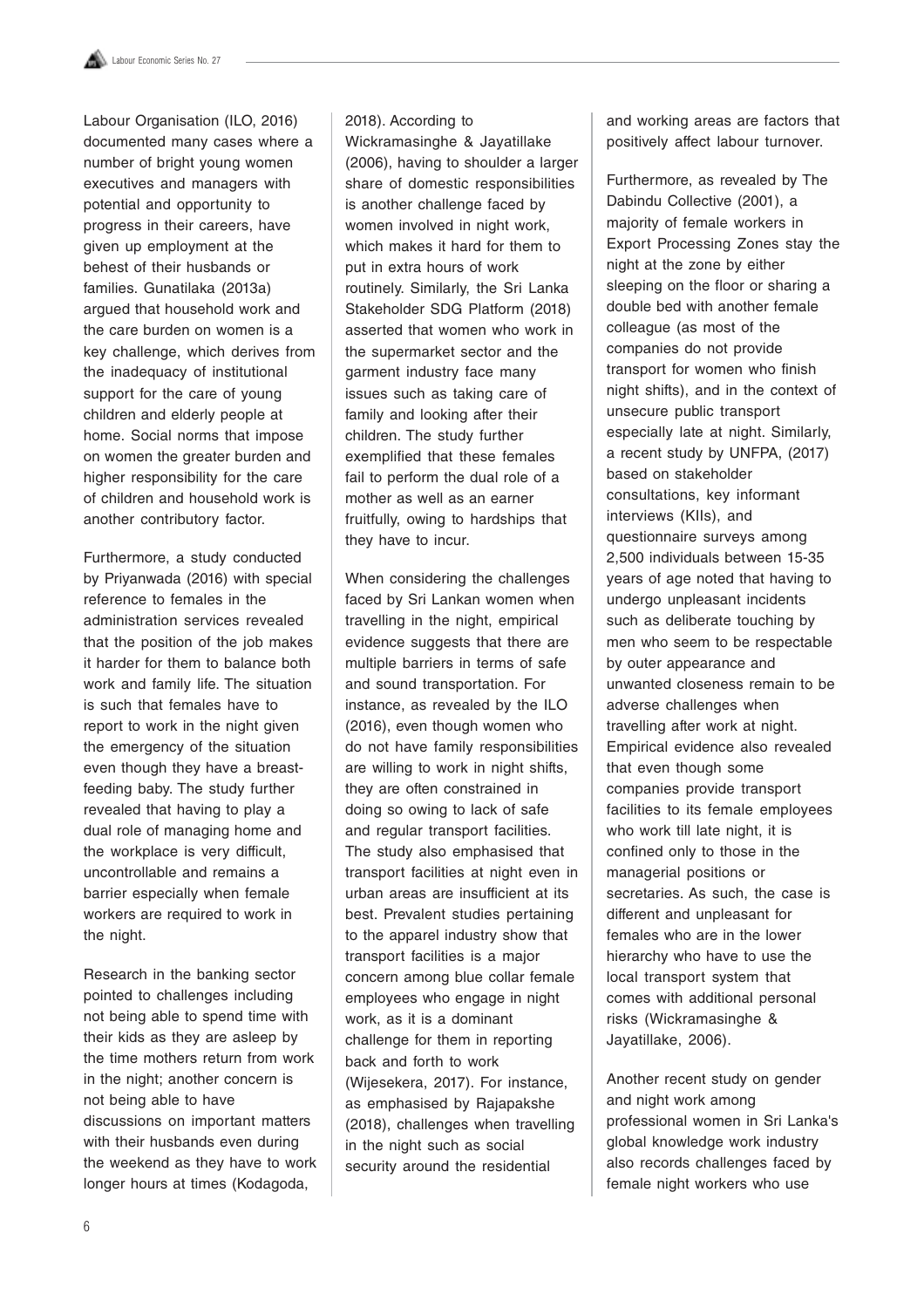night public transport such as harassment and bullying when traveling alone; at times being mistaken for prostitutes or immoral women (Fernando, 2018). Women respond to challenges through; (1) 'manoeuvring' or removing themselves from work obligations in the night; (2) legitimate self-positioning, for instance by emphasising their religiosity as a buffer against harassment and gender discrimination; and (3) informal voice to exert some influence over conditions of work.

## 2.3 Challenges at Work and Working **Conditions**

Most of the existing literature focusing on female night work examines work-related barriers in terms of the impact of long-term night shift work on women's health issues. These found that night work associated with both physiological and psychological health problems. Some of these problems were directly related to the time of work, while others were issues such as work pressure due to shortage of staff, not having adequate facilities, that could potentially be resolved with better management.

Ferri et al. (2016) compared health conditions and job satisfaction of Italian nurses working shift work with nights and day work only. They found that nurses who work night shifts are younger, more frequently single, and more educated; they often scored the lowest in terms of job satisfaction and quality and quantity of sleep, with more frequent chronic fatigue, psychological, and cardiovascular symptoms in

comparison with day shift workers. The study on South African nightshift nurse workers also revealed that night shifts cause psychosocial and physiological strain to nurses, especially those working on quick rotation. Similarly, in a sample of 72 Swedish female supermarket cashiers, high levels of stress is reflected in blood pressure, heart rate, electromyography activity and self-reports (Lundberg et al., 1999). In particular, time pressure and expectations from customers and the employer contribute to repetitive physical activity and resultant stress. Further, they are physically bound to the workplace and cannot make phone calls or leave their checkout counter without requesting for a replacement, all of which contribute to psychosocial work stress.

Jahromi et al.'s study (2013) on nurses in Iran also documented physical and psychological problems including stress due to workplace conditions, insomnia, sleeping disorders, and some physical problems. Additionally, organisational problems such as the feeling of fear and insecurity in the night owing to organisational deficiencies, excessive working pressure, discrimination between nurses and physicians with ignorance. Lack of accurate understanding of the nurses' problems and complaints, shortage of staff for night work, and lack of welfare facilities for spending a 12.5-hour night shift, such as resting facilities and lack of warm food, were also observed.

In the South Asian context, Madide (2003) noted that there is no policy document on night shift working schedules and depends on internal standards of each institution. While provision for resting and dining are available, these facilities are located far from the wards and units and space is also limited, getting overcrowded at times. Other common problems faced by nurses include an acute shortage of staff, no occupational health service despite health risks, and isolation from rest of the hospital staff.

More favourable work conditions including better security, monetary compensation and provision of fringe benefits were also found to be important for night shift workers navigating hurdles in Chennai's BPO industry, particularly in making it more successful and socially acceptable to women (Jayanthi & Venkatramaraju, 2009).

Garment sector workers in Sri Lanka appear to suffer from many health-related concerns at work. Attanapola (2004) explored health impacts of changing gender roles and practices of young rural women in semi-skilled and unskilled jobs in exportprocessing industries, primarily in garment factories. Information gained from in-depth interviews showed that occupational health problems including muscularskeletal disorders, headaches, skin problems, eye irritation, breathing problems, and weight loss are common among all workers. Additionally, experiences of verbal and physical harassment at the workplace and in local society, particularly for those involved in night shift work, contribute to mental health issues including stress and depression, as well as insecurities created by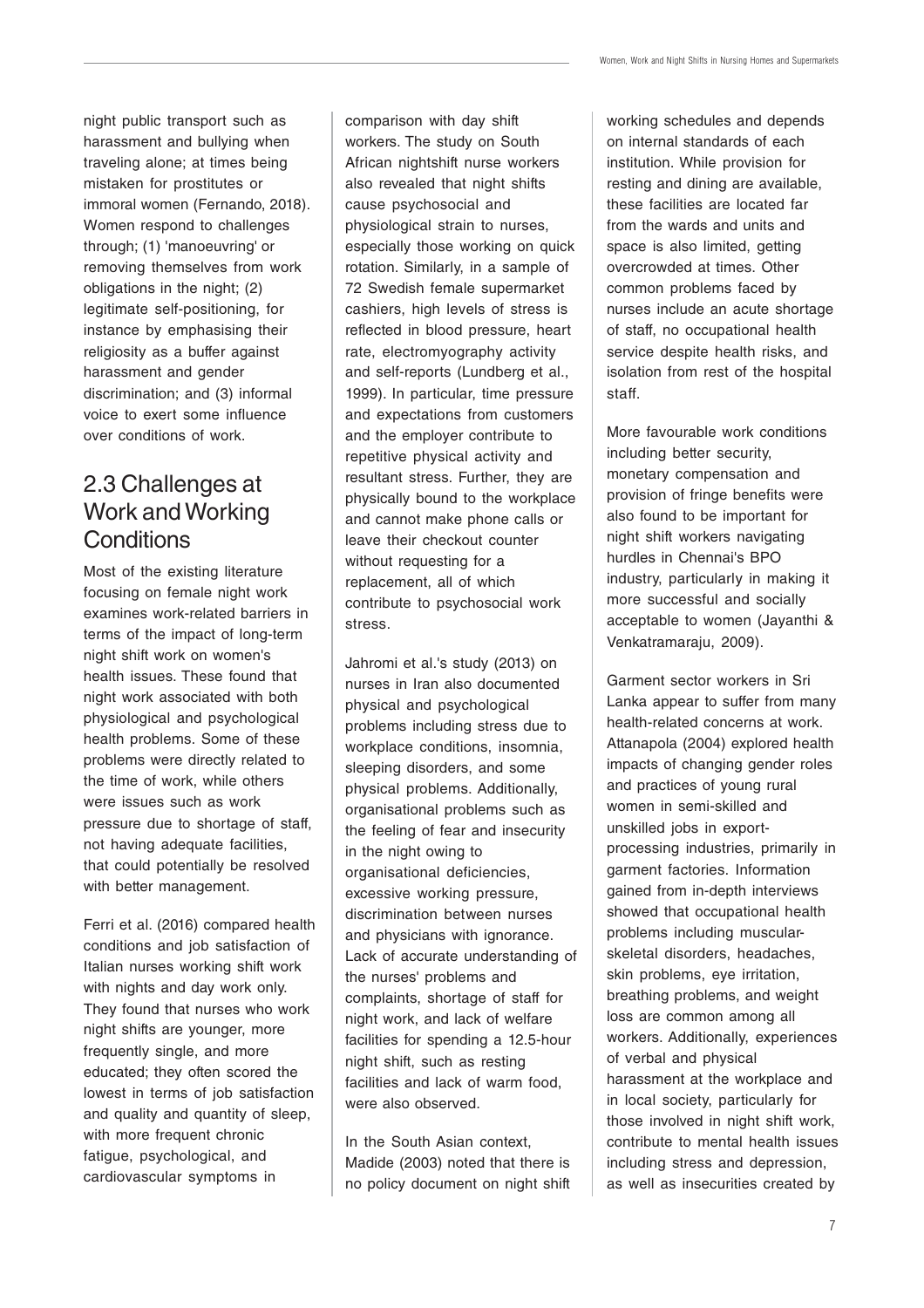"Worryingly, existing evidence shows that organisations are not supportive in terms of addressing issues related to transport, work-family balance, and barriers at work."

fears of being raped, robbed, and even killed.

A recent study explored female nurses' perceptions of workplace sexual harassment in a large state hospital in Sri Lanka via qualitative interviews with 29 female senior and ward nurses. Findings revealed a variety of perceived forms of sexual harassment in the hospital (Adams et al., 2018). Patientperpetrated incidents are viewed as the most threatening and easiest to identify, relative to incidents involving doctors and co-workers. Nurses also report usual responses to sexual harassment as passive, while inaction or victim blaming is observed when attempts were made to report incidents formally. They believe that workplace sexual harassment has contributed to negative social perceptions about the nursing profession and adopt informal strategies, such as working in

teams, to protect themselves from sexual harassment.

Moreover, based on field work in the marketing sector, the ILO (2016) notes that women are not given opportunities even though their skill levels matched the job, owing to barriers such as requiring additional 'protection' to function in such positions. For instance, chaperones, transport, and the need to overcome security problems associated with staying overnight on long assignments, especially as accommodation in areas outside of their home will lead to problems.

Worryingly, existing evidence shows that organisations are not supportive in terms of addressing issues related to transport, workfamily balance, and barriers at work. For instance, employers identify mechanisms that address grievances and complaints only after the incident has taken place, and hence, do not have any preventive mechanisms (ILO, 2016). According to Rajaguru (2018), females who were harassed in transport have not voiced their concerns to anyone but have shifted seats in buses instead of taking action against the culprit, as it was embarrassing to make such a complaint in public. Kodagoda (2018) noted that female workers who find it hard to balance family and work life decide to postpone pregnancies as a solution in order to do higher studies pertaining to the job.

## 2.4 Social and Cultural Related Challenges

Social and cultural constraints center around negative

perceptions held toward women working in the night, especially in more conservative and traditional societies. In the Iranian context, the authors noted that women being out at night, even at an official workplace, goes against Iranian culture. It is often viewed in a negative light, with many families opposing their daughters and wives working at night.

Similar findings regarding societal perceptions of night work emerged from the South Asian region, where patriarchal cultures pose additional challenges to females entering and continuing in the labour force. Khan and Sultana (2017) examined gender barriers that exist in the hospitality industry of Bangladesh via interviews with women in managerial positions. The results pointed to various internal and external barriers that hinder women from entering the hospitality industry, including negative social perceptions, low industry awareness, and difficulties in maintaining work-life balance. Naqvi (2016), using structured interviews, explored perceptions and dilemmas of 50 Indian women managers in the public sector, when confronted with the ideas and expectations of traditional society while conforming to a contemporary code of conduct at work. Results revealed that the biggest challenge faced by women managers is handling their dual role as organisational managers and housewives. This stemmed from many issues including inability to meet expectations of in-laws and family, differential treatment at work, women having to work harder to prove themselves, and preference for males (over females) for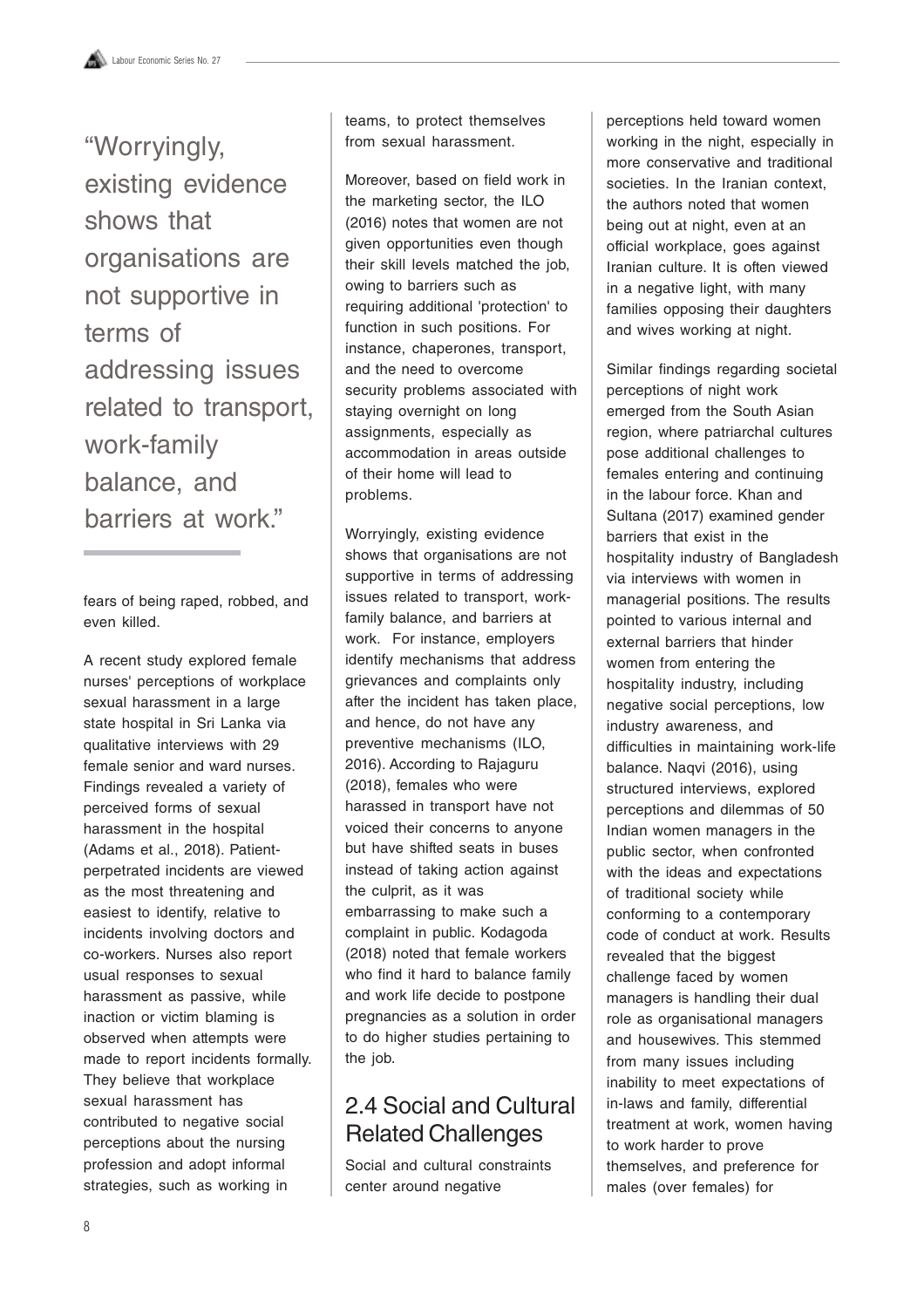particular jobs. Patel (2006) examines the relationship between the physical, temporal, and socioeconomic mobility of women in Mumbai, India, involved in night work at call centers in the IT sector. She argued that the insertion of women into the urban nightscape is met with 'covert resistance' although there are no visible barriers such as 'men only' signs written in public space, women's bodies continued to be marked as a site of transgression. These findings were re-iterated by a subsequent study among a similar sample by Parikh (2018), where women find themselves caught between narratives that belittle them as 'bad women' for being out on the street at night, while working in industries that specifically seek women who are willing to work in night shifts.

As argued by Halamkova & Kulamannage (2018), societal attitudes and cultural norms are responsible for discouraging many women in taking part in employment in Sri Lanka. Similarly, Perera (1987) asserted that in general the 'pull' created by tradition and ideologies are stronger and somewhat greater than the 'push' of modernisation in many aspects when it comes to female employment in the country. When considering the aspect of night work, there is not much evidence as to what kind of societal attitudes prevail or how they affect night shift work. Gunatilaka (2013b) pointed to social attitudes on the 'role of women' in a household, including the type of work they should do in the household and the expected service from them such as household chores, childcare, being responsible for the family's wellbeing. Having to face gender

division within the housing unit and biased division of paid and unpaid work between husbands also had unfavourable impacts on potential female employment.

Wickramasinghe and Jayatillake (2006) claimed that men are given more priority than women in terms of jobs. For instance, in the case of transport sector and maintenance divisions which involves night work, owing to the social perceptions on certain job spheres as being masculine rather than feminine. Priyanwada (2016) further elaborated on how

"The existing **literature** demonstrates that there is a dearth of research studies conducted on night work among females, particularly looking at how they cope with multifaced challenges and progress in their career paths."

society looks upon women who work in the night with special focus in terms of the importance of the gender role of women and the high expectations from society in fulfilling them as a good wife, daughter, mother and daughter-in-law. Further, it is also evident from prevailing literature that societal barriers remain a significant deterrent in terms of female night work in the country (The World Bank, 2018).

The existing literature demonstrates that there is a dearth of research studies conducted on night work among females, particularly looking at how they cope with multifaced challenges and progress in their career paths. Moreover, prevailing research on nightwork is limited to a handful of sectors such as apparel and garments (Rajapakshe, 2018; Madurawala, 2017)), accounting (Opatha & Perera, 2017), banking, insurance, IT, hotel and tourism, and the confectionary sector (ILO, 2016).

This study aims to fill some of these research gaps by examining challenges associated with night work for nonprofessional women in the supermarket and nursing home sectors in Sri Lanka, women's responses to such challenges and coping mechanisms, and female career aspirations. The study also contributes to the existing literature via its review of legislation applicable to employees of nursing homes and supermarkets. In particular, it examines the degree to which this legislation addresses the challenges experienced by women workers in theory, and the extent to which employers adhere to such legislation in practice.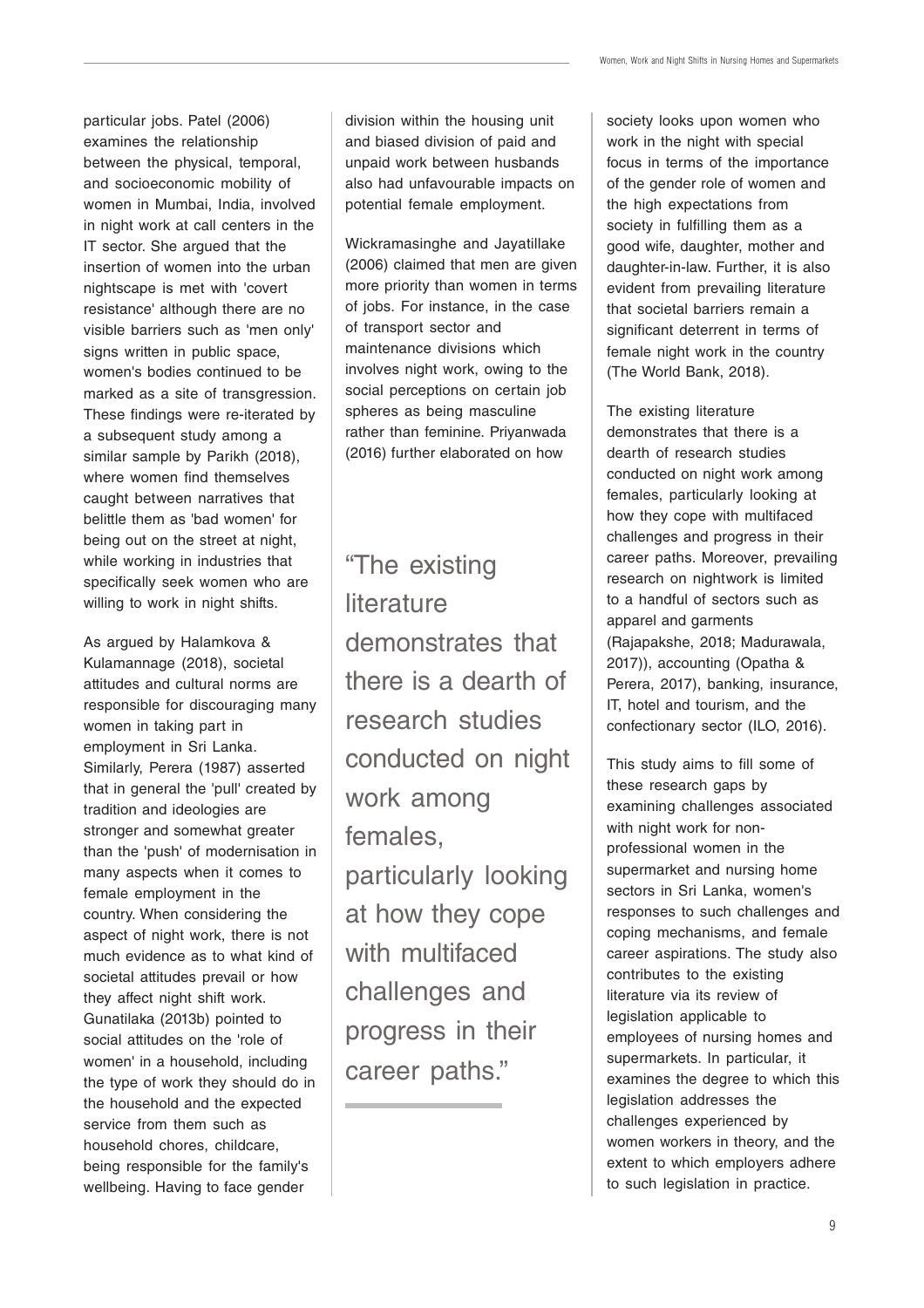## **3.** Summary of Existing Legislation Relating to 'Night Work'

'Night work' for women in Sri Lanka is regulated by: a) Employment of Women, Young Persons and Children's Act 1956, and b) Shop and Office Employees (Regulation of Employment and Remuneration) Act 1994.<sup>2</sup> However, these regulations are only applicable to industrial workers in nonexecutive grades, although the need for employing women in the 'night' has become important for other sectors in recent times. The focus of this paper is on women attached to the nursing home sector and supermarket sector. Employment in these two sectors is regulated mainly by The Wages Boards Ordinance (WBO),<sup>3</sup> specifically under Part II of the ordinance where provisions related to particular trades are explained (Ministry of Justice, Sri Lanka, 2016). However, certain legislation under the Employment of Women, Young Persons and Children Act 1956, and the Shop and Office Employees Act 1994 are also applicable to employees attached to these sectors.

The subsequent sections first review the Employment of Women, Young Persons and Children's Act and the Shop and Office Employees Act 1954, and then proceed to examine other legislation applicable to women workers attached to nursing homes and supermarkets.

## 3.1 Employment of Women, Young Persons and Children's Act

According to the Employment of Women, Young Persons and Children's Act, 1956 (EWYPC-1956) 'night' work refers to the employment of at least eleven consecutive hours including the time between 10 p.m. and 5 a.m. Only individuals who are 18 or older are allowed to work in the night. Women in non-executive grades can be employed in the night but they are subjected to certain provisions. Provisions include 1) women choosing to work voluntarily; 2) obtaining written sanction of the Commissioner of Labour; 3) inability to employ a woman who has already worked between 6 a.m. and 6 p.m. after 10 p.m. on the same day; 4) remuneration of one and a half times of their wages for all women working at night; 5) appointment of female

wardens to look after the welfare of females working at night; 6) provision of access to restrooms and refreshments for every woman who is employed in the night; and, 7) inability to exceed a maximum of 10 days of night work for women in a given month.

The rules for women differ by sector. For example, women working in an office or a shop can work till 8.00 p.m., while those working in a hotel or a restaurant can be employed till 10.00 p.m. in the night.4 The EWYPC-1956 is only applicable to workers in industrial undertakings, and as such they are not relevant to the workers being examined in this report.

According to the EWYPC-1956, in addition to the normal hours of work, women are allowed to engage in overtime work. However, overtime work by a woman should not exceed 60 hours in any calendar month subject to certain conditions.<sup>5</sup> With special permission from the Ministry, factories are able to employ women on overtime for a longer period of time when demand is high due to seasonality or other reasons.

<sup>&</sup>lt;sup>2</sup> Government of Sri Lanka. (1956). Employment of Women Young Persons and Children Act (and Amendments). Colombo: Government of Sri Lanka; Government of Sri Lanka. (1994). Shop and Office Employees (Regulation of Employment and Remuneration) Act. Colombo: Government of Sri Lanka.

<sup>&</sup>lt;sup>3</sup> Wages Boards Ordinance No.27 of 1941 as amended by No. 40 of 1943 and No. 19 of 1945.

<sup>4</sup> Interview with official at the Women and Children's Affairs Division, Department of Labour.

<sup>&</sup>lt;sup>5</sup> These conditions include: 1)The total number of hours worked by a woman should not exceed 60 hours, excluding any time taken for rests and meals, in any one week; 2)The period of employment shall not exceed 12 hours in any one day; 3)Pregnant mothers, nursing mothers with children less than a year old, and a woman who has less than three month ago given birth to a still born child should not be engaged in overtime work; 4)A nursing mother.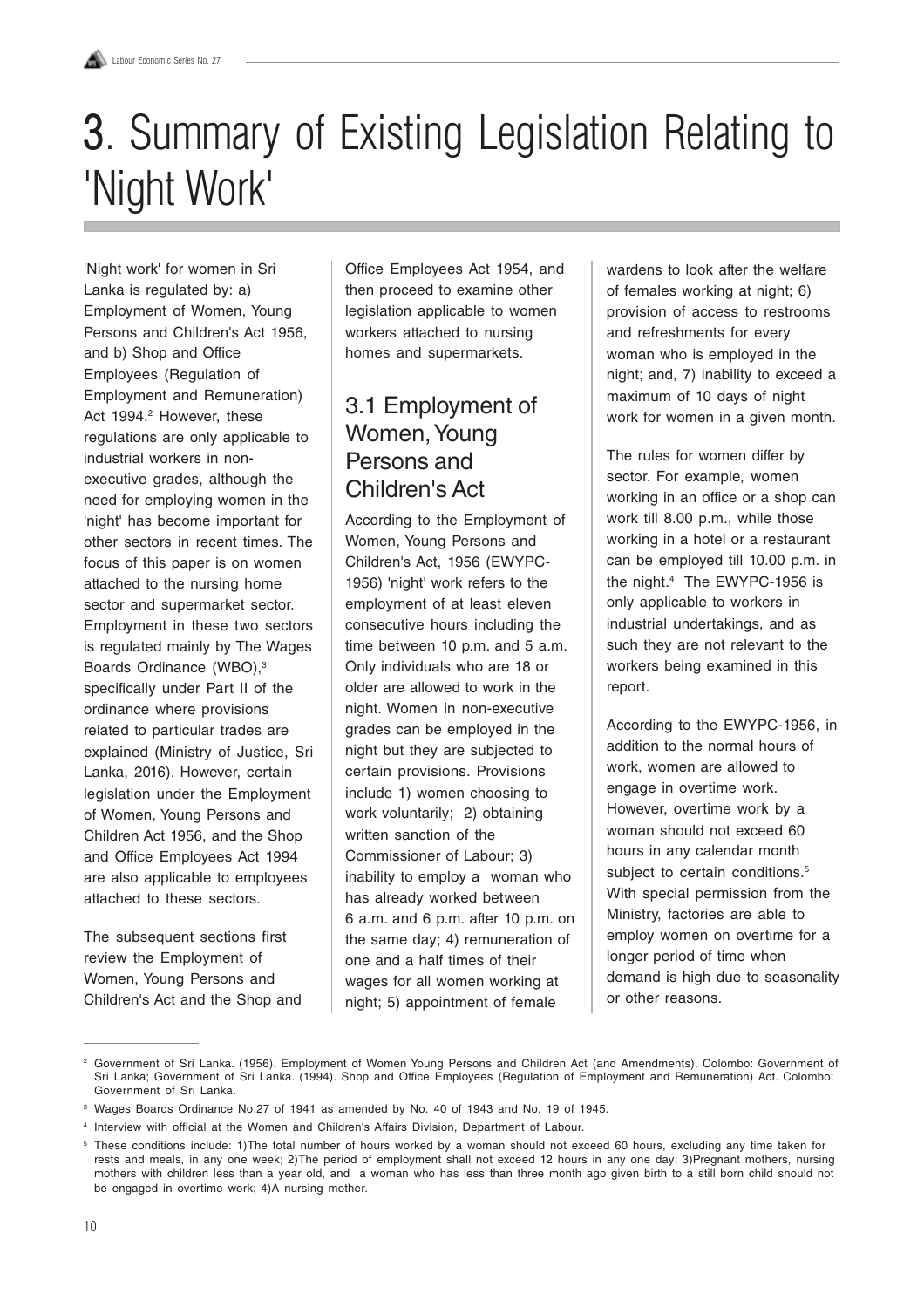## 3.2 Shop and Office Employees Act 1954

According the Shop and Office Employees Act 1954 (SOEA-1954), workers cannot be employed on any day for more than eight hours and in any one week for more than 45 hours. These hours exclude time for rest and meals. The total period of work should not exceed 12 hours a day, although this restriction does not apply to any person holding an executive or managerial position. Every person employed should be allowed a half an hour period for rest and a meal for every four-hour period of work (SOEA-1954). The Act also specifies rest periods. Usually for an employee working a normal work day, the rest period should be between 11:00 a.m. and 2 p.m. The SOEA-1954 specifies that all persons should be allowed one whole day and a one-half day paid holiday every week. There is some flexibility to accumulate these weekly holidays over a month and also to take them in accumulation. For example, a worker may take one full day off once in two weeks instead of two half days every week.

All workers are allowed 14 days of annual paid holidays. Of this, up to seven days need to be consequent days and paid personal leave up to seven days for sickness or other personal needs can be taken. Further, all workers should be given a paid holiday on all public holidays. If it

is necessary to keep the business running on a public holiday, workers may be employed, but they should be given another full day's holiday in lieu of the public holiday before the 31st of December of the same year. Or else, the worker needs to be paid twice the daily wage for working on a public holiday. All workers should also be given a full day of leave on Full-Moon Poya days (national holidays dedicated to Buddhism). If a worker is employed on a Full-Moon Poya day, due to any reason, that worker should be paid at least one and half times his/her normal wage rate.

According to the SOEA-1954, an employer should provide and maintain the following facilities at the shop or office:

- a) Sufficient means of lighting and ventilation
- b) Sufficient facilities to take a meal
- c) Sanitary and washing facilities for the workers
- d) Seats behind the counter for female shop assistants

## 3.3 Wages Board Ordinance - Regulations Applicable to Workers of Nursing Homes

Nursing homes were first featured in an order under section 6 of the WBO published in 1972.<sup>6</sup> The

Wages Board for the nursing home trade was established on 24 April in 1972 by an order made under the section 8 of the Ordinance, published in Ceylon Government Gazette No. 15010 of 12 May, 1972.

A 'nursing home' is defined as any premises used for providing nursing home services for persons suffering from sickness or injury. This includes premises used for treating pregnant women before, during or immediately after child-birth. The original decisions with regard to 'nursing home' made by the Wages Board came into force in 1974. A notification for special decisions made by the Wages Board with regards to workers<sup>7</sup> in 'nursing homes' were first published under section 29 (3) in the Wages Boards Ordinance (Chapter 136) in Republic of Sri Lanka Gazette. No. 104 of 22 March 1974. This original Gazette was revised several times, with the last revision (at the time of this publication) with regards to wages coming into effect from 1 October 2018.<sup>8</sup>

This Ordinance describes the minimum wages, hours of work and overtime work, and weekly and annual holidays relating to workers in nursing homes. Unlike the SOEA-1954, the legislation does not describe the facilities to be provided by the employer.

<sup>6</sup> Government of Sri Lanka. (2006-09). The Wages Board for the Nursing Home Trade (Consolidated Orders and Decisions). Colombo: Government of Sri Lanka. Retrieved August 14, 2020, from https://www.ilo.org/dyn/natlex/natlex4.detail?p\_lang=en&p\_isn=76275.

<sup>7</sup> Specifically, these include, matrons, nursing sisters, apothecaries, nursing home workers, midwives, attendants, dispensers, orderlies, pharmacists, laboratory technologists, surgical dressers, X-ray technicians, stewards, linen-room attendants, overseers, ward clerks, diet clerks, clerks and other workers connected to the nursing home trade.

<sup>8</sup> (Government of Sri Lanka, 2018a).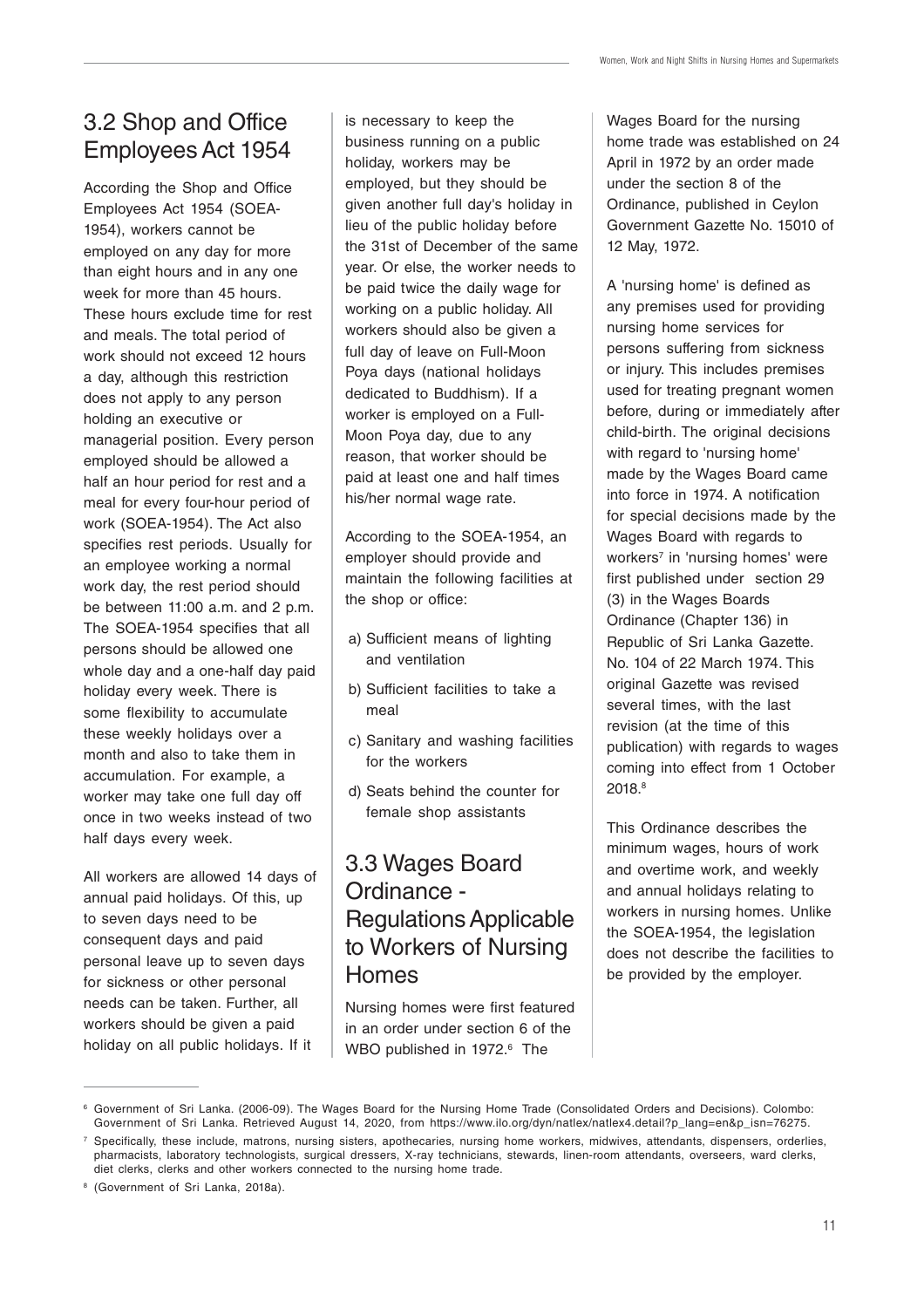#### **Wages**

As published in (Sri Lanka Labour Gazette Vol. 57, No. 3, 2006-09, pp. 78 - 85), under Section 23 (1) in the Wages Board for the Nursing Home Trade (Consolidated Orders and Decisions) on 'Intervals at which wages shall be made', workers are to be paid within 10 days of the end of a month. The minimum payment for workers in different grades is specified in the Ordinance. This minimum payment is revised from time to time and the latest government notification on this regard is published in the extraordinary Gazette 2090/14 under the Wages Board for the nursing home trade.<sup>9</sup>

#### **Hours of Work and Overtime**

As published in Section 24 on a 'Normal working day' under Part I in Sri Lanka Labour Gazette Vol. 57, No. 3 (2006-09), working hours of employees attached to nursing homes comprise five full working days and one-half day. ) The employer and employee decide on the particular days of full-time work. A normal working day comprises of 12 hours which includes four hours for meals and rest.

As published in Section 24 under Part II in Sri Lanka Labour Gazette Vol. 57, No. 3 (2006-09), the total number of hours constituting a normal week should not exceed 45 hours. All nursing home employees who have worked a minimum number of 26 days in January, March, May, July, August, October and December, 25 days in April, June, September, November, and 23 days in February are paid a monthly rate. Days on which the worker doesn't work, because the employer has not provided work, is counted as a day on which the worker has worked.

As published in Section 24 under Part III on 'Overtime rate' in Sri Lanka Labour Gazette Vol. 57, No. 3 (2006-09), work hours that exceed the hours of a normal working day, or the hours specified for a normal working week, is considered as overtime work. Overtime work is paid at a higher rate, as specified in the Ordinance.<sup>10</sup>

#### **Holidays**

As published in Section 24 under Part IV on 'Weekly holiday' in Sri Lanka Labour Gazette Vol. 57, No. 3 (2006-09), every employer in the nursing home trade is required to give one full day of leave to all workers. The day of leave is agreed by the employer and the employee. In the event the employer requires the employee to work on a weekly holiday, the employee has to be paid at a higher rate (a rate not less than 1.25 times of the minimum monthly rate).

Workers who have been in employment for more than one year are entitled to 21 days of paid holidays. Of these, no less than seven should be consecutive days of leave. In addition, as published in Section 25 in Sri Lanka Labour Gazette Vol. 57, No. 3 (2006-09), workers are entitled to paid leave on eight public holidays<sup>11</sup> in line with the definition of the Holidays Act, No. 29 of 1971.12 All workers should also be given a full day of leave on Full-Moon Poya days. The employer may employ a worker on public holidays provided that the worker is given a holiday on the day succeeding the public holiday. Furthermore, the worker should be paid at a higher rate for working on a public holiday.

## 3.4 Wages Board Ordinance - Regulations Applicable to Employees of the Supermarket Sector

The Wages Board for the retail and wholesale trade was established on 23 December in 1988 by an order made under Section 8 of the Ordinance.<sup>13</sup> and was published in the Government Extraordinary Gazette No. 539/5 of 3 January 1989. As such, employment of workers in 'goods and materials retail' and 'goods and material wholesale' are included in Part II of the WBO<sup>14</sup> (Chapter 136). All workers under

<sup>&</sup>lt;sup>9</sup> (Government of Sri Lanka, 2018a).

<sup>&</sup>lt;sup>10</sup> The overtime rate is arrived at by dividing the minimum monthly rate by 200 and multiplying the resulting value by 150%.

<sup>11</sup> These include, a) The Tamil Thai Pongal Day, 2) the National day, 3) The day immediately prior to the Sinhala and Tamil New Year day, 4) The Sinhala and Tamil New Year day, 5) Holy Prophet's Birthday, 6) May day, 7) The day immediately succeeding the full moon day in May, and, Christmas day.

<sup>12</sup> (Government of Sri Lanka, 1971).

<sup>&</sup>lt;sup>13</sup> Wages Boards Ordinance No.27 of 1941 as amended by No. 40 of 1943 and No. 19 of 1945.

<sup>14</sup> Ibid.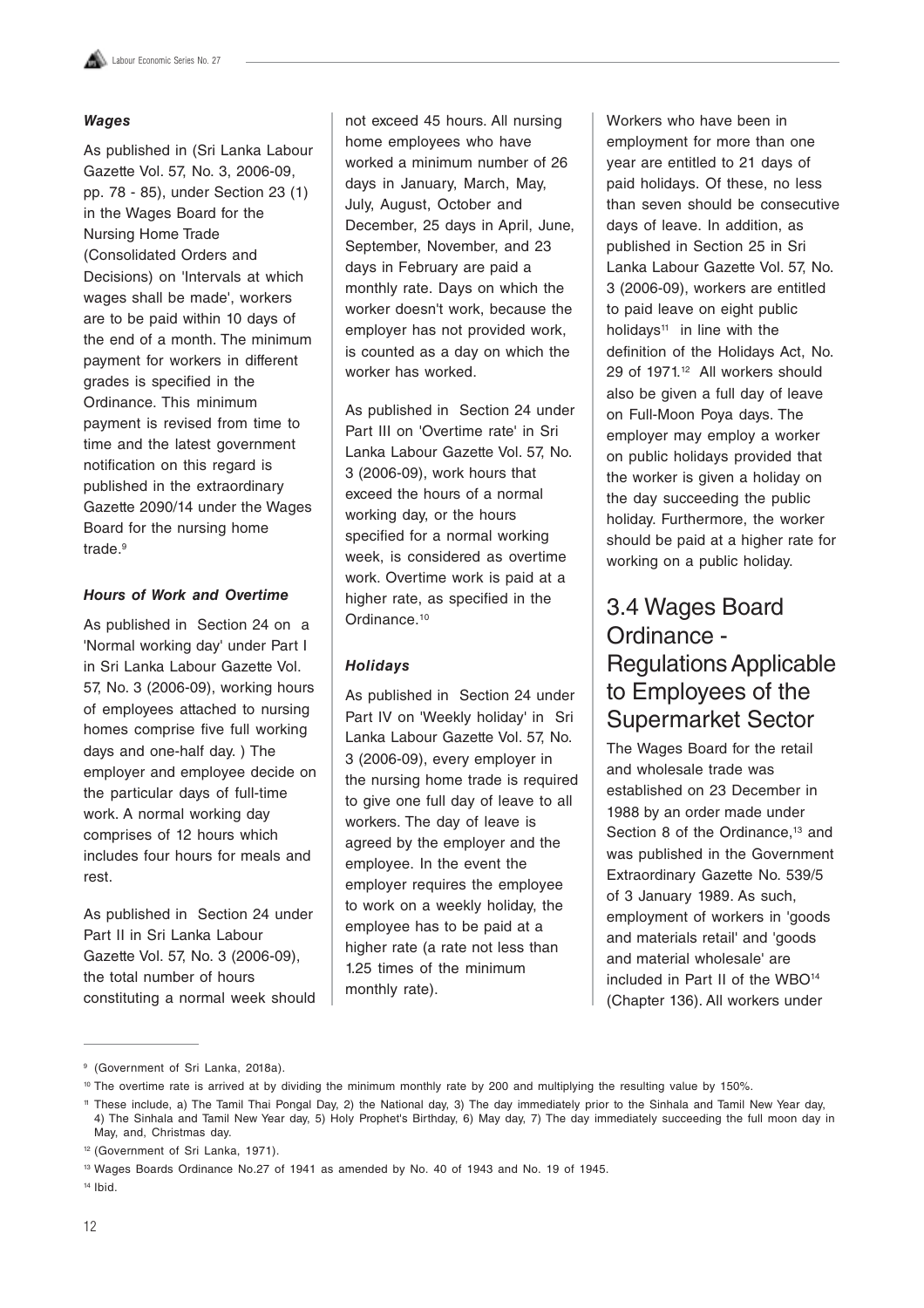these categories, including store keepers, book keepers, cashiers, managers, clerks, and salesmen are subject to the provisions of this law.

The decisions of the wages board for the retail and wholesale trade made under Section 30 of that Ordinance (Chapter 136) are revised from time to time through Gazette notifications, of which the latest, at the time of this publication, is the Extraordinary Gazette No. 2081/50 of 26 July, 2018.15

#### **Wages**

The minimum payment for workers of different grades is specified in the Extraordinary Gazette No. 2081/50 of 26 July, 2018.

#### **Hours of work and overtime**

According to Section 24 of the WBO, normal working hours include nine hours a week on any five days and six hours a week on any one day. Workers are given one hour for rest on all six working days. The number of hours in any working week should not exceed 45 working hours. Workers are paid at a higher rate (one and a half times the usual rate), if they work in excess of the stipulated number of hours each day.

#### **Holidays**

Employers are required to provide one and a half days of weekly holiday to employees. Holidays need to be given on consecutive

days and should be given with full remuneration for workers who have worked at least 28 hours (exclusive of any overtime work) during the week (Section 24 on 'Weekly Holidays' under Part IV of the WBO). Every employee who has worked for more than one year is entitled to 14 days of paid leave (Section 25 on 'Annual Leave' under Part V of the Ordinance). The length of the annual holiday for workers in their first year of employment is calculated on a pro rata basis depending on the number of months of work. Annual leave no less than five days should be taken as consecutive days. In addition, workers are entitled up to seven days of leave for sickness, private business and other personal matters. Workers are also allowed a paid holiday on eight public holidays<sup>16</sup> and they should be given a full day of leave on Full-Moon Poya days (Section 25 on 'Public Holidays' under Part VI of the WBO). In case a worker is required to work on a public holiday, the worker should be given a paid holiday on the day following the public holiday. Furthermore, the worker has to be paid double the daily rate for work done on the public holiday.

### 3.5 Comparison of Legislation Governing Nursing Homes and the Supermarket Sector

Working hours per day vary across nursing homes and the supermarket sector with regard to time allocated for rest. For employees attached to nursing homes, hours of work can extend up to 12 hours, but with a fourhour rest period. However, in both sectors, weekly working hours are limited to a maximum of 45 hours a week and the employer is required to pay a higher rate for any work done outside normal hours.

Workers in both sectors can claim one and half days of holidays each week, while, all workers who have worked at least a year are entitled to 21 days of paid leave per annum. They are compelled to take a specified number of days of these annual holidays on consequent days, although the number of consequent days of holiday a worker can take vary between the sectors. Workers who are asked to work on a public holiday have to be given a holiday in lieu of the public holiday and also have to be paid at a higher rate for working during a public holiday. Both sectors specify intervals for rest and meals, usually amounting to half an hour of rest for every four hours of work, or an hour of rest for eight hours of work. In addition, the EWYPC-1956 specifies the facilities that any employer should maintain for workers (see Section 2.1).

<sup>15</sup> (Government of Sri Lanka, 2018b).

<sup>16</sup> These include, 1) The Tamil Thai Pongal day, 2) The National day, 3) The day immediately prior to the Sinhala and Tamil New Year day, 4) The Sinhala and Tamil New Year day, 5) Holy Prophet's Birthday, 6) May day, 7) The day immediately succeeding the Full Moon day in May, and 8) Christmas day.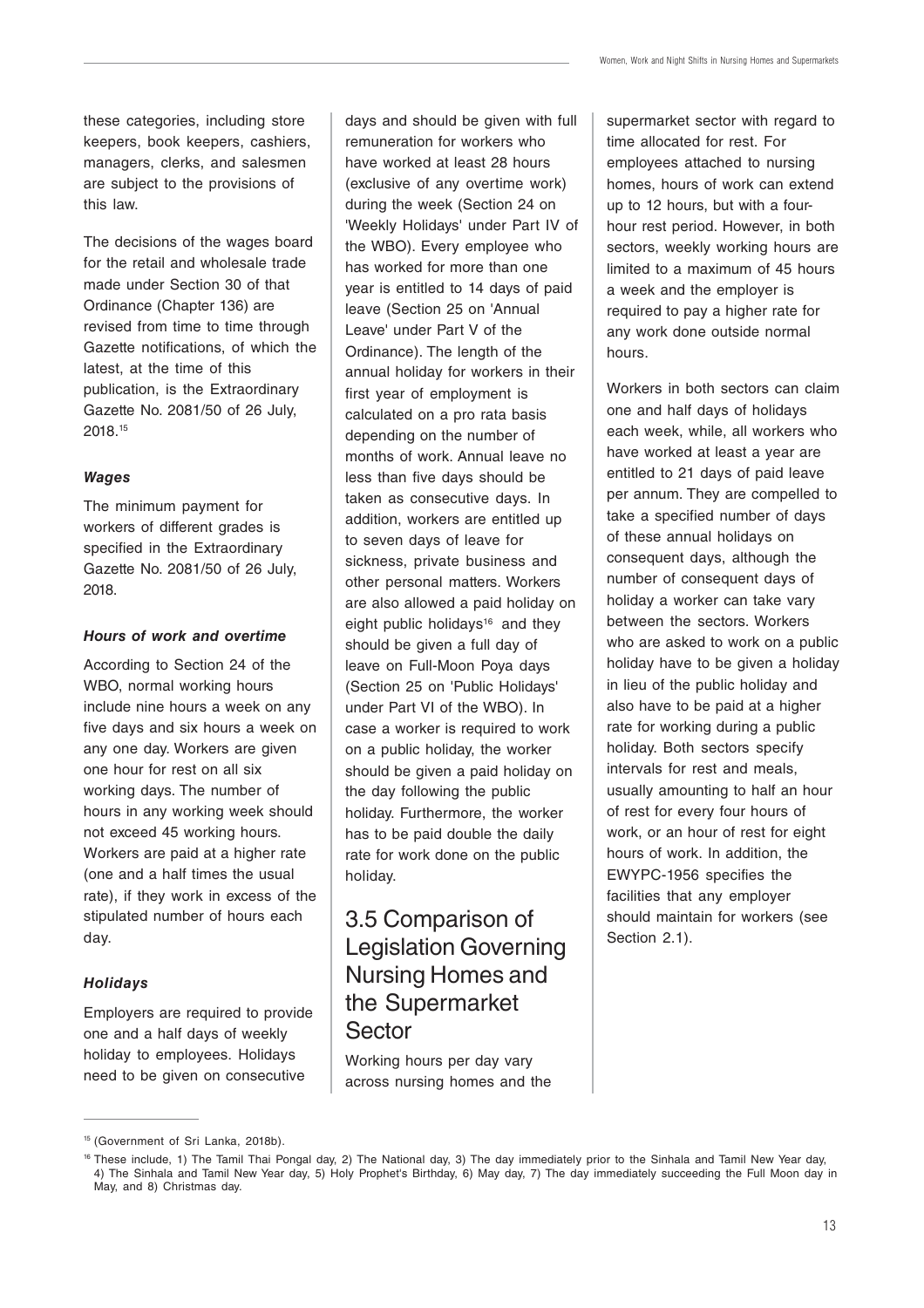#### **Table 2 Summary of Existing Legislation**

|                                           | <b>Wages</b>                                                                                       | <b>Hours of Work</b><br>and Overtime                                                                                                                                                                                                                                                                                                                                                                 | Leave/Holidays                                                                                                                                                                                                                                                                                                                               |
|-------------------------------------------|----------------------------------------------------------------------------------------------------|------------------------------------------------------------------------------------------------------------------------------------------------------------------------------------------------------------------------------------------------------------------------------------------------------------------------------------------------------------------------------------------------------|----------------------------------------------------------------------------------------------------------------------------------------------------------------------------------------------------------------------------------------------------------------------------------------------------------------------------------------------|
| <b>EWYPC-1956</b><br>[General Night Work] | Remuneration of 1.5<br>times of wages, for all<br>women working in the<br>night                    | Maximum number of<br>$\bullet$<br>overtime hours<br>per week: 60<br>Maximum number of<br>overtime hours<br>per day: 12<br>• With special<br>permission from the<br>Ministry, the factories<br>can employ women<br>on overtime for a<br>longer period of time<br>(seasonal periods)                                                                                                                   | N/A                                                                                                                                                                                                                                                                                                                                          |
| <b>SOEA-1954</b><br>[General Night Work]  | • A person working on a<br>full moon Poya day<br>to be paid at least 1.5<br>times normal wage rate | • Maximum number of<br>normal working hours<br>per day: 08<br>(excluding intervals<br>for meals & rest)<br>Maximum number of<br>normal working hours<br>per week: 45<br>(excluding intervals<br>for meals & rest)<br>Period of work per day<br>$\bullet$<br>should not exceed 12<br>hours (including<br>4 hours for meals<br>and rests)<br>Overtime: Work hours<br>exceeding normal<br>working hours | 14 days of annual<br>paid leave (07<br>consecutive<br>days $+$ 07 days for<br>sick leave and other<br>personal needs)<br>All persons should<br>be allowed one whole<br>day and a one-half<br>day paid holiday<br>every week which<br>can be taken in<br>accumulation later<br>Every person is<br>granted a holiday on<br>full moon Poya days |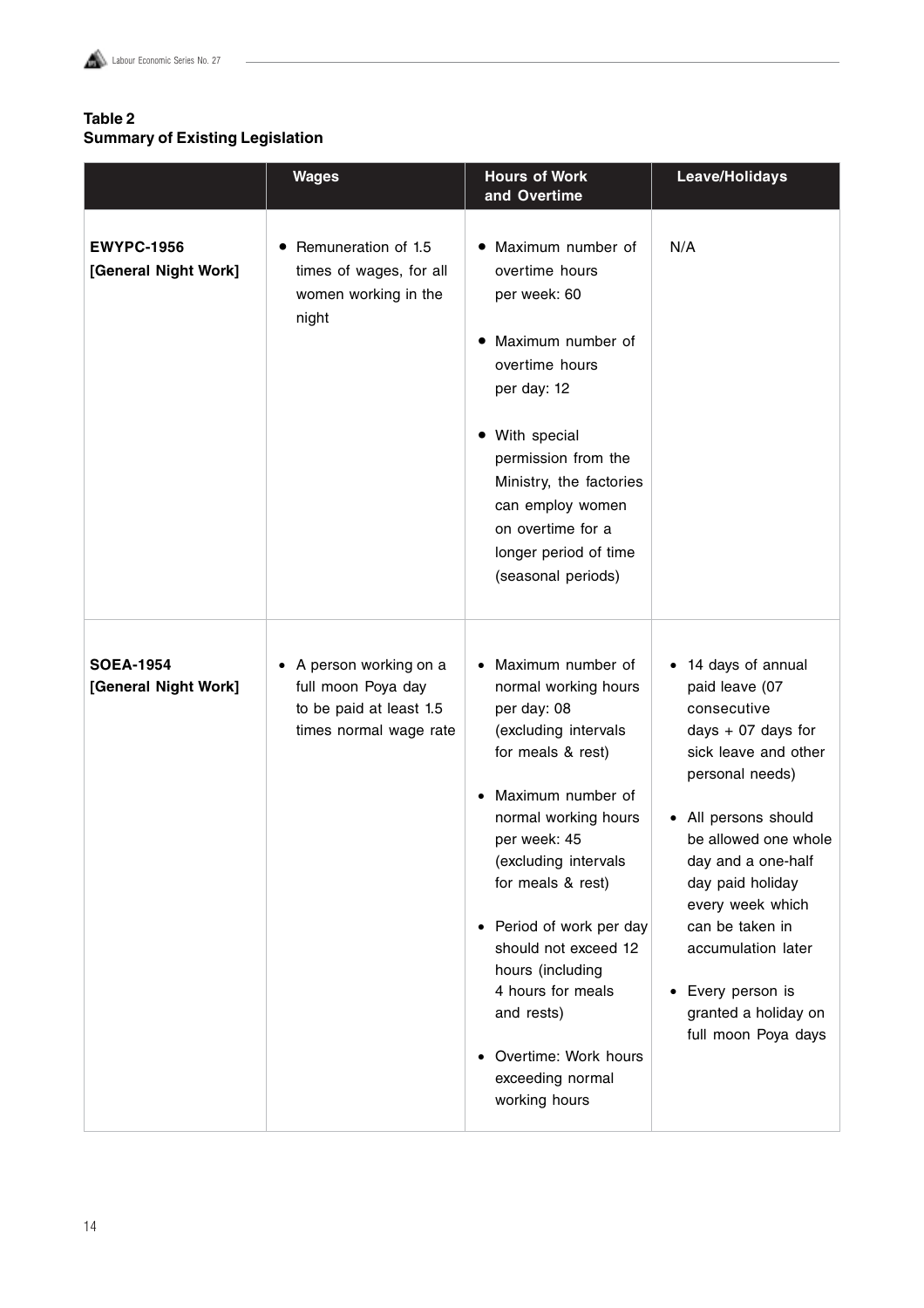|                                                                                                                                                                                                     | <b>Wages</b>                                                                                                                                                                                                                                                                                                                                                                                        | <b>Hours of Work</b><br>and Overtime                                                                                                                                                                                | Leave/Holidays                                                                                                                                                                                                                                                                                                                                                                                                                                                            |
|-----------------------------------------------------------------------------------------------------------------------------------------------------------------------------------------------------|-----------------------------------------------------------------------------------------------------------------------------------------------------------------------------------------------------------------------------------------------------------------------------------------------------------------------------------------------------------------------------------------------------|---------------------------------------------------------------------------------------------------------------------------------------------------------------------------------------------------------------------|---------------------------------------------------------------------------------------------------------------------------------------------------------------------------------------------------------------------------------------------------------------------------------------------------------------------------------------------------------------------------------------------------------------------------------------------------------------------------|
| WBO No.27 of 1941<br>as amended by No. 40<br>of 1943 and No. 19 of<br>1945 under various<br><b>Gazettes and</b><br><b>Extraordinary Gazettes</b><br>pertaining to the<br><b>Nursing Home Sector</b> | • Minimum wages for<br>workers vary depending<br>on different grades<br>Wages need to be paid<br>within 10 days of the<br>end of the month<br>• A person working on a<br>public holiday needs to<br>be paid at a higher rate<br>If a person is<br>$\bullet$<br>employed on his/her<br>weekly holiday, he/she<br>has to be paid a rate<br>not less than 1.25<br>times of the minimum<br>monthly rate | • Normal working hours<br>per day: 12 (inclusive<br>of 04 hours for<br>meals and rest)<br>Maximum number of<br>hours per week: 45<br>Working hours include<br>$\bullet$<br>05 full working days<br>and one half day | • Assigned one full<br>day leave per month<br>• Workers who have<br>worked more than<br>one year are entitled<br>to 21 days of paid<br>holidays (out of<br>which07 days should<br>be consecutive)<br>• Also entitled to<br>paid leave on 08<br>public holidays<br>All workers are<br>$\bullet$<br>assigned leave on<br>full moon Poya day<br>• A holiday will be<br>granted on the day<br>succeeding the<br>publicholiday in case<br>someone works on a<br>public holiday |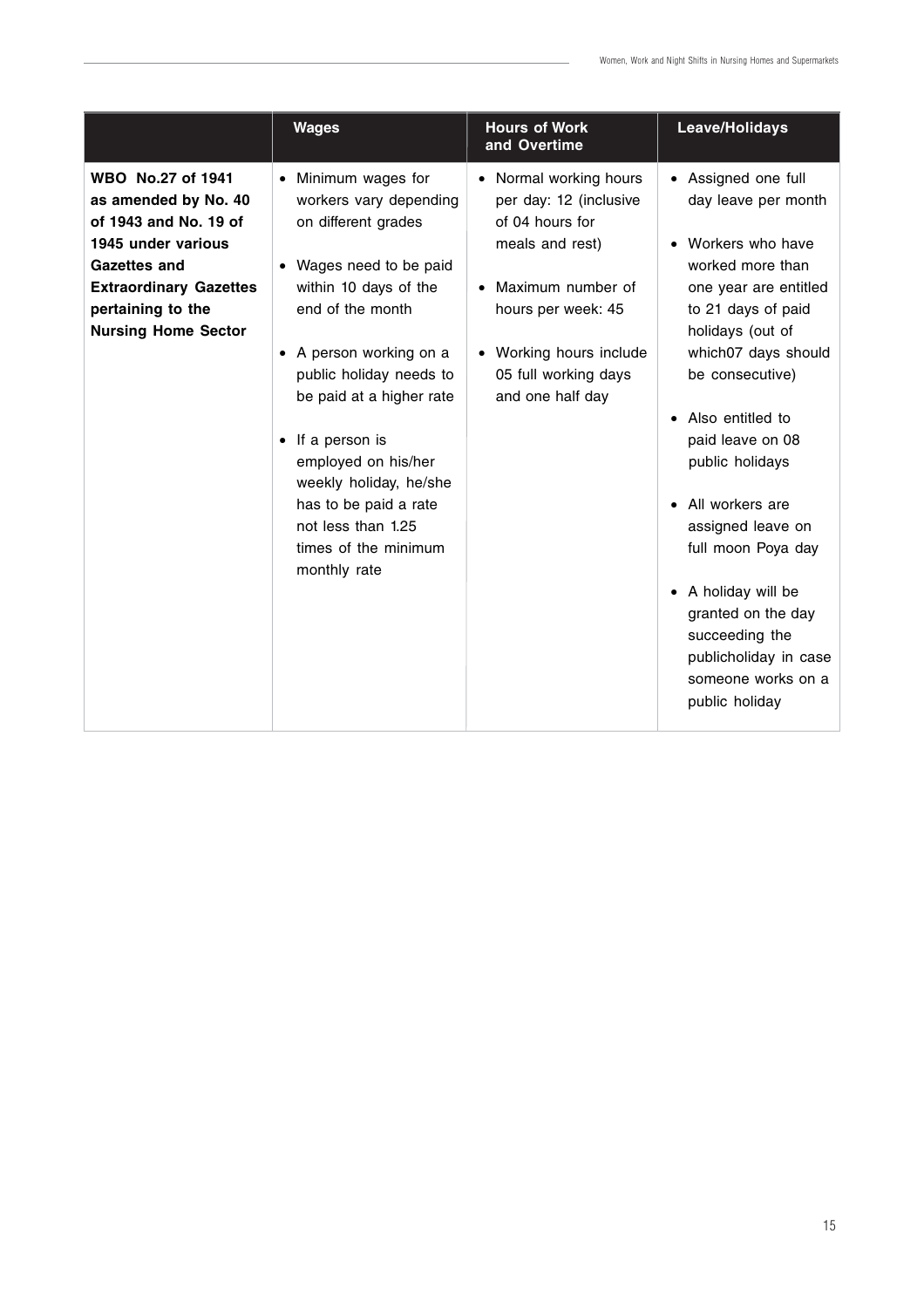

|                                                                                                                                                                                         | <b>Wages</b>                                                                                                                                                                                                                                   | <b>Hours of Work</b><br>and Overtime                                                                                                                                  | Leave/Holidays                                                                                                                                                                                                                                                                                                                                                                                                                                                                                                                                                                         |
|-----------------------------------------------------------------------------------------------------------------------------------------------------------------------------------------|------------------------------------------------------------------------------------------------------------------------------------------------------------------------------------------------------------------------------------------------|-----------------------------------------------------------------------------------------------------------------------------------------------------------------------|----------------------------------------------------------------------------------------------------------------------------------------------------------------------------------------------------------------------------------------------------------------------------------------------------------------------------------------------------------------------------------------------------------------------------------------------------------------------------------------------------------------------------------------------------------------------------------------|
| WBO No.27 of<br>1941 as amended by<br>No. 40 of 1943 and<br>No. 19 of 1945<br>under various Gazettes<br>and Extraordinary<br>Gazettes pertaining to<br>the Supermarket<br><b>Sector</b> | Minimum wages for<br>$\bullet$<br>workers vary depending<br>on different grades<br>• Workers are paid<br>1.5 times the normal<br>rate for overtime hours<br>• Workers are paid<br>double the daily rate<br>for work done on<br>public holidays | • Normal working<br>hours: 09 hours<br>a week on any five<br>days and 06 hours<br>a week on any<br>one day<br>Maximum<br>$\bullet$<br>number of hours<br>per week: 45 | Those who have<br>٠<br>worked for more<br>than one year are<br>entitled to 14 days<br>of paid leave<br>• All are entitled to<br>1.5 days weekly<br>holiday<br>Employees have to<br>$\bullet$<br>take at least 05 days<br>of annual leave<br>as consecutive days<br>In addition, workers<br>$\bullet$<br>are entitled up to 07<br>days of leave<br>for sickness, private<br>business and other<br>personal matters<br>• Paid holiday on<br>08 public holidays<br>• A paid holiday on<br>the day following<br>the public holiday<br>in case worker<br>had to work on a<br>public holiday |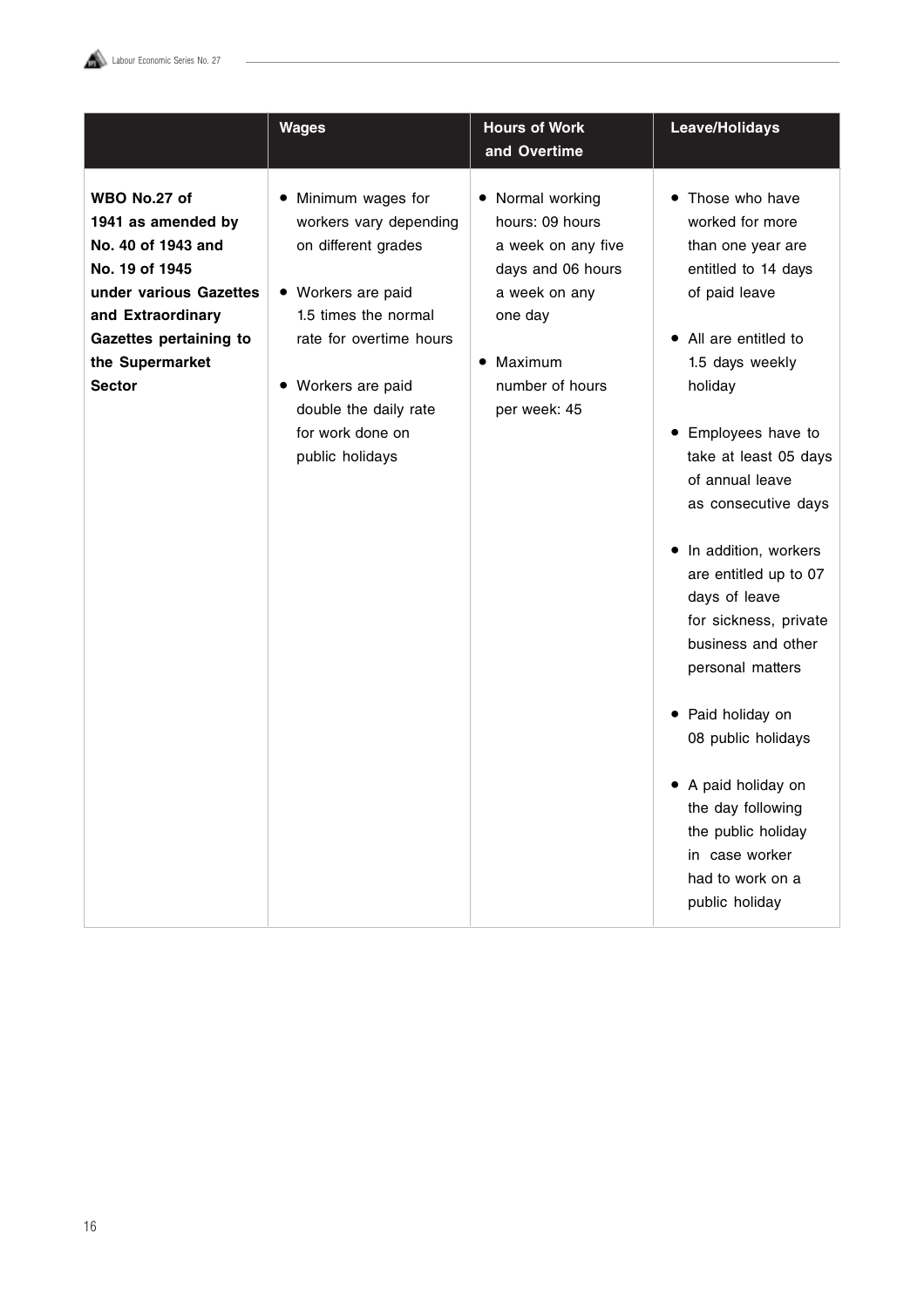## 4. Research Design

The objective of the present study was to examine work experience and night shifts of associate professional and/or non-professional women in Sri Lanka. For this purpose, the research team deployed qualitative methods of investigation to discern participants' own perceptions and views. Prevailing studies suggest that, qualitative research methods are vital for strengthening the accountability of research; they produce detailed and rich data, which allows for greater depth of understanding (Silverman, 2009). This research employed participant observation and semistructured interviews as part of the qualitative research design. The researchers observed participants in their usual working environments and, additionally, in the case of supermarket workers, the hostels in which they resided.

The study incorporated one-onone in-depth semi-structured interviews as the main approach in collecting data, which comprised of many open-ended questions (King, 2004). Semistructured interviews are described as a two-way dialogue, maintaining both flexibility and control, and giving the researcher insights into how respondents interpret different concepts and practices of phenomena (King, 2004). The interviews were semistructured to ensure that participants are given some scope to raise any important

concerns which had not been previously addressed on the interview schedule. While the key issues that the research team intended to address were established in advance, some additional issues arose during the interviews itself. Each interview lasted between 90 and 120 minutes, which allowed the research team adequate time to explore all research topics in detail. All interviews were audio recorded, and subsequently transcribed.

## 4.1 Sample

The research team initially intended to focus on two-three sectors from logistics, shipping and maritime, consumer goods, pharmaceuticals and nursing home and garments. The garment sector was subsequently dropped, because it has been extensively researched. Upon exploring the shipping and logistics sector, it was learnt that associate professional and non-professional women are not employed in nightshifts. Given the manual nature of night time work, employers affirmed that they cannot assign such work to women by law, and as such, night work performed onsite was limited to men.17 Within the broad category of consumer goods, supermarkets were chosen due to existing contacts with potential interviewees. Similarly, in the case of the nursing home industry, channeling centres were

selected using convenient sampling. The sampling method can thus be described as a combination of purposive and convenience sampling (Morse, 2000; Silverman, 2013).

Data was collected from one channeling centre (belonging to the nursing home sector) located in the Kandy district and two supermarket chains (belonging to the supermarket sector) located in the Colombo district. Although attempts were made to interview employees from other channeling centres, difficulty in obtaining permission and access to interview employees compelled the research team to limit the study to one centre. 14 interviews among employees and two interviews among supervisors were conducted in nursing homes, and 16 interviews among employees and two interviews among supervisors in supermarkets (eight employees and one supervisor from each supermarket) respectively. The 14 nursing home employees involved ten nursing home workers, two pharmacists, and two attendants (care workers) - all attached to the same hospital, although from different wards/units. The two supervisors were a matron and a chief pharmacist who are involved in directly supervising and, are immediate heads of the interviewed employees. The 16 supermarket employees comprised of six customer service assistants, six cashiers,

<sup>&</sup>lt;sup>17</sup> While some higher skilled females were at times required to work in the shipping and logistic industries from home at night, for instance in responding to office emails, most non-professional females had no nightshifts.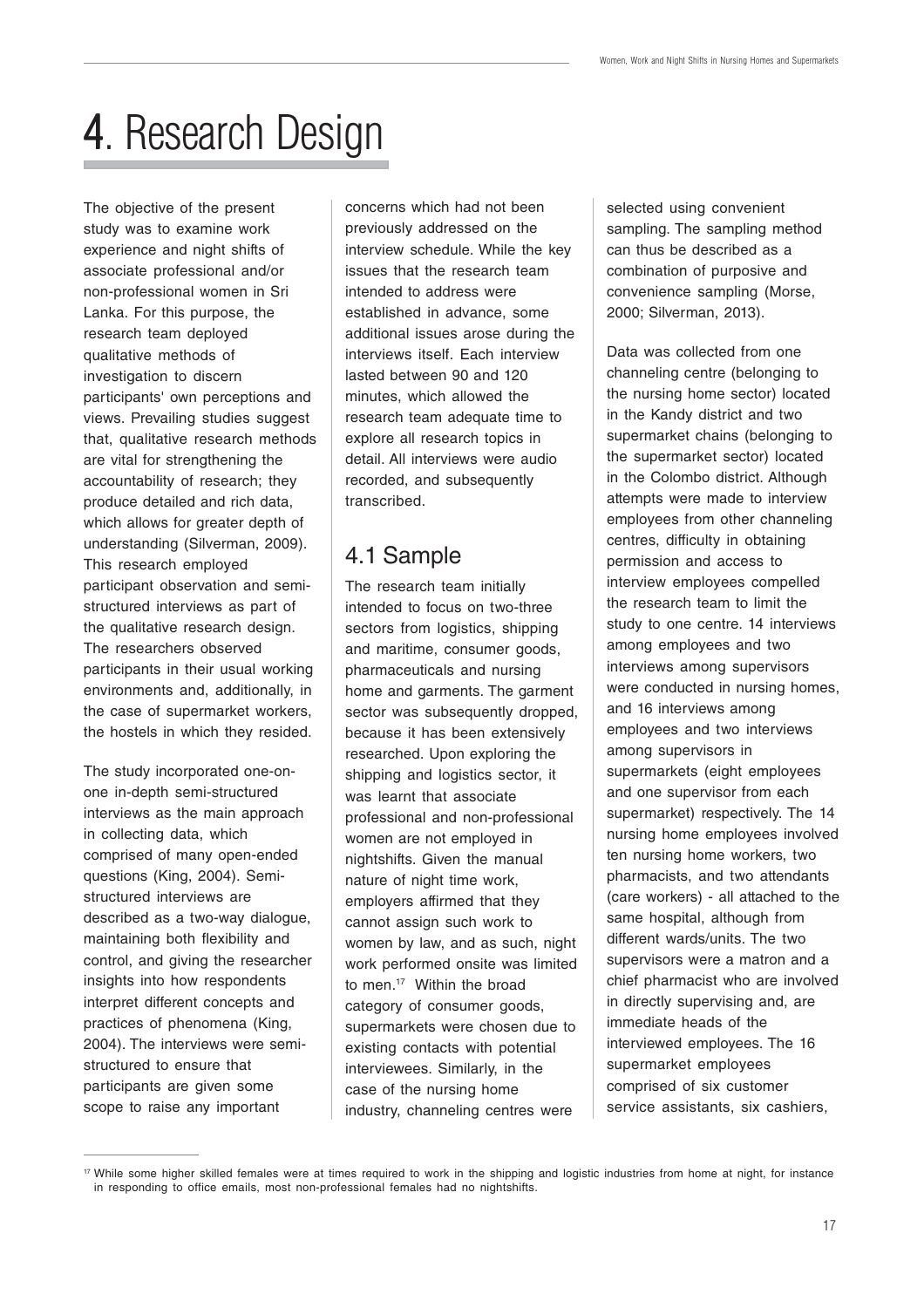three sales assistants and one sales supervisor, while the two supervisors were managers directly overseeing the interviewed employees. All employees were chosen randomly within each industry, depending on their availability, while the supervisors were purposively chosen.

Table 1 in annex 1, outlines the demographics of interviewed employees from both sectors. The majority of employees from the nursing home sector were A-Level qualified in the Arts stream and had received subsequent training in nursing. While most workers attached to the supermarket sector were also A-Level qualified in the Arts stream, some held diploma level qualifications. Interestingly, five employees attached to supermarkets had undergone training in nursing before joining the supermarket. The mean age of nursing home employees was 42, whereas it was significantly lower at 25 amongst supermarket workers. 12 out of the 14 nursing home employees were married (eight had children below the age of 15), in contrast to two married individuals in supermarkets. Most interviewees in both sectors were from the Sinhalese Buddhist ethnic group. The interviewees were called upon by their managers for interviews based on their availability at the time the research team visited each organisation. As such, the team had no control over ensuring that the selected sample represented significant variation in terms of sociodemographic characteristics.

### 4.2 Data Analysis

Thematic analysis was used as the main data analytical technique in examining the research objectives. As its name implies, thematic analysis involves organisation and analysis of textual data according to themes. The effectiveness in reducing large amounts of interview text to simple categories is a key advantage in using thematic analysis (King, 2004b). An initial list of descriptive codes was developed in order to represent the key themes that were addressed in the interview guide initially, and those that emerged in the interviews (Braun and Clarke, 2006). The initial analysis identified six main themes and sub-themes under each theme, as illustrated below:

- 1. Perceptions of night work
	- a.Society
	- b. Family
	- c.Own view
- 2. Conditions of work
	- a.Wages
	- b. Workload
	- c.Facilities
	- d.Rhetoric and reality of policies
		- i. Unawareness
		- ii. Gaps between policy and practice
	- e. What women do with regard to appalling conditions of work and why?
- 3. Working environment
	- a. Evidence of harassment

i. What constitutes harassment in each sector (supermarkets and channeling centers)? What were the differences?

ii. Who did the harassment (e.g. customers) and descriptions of events?

iii. What did people do when they were harassed (how did they attempt to deal with the situation)?

- b. Interactions between colleagues/lack of transparency (hesitant to talk about issues)/ competitiveness
- 4. Transport and travel to work
- 5. Family-work balance
- 6. Career aspirations and career development
	- a. People wanted job/money derived recognition from job
	- b. Necessity to leave due to workload/perceptions of partners
	- c. Perceptions of constraints even among those who are not married

Based on this initial analysis, the following diagram was developed, where themes were combined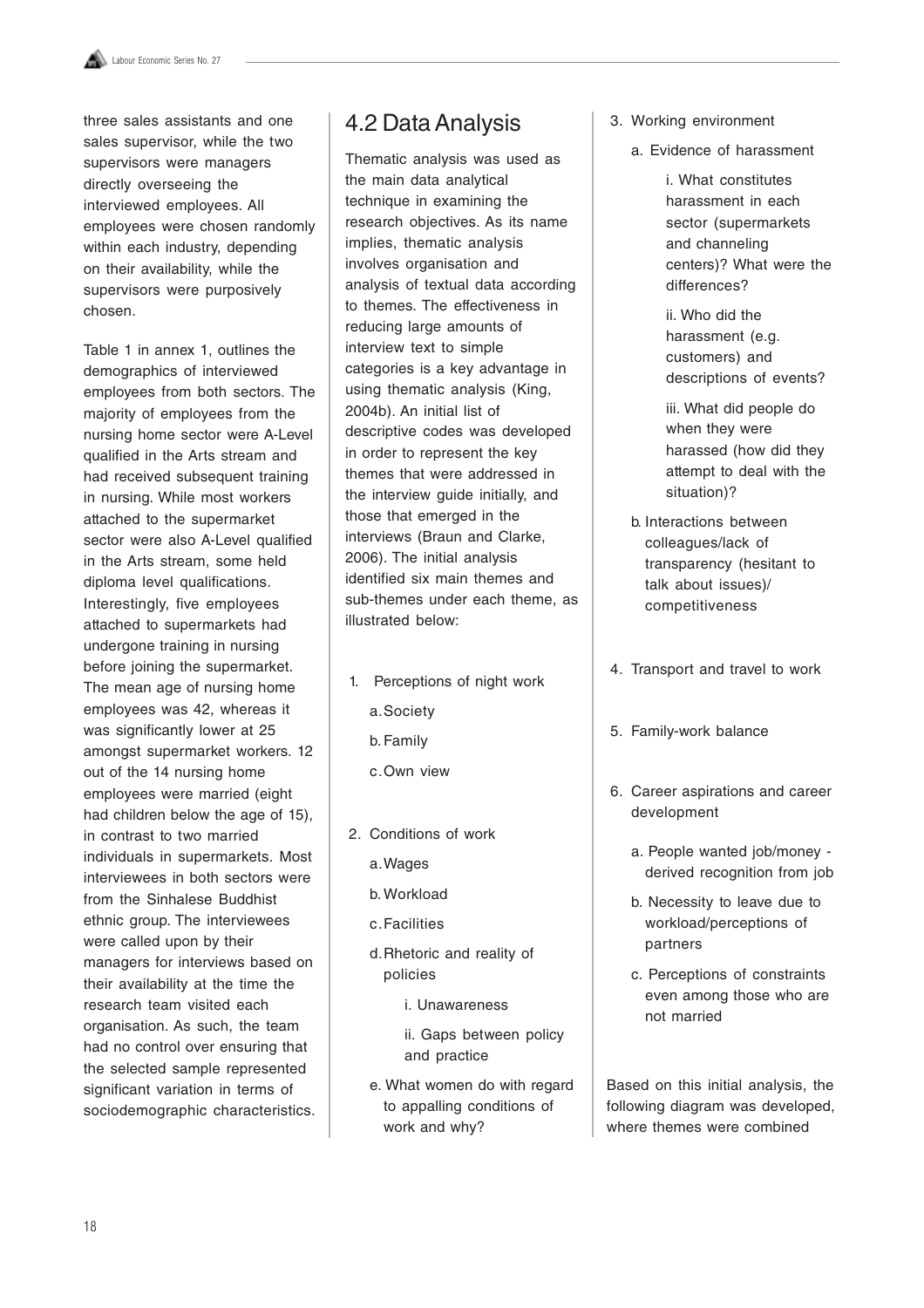with other themes, to map how the examined areas can influence the ultimate objective of improving female participation in night work in the country. Overall, the analysis focussed on the associations between themes,

#### themes in isolation, assessing dominant patterns and relationships (Braun and Clarke, 2006). Accordingly, the final analysis focussed on the themes of work satisfaction and career

rather than analysing individual

advancement prospects, challenges faced at home and on the road, challenges at work and working conditions, and social and cultural related challenges.

#### **Figure 1 Increasing Female Participation in Night Work**

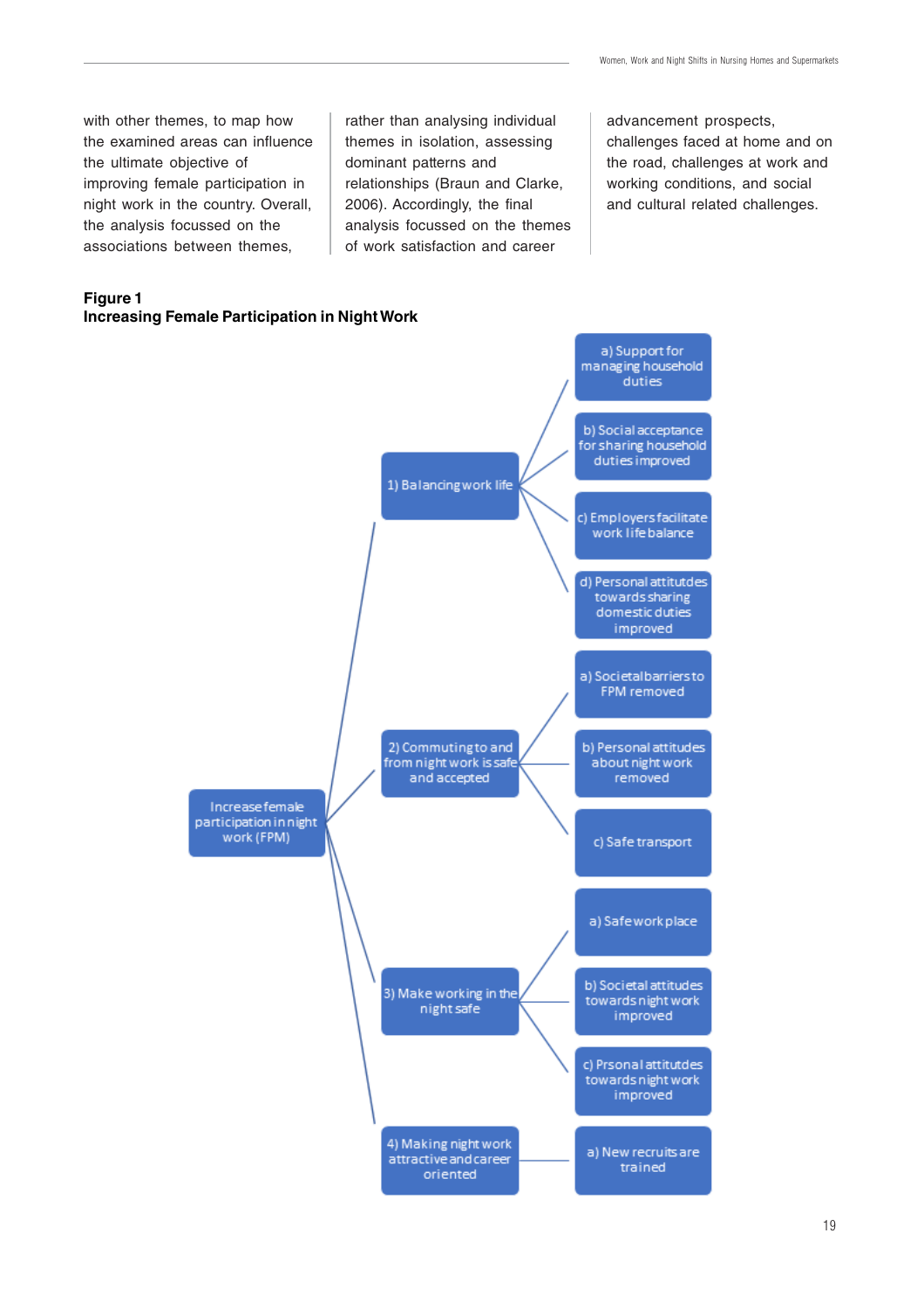## **5.** Findings and Discussion

"In my opinion, women should work in the night just like men and should learn to face challenges successfully and be independent" - 23 years, single, working at a Supermarket

This interviewee is not alone in voicing the above statement; 50% of employees that were interviewed approved night working for women. They also argued that women both need and want to work in the night, for a range of reasons, which are explored below. However, there were significant challenges to night work, which warrants urgent attention from policymakers and practitioners. These issues are explored in detail in the following subsections.

This study first addresses the significance of night work for respondents, and the perceived advantages they described. Thereafter, the challenges faced by women engaged in night time work are examined. These challenges include practical barriers at home and work (e.g. transport, care responsibilities and working conditions) and broader societal and cultural barriers (like family members' perceptions on women working night shifts).

## 5.1 Work Satisfaction and Career **Advancements Prospects**

Employment had a very positive impact on workers' families in strengthening financial

"50% of employees that were interviewed approved night work for women. However, there were significant challenges to night work, which warrant urgent attention from policy-makers and practitioners."

capabilities whilst enabling them to settle loans, educate their children, and build houses and fund parents' medical needs. Employment also assisted to avoid the need for workers to migrate overseas, and therefore kept families together and ensured that workers' salaries were fully spent within the local economy. In respondents' words:

"This job helps me settle my loans and enables me to be with my family rather than working abroad" - 50 years old, married with a child, working at a Nursing Home

"Working has helped me earn a better living and it is through the earnings and savings of this job, that I was able to build a new home" - 36 years old, married with a child, working at a Nursing Home

Working facilitated improving education for the family. Being able to work during the night provided a mode of additional income for women to support their children's' education. As the respondent describes:

"Even though my husband does not like me working in the night, I do so for the sake of my children. I can educate my children through the earnings" - 44 years old, married with 2 children, working at a Nursing Home

Similarly, women's employment also improved families' ability to care and treat elderly relatives. As the respondent notes: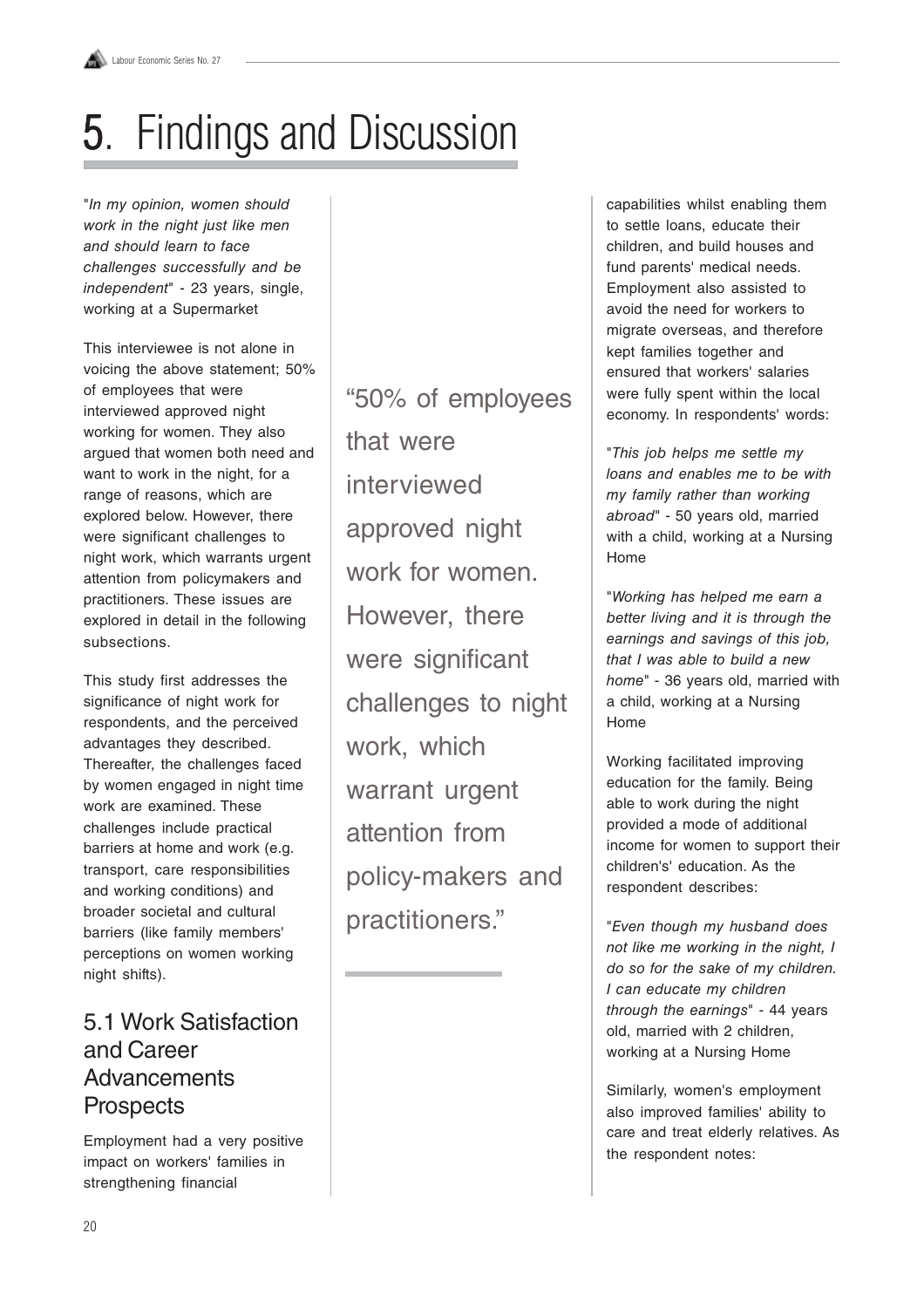

"This job enables me to fund treatment for my mother who is a mental patient. I am happy that I can contribute to her medication whist my father takes care of household expenses" - 23 years old, single, working at a Supermarket

Therefore, being able to provide in this way has far reaching positive benefits not only for women themselves, but also for their families and the society at large (Fernando and Cohen, 2013).

For a majority of supermarket employees, being satisfied with the job required changes to working conditions, such as having reasonable working hours and receiving a decent salary. The main perceived indicator of career success, however, was the ability to rise within the organisation's structure to the highest level, a common indicator revealed by many workers of different skill levels and industries (Fernando and Cohen, 2011; Fernando and Cohen, 2014). However, the case was much different when considering the views of career success among nursing home workers. For them, balancing job and family life, and the ability to persevere in the job despite barriers that had to be faced, featured as the main parameters of career success.

It is notable that many nursing home workers had young families in contrast to supermarket workers. Therefore, this finding suggests that family

"Family responsibilities influences the way people conceptualise success in career."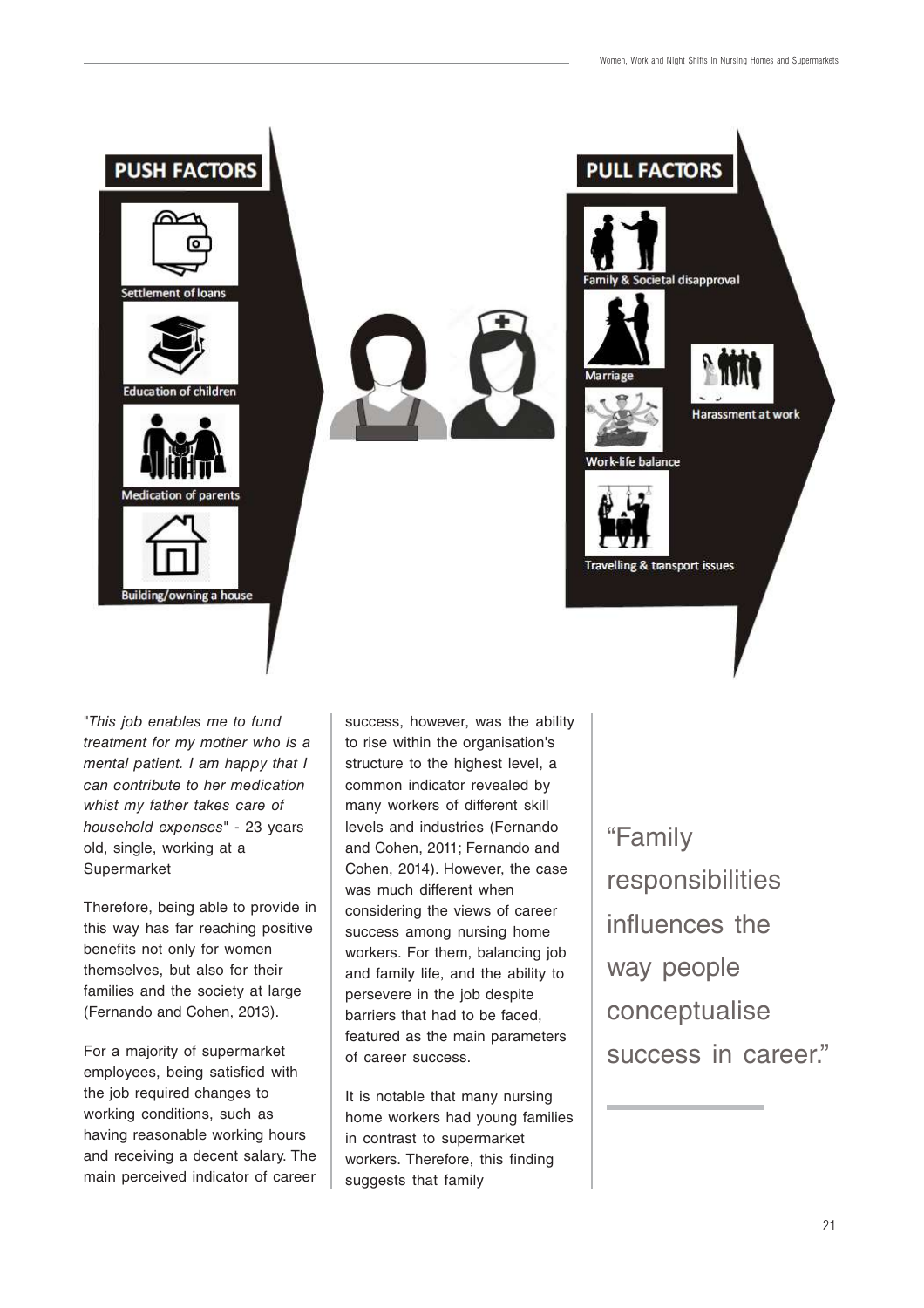

responsibilities influence the way people conceptualise success in career. For the unmarried, career progression to the top level was important, while for the older, married group, balancing the demands of home and work successfully was more valued. This reflects broader patterns of worker priorities which change across the life-course.

For the nursing home workers, another key indicator of job satisfaction was derived from engaging in a meaningful job and being seen by others as pursuing a respectable occupation in terms of caring and healing the sick, consistent with prior research findings (Fernando and Cohen, 2014). This point is further elaborated in Section 2.

Respondents had similar views on means through which career success can be achieved, the most frequently cited being perseverance, and commitment in line with culturally valued traits, which again resonates with

"Despite the desire to progress in their careers, half of the supermarket employees did not envision themselves continuing in their particular jobs in the long-run."

findings from similar research (Fernando and Cohen, 2015), and teamwork. As one of the respondents explained:

"People who are successful in this field have always worked with all their heart, they were hard working, happy to work in the night, friendly with both the superiors and colleagues and very cooperative when doing team work" - 40 years old, married with 3 children, working at a Nursing Home

Similarly, another respondent described:

"Becoming successful requires a lot of hard work, perseverance and commitment. It's not an easy job - work is hectic and tiring and we have to deal with various kinds of customers" - 23 years old, in a relationship, working at a Supermarket

Despite the desire to progress in their careers, half of the supermarket employees did not envision themselves continuing in their particular jobs in the longrun. The key reasons highlighted by the participants were; heavy workload and challenges associated with night shifts. As one of the respondents noted:

"Neither do I want to retain in this industry nor do I want to go higher in the ladder because I personally do not like working till late and working over-time" - 24 years old, single, working at a Supermarket

While night work was attractive in terms of financial gains for many women, it was also viewed as exploitative due to supervisors requiring them to do extended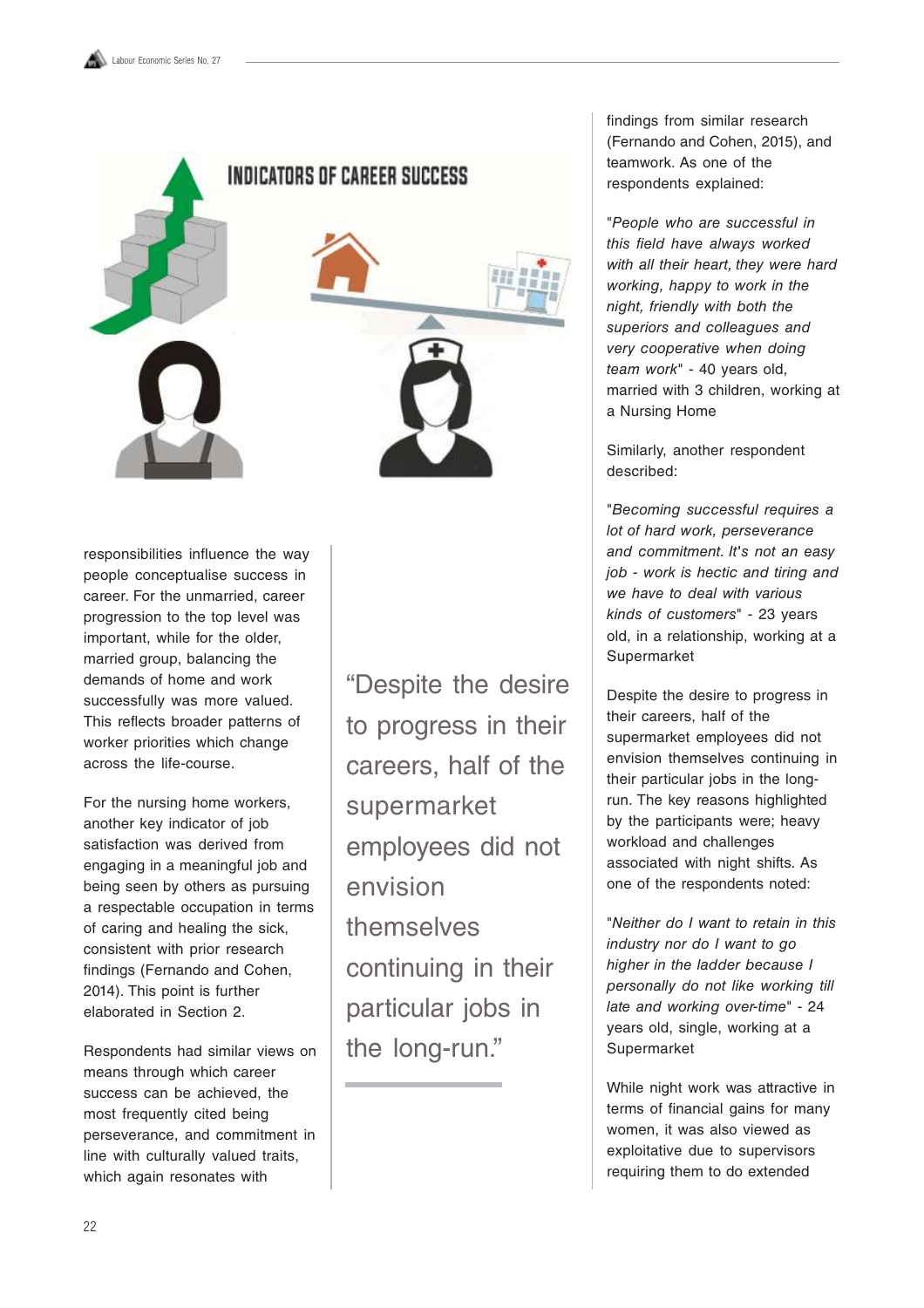hours on short notice.

Furthermore, night work was also practically difficult due to various hazards associated with travel in the night.

Some women expressed their desire to seek employment in the public sector, with less demanding work schedules and more flexible working hours. As opined by one of the respondents:

"I would like to move to a better job soon, preferably in the public sector, where there is no night work and work is less demanding" - 26 years old, single, working at a Supermarket

Most nursing home workers, however, hoped to continue their jobs in the long-run. This was somewhat expected, given that the interviewed sample of individuals were those who managed to persist despite challenges. Furthermore, they were older than the supermarket workers who were being interviewed and as such, were more settled in their current jobs. Key reasons for remaining in their jobs included earnings, job satisfaction, and social recognition. These themes will be further examined in the following section.

#### **Wages**

According to data of the Labour Force Survey 2017, the average basic monthly salary of a female employee working in a hospital in the private sector is LKR 24,930. Similarly, interviews revealed that the basic salary of workers in nursing homes is approximately LKR 25,000 per month, which can be raised to around LKR 40,000 if supplemented with overtime work. The minimum wages specified for workers in this trade range from LKR 12,500 (for a novice worker in the lowest grade) to LKR 17,225 (for a grade 1 worker with 10 years of experience).<sup>17</sup> The actual wage received by workers in the sample is therefore higher than the minimum wage. However, interviewed workers were not happy with their salary, given that they had to incur additional job-related expenses for transport, eating out and child care. This was especially pertinent in the accounts of workers with families in the nursing home industry. Many respondents travelled a distance of 10-20 km one way on a daily basis, and some had to take additional three-wheelers from the bus stop to their homes after nightshifts, incurring further costs. Some respondents employed domestic helpers to look after their young children while at work, further raising their expenses. Insufficient pay was a key reason for job turnover in channelling centres. As respondents note:

"My basic salary is only Rs. 25,000. I cannot save anything, I have to pay the servant 500 daily. I come to work just because I like this job" - 47 years old, married with 2 children, working at a Nursing Home

"Since my salary was quite low, I went to Saudi Arabia halfway through and worked there for 2 years and 8 months. I returned in 2002 because of the kids and rejoined the hospital" - 63 years old, married with 3 children, working at a Nursing Home

In terms of the basic salary of the supermarket sector workers, estimates from the Labour Force Survey 2017 revealed that, female employees earn LKR 19,137 on average, while the responses from the interviews reveal that the basic monthly salary is around LKR 16,500. The responses from the interviews further revealed that their earnings were merely enough to cover their daily expenses. Overall, estimates from the Labour Force Survey indicate that the salary earned by supermarket workers is lower than those in nursing homes. According to legislation, the minimum wages for workers in the supermarkets ranges from LKR 11,500 (for novice workers in the lowest skilled grade) to 15,155 (for workers in the highest grade with 10 years of experience):19

As a respondent notes:

<sup>&</sup>lt;sup>18</sup> The workers in this trade are grouped into seven grades. Grade-I refers to the highest skilled workers, such as matrons and apothecaries, while Grade VII refers to the lowest grade workers, including linen room attendants, labourers, sweepers, and pantry boys. Government of Sri Lanka. (2018a). The Gazette No. 2090/14 of the Democratic Socialist Republic of Sri Lanka (Extraordinary). Department of Government Printing Sri Lanka. Government of Sri Lanka. Retrieved August 15, 2020, from http://www.labourdept.gov.lk/ images/PDF\_upload/ExtraGazettes/2090-014\_e.pdf.

<sup>19</sup> Workers in supermarkets are divided into four grades. Grade IV workers have the lowest skill sets. They include workers such as labourers, delivery boys, shop boys, packers, messenger boys, counter boys, store-keepers, book-keepers, cashiers, etc. Grade I workers are high skilled workers such as, store keepers, book-keepers, cashiers, managers, stenographers and dispensers. The Gazette No. 2081/50 of the Democratic Socialist Republic of Sri Lanka (Extraordinary). Colombo: Government of Sri Lanka. Retrieved August 17, 2020, from http://www.labourdept.gov.lk/images/PDF\_upload/ExtraGazettes/2081-50\_e.pdf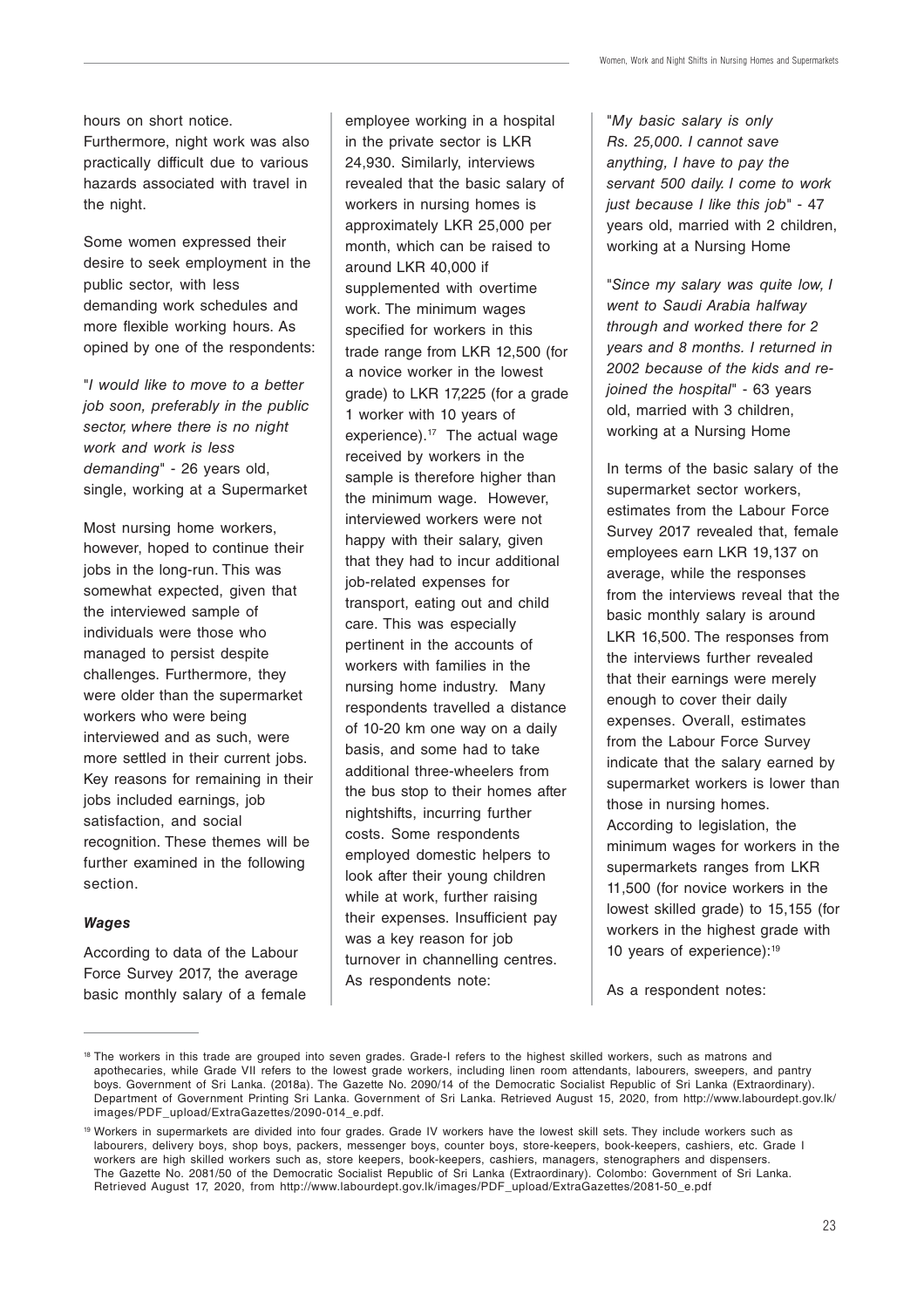"My basic salary is only 16,500 which is not enough at all. I hardly have any savings over my 1.5-year period of working" - 26 years old, single, working at a Supermarket

Individuals who worked on public holidays said that they get paid double the usual amount. Furthermore, working overtime enabled them to earn 1.5 times more, in keeping with existing legislation.

"While workers in both the nursing home and supermarket trade were paid more than the minimum wage prescribed by legislation, they viewed their remuneration as insufficient."

However, wages were at times reduced owing to deductions for mistakes at work. This was especially the case for cashiers. In respondent's words:

"Being a cashier is very stressful as we are responsible for every penny the supermarket gets and loses. For instance, if by any

chance, the day's accounts do not tally with the sales made on that particular day, the organisation deducts that amount from our salary. There have been times where they deducted around LKR 5,000 per month. It is quite a lot. When I pay the hostel and for my food, I can hardly afford other expenses when such a bad incident happens" - 26 years old, single, working at a Supermarket

Such uncertainties significantly affected workers' financial security and ability to plan for the future. In summary, while workers in both nursing homes and supermarket trade were paid more than the minimum wage prescribed by legislation, they viewed their remuneration as insufficient. For the former group, this was mainly due to childcare costs and three-wheeler expenses when travelling home after nightshifts, while for the latter, hostel accommodation and workrelated deductions were cited as main reasons.

## 5.2 Challenges at Home and on the Road

#### **a) Travel**

A majority of the respondents approved night work if the work environment was safe, and if secure transportation was provided. As one participant voiced:

"As long as safe transport is provided by the organisation, working in the night is not an issue" - 25 years old, single, working at a Supermarket

Travelling in the night was a pressing issue for most of our respondents from both sectors. However, the modes of transport used by workers in the two sectors varied significantly.

Those attached to nursing homes used 'buses' as the key mode of transport as they lived far from their place of employment. The commute time varied from 30 minutes to two hours for these workers. Even though hostels were available for them, the workers we interviewed were unable to stay in these hostels owing to family commitments and responsibilities. Furthermore, many family members did not approve women staying in hostels.

Owing to lack of buses available during night, some had to wait for

"Harassment from other travelers was a major concern. There was a spectrum of potentially illegal, dangerous and harmful behaviours experienced by respondents."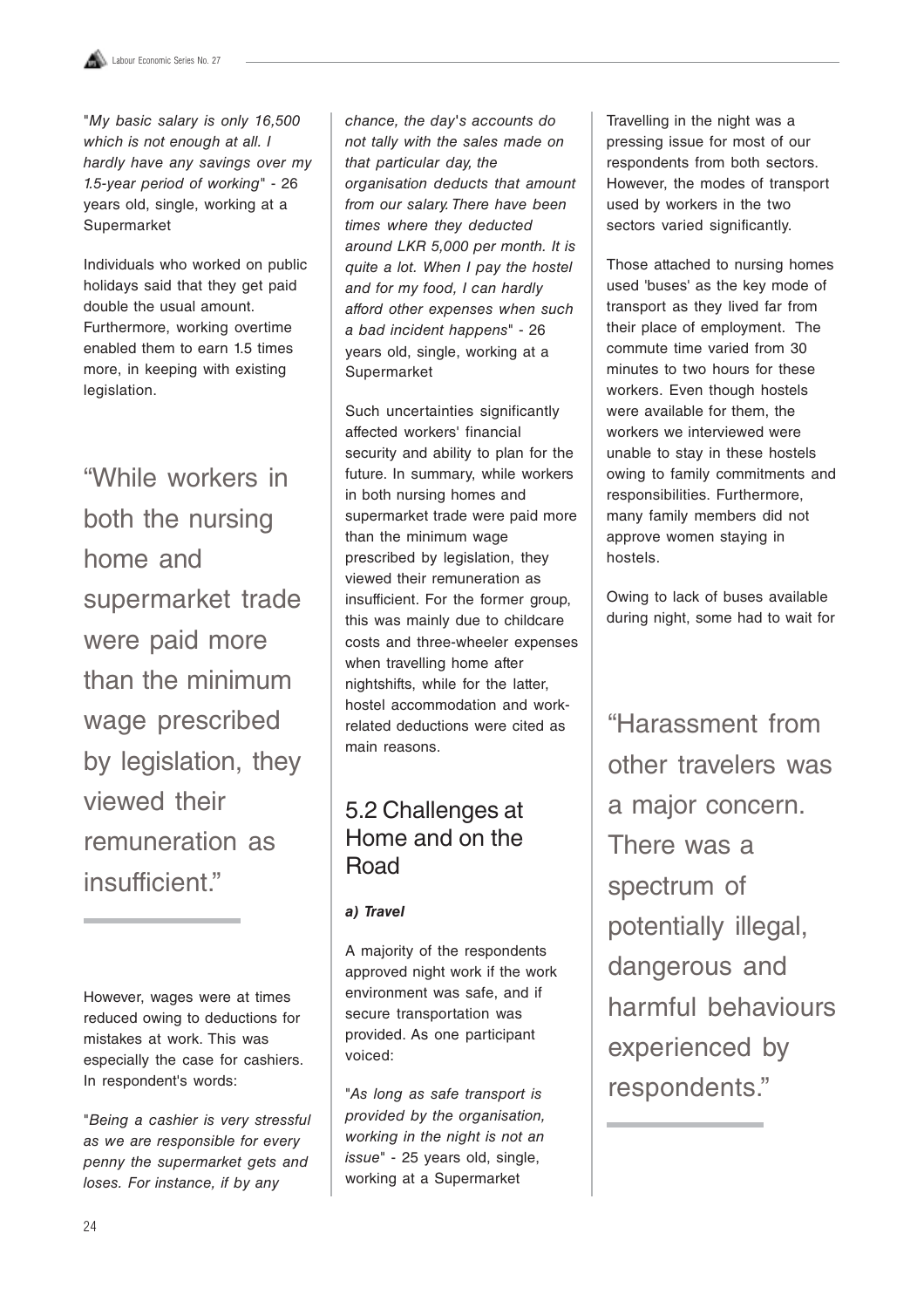a longtime to catch a bus, or use multiple buses which significantly prolonged their travelling time and delayed returning to their homes. As one of the respondents explains:

"Even though I look forward to heading back home after work, I have to wait for more than one hour to get a bus. Sometimes, I decide to take two buses so that I can get home early. But, most of the time I am wasting the time I could have been with my kids and family" - 36 years old, married with a kid, working at a Nursing Home

As this quote signifies, the unreliability and infrequency of transport results in disruption to family life. Harassment from other travellers was a major concern. There was a spectrum of potentially illegal, dangerous and harmful behaviours experienced by the respondents. According to them, incidents described included physical harassment, cat calling, whistling, verbal harassment, mental harassment, indecent jokes with regard to women's physical appearance and indecent behaviour in public transport modes and [on the] road.

One worker voiced her unpleasant experience of being followed and harassed whilst she was walking home:

"Around a year ago, I was walking home from the bus stop in the night and a three-wheeler kept on following me putting his arm outside with the intention of dragging me in. I ran for so long until the three-wheeler went away from my sight. This was around 9 p.m. I was shocked by this and

still cannot imagine why, a young person who is like in the age of my son tried to kidnap me. To be honest I am like his mother's age. Males do not really care the age when it comes to harassments" - 50 years old, separated with a child, working at a Nursing Home

Unpleasant experiences such as these, have made women workers across all age groups understandably fearful of physical assault, kidnap and rape. She shared another bad experience as follows:

"I am so scared to travel in the night, especially alone. There was an incident, which happened on my way home in a gravel road where three youngsters possibly drug addicts were taking drugs in the dark behind a tree. I ran fast until I felt I was safe. Just imagine! What if they followed me? I was all-alone. It was such a scary situation" - 50 years old, separated with a child, working at a Nursing Home

Due to the fear amongst women working in the night, many resorted to unsatisfactory compromises just to avoid walking home alone; some of these compromises include staying overnight at the workplace owing to the lack of buses or asking their spouses to accompany them home from the bus-stop. As one of the respondents described:

"I have to walk around 1 km to get home from the bus stand. My husband comes every day to escort me since it is not safe to travel alone in the night" - 32 years old, married with a kid, working at a Nursing Home

"Due to the fear amongst women working in the night, many resorted to unsatisfactory compromises just to avoid walking home alone; compromises such as staying overnight at the work place owing to the lack of buses or asking their spouses to accompany them home from the bus-stop."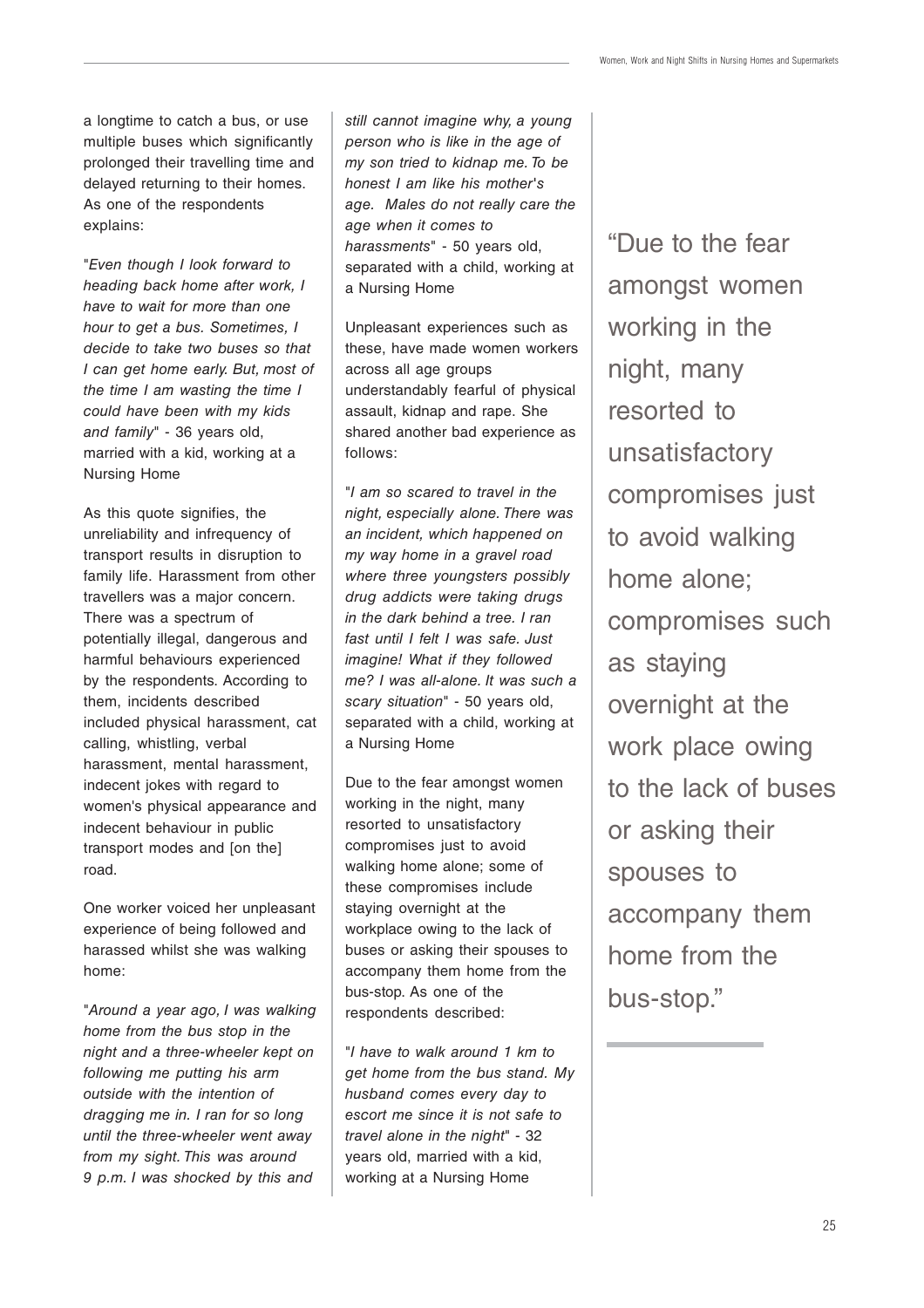Some women spend extra money (that they often couldn't afford) to go in a three-wheeler, from the bus stop to their homes. A respondent explains:

"I usually go back home by tuk and I get down a bit ahead of home to ensure safety. I have never revealed where my home is to those tuk drivers" - 48 years old, married with 2 children, working at a Nursing Home

Most respondents from the nursing home sector suggested that travelling after work in the night is 'not at all safe'. The harassment women experienced was greatly gender-biased. Women night workers had to be constantly vigilant and defensive, as asserted in previous research (Fernando and Cohen, 2014). These involved tactics such as distancing themselves from male passengers when using public transport, not revealing the exact home location to three-wheeler drivers and deploying self-defense mechanisms in order to ensure they get home safe and sound. The statements below indicate some of the strategies that women used to avoid harassment and abuse:

"Travelling back home by bus is not at all safe because of males. I overcome such challenges by not talking to male passengers and ignoring them" - 45 years old, married with 2 children, working at a Nursing Home

"I usually go back home by tuk and I get down a bit ahead of home to ensure safety. I have never revealed where my home is to those tuk drivers […] it is very uncomfortable to go by bus next to a man. Men always take

another man's side irrespective of who is at fault. There were two incidents where I had to hit two men twice for trying to touch me unnecessarily" - 48 years old, married with 2 children, working at a Nursing Home

"Most respondents from the nursing home sector suggested that travelling after work in the night is 'not at all safe'."

The supermarket sector, however, provided a more positive case study when compared to the nursing home sector. Women from the supermarket sector, who were mainly young and unmarried, lived in hostels close to their workplace. In this industry, the majority of women travelled to work on foot in the morning. In the night, all workers were provided with free private transport by the company; they had a driver and were accompanied by a supervisor. In the words of one of the respondents:

"There is no issue when travelling in the office transport. We wait inside the workplace, till the van comes to pick us. We do not have to wait on the road all alone till

the van comes and we are glad about it" - 23 years old, single, working at a Supermarket

This shows the important contribution employers can make towards ensuring their workers' welfare.

Similar to the feedback given by the supermarket sector female employees, a majority of managers in the supermarket sector showed a positive notion on the idea of providing transport in the night. As one of the supervisors explained:

"We are humbly proud that our company has taken great efforts to provide our employees with safe and secure transport to commute back to their hostels, in the night. I myself, have gone to drop them many times, and we make sure we don't leave them halfway through and we have even advised our chauffeurs to be very careful when driving. As such, we have taken all the steps required to ensure that travelling back home in the night is safe and as such, no worker will be at risk on their way back to their hostels"- 30 years old, Supervisor, working at a Supermarket

Furthermore, supervisors also found that, providing safe transport to their employees help them, strengthen the trust they have towards the company. As an employer explains:

"There have been many instances where our employees have thanked me personally, and said how grateful they are to the company, for ensuring their security" - 30 years old, male, single, Manager at a Supermarket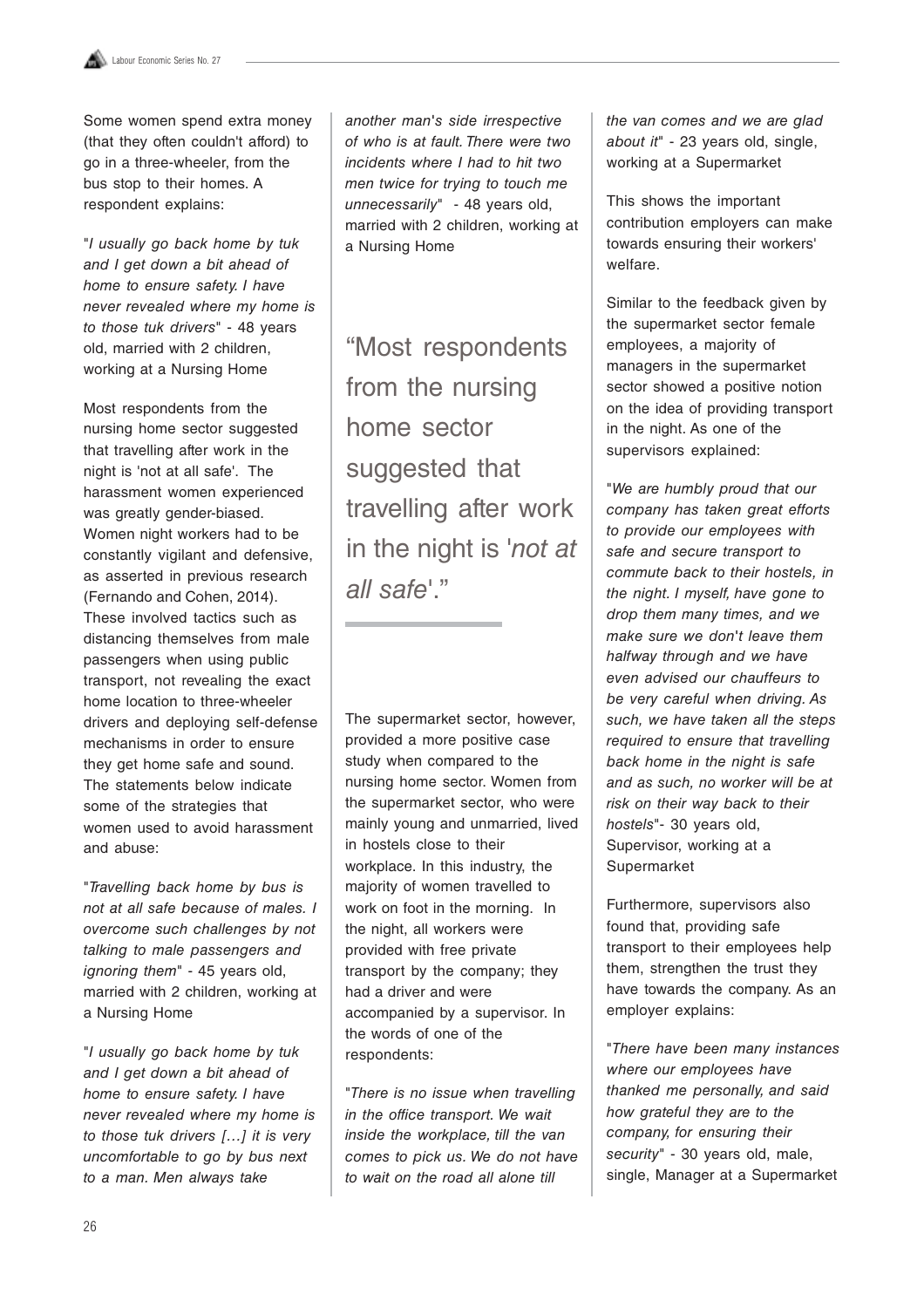#### **b) At Home: Exploring Caring and Domestic Responsibilities**

Women are still considered the primary caregiver in a majority of Sri Lankan families. This implies that women who intend to participate in the night-time economy, need to secure sufficient care for young children and/or elderly relatives. A respondent explains:

"Females should work in the night, if there is sufficient support to her by her family members looking after kids [working at night] would not be an issue" - 24 years old, single, working at a Supermarket

For most of the women, this support only existed in the form of family members assisting them with taking care of their children. Our findings revealed that female workers relied heavily on extended family - such as mothers, mothers in law, aunts and sisters for child care needs. This enabled women to concentrate on their work, in the knowledge that their children are in safe and reliable hands. As such, they did not have to worry about leaving their kids at home. According to the study, finding reliable support however, was a major concern raised not only by women interviewees who currently had a family and were committed, but also for those who anticipated having a family in the future.

Many respondents found it quite challenging to manage the demands associated with home and work successfully. As a respondent explains:

"I can't take care of my son the way I want, because of my job. I rarely get time to help my son

with his studies. His teacher scolds him for not doing his homework, and he hates going to school. I worry about my son. I don't want him to get neglected because of my job" - 50 years old, married with a son, working at a Nursing Home

In addition, women in the nursing home industry stated that the time taken to travel back home from work made it more difficult to harmonise work and home life. As a respondent explains:

"By the time you reach home, your family members are already a sleep, no time to have family discussions, no time to check upon children's homework and other needs. Family members get neglected" - 24 years old, single, working at a Supermarket

"Our findings revealed that workers relied heavily on extended family such as mothers, mothers in law, aunts and sisters for child care needs."

As primary caregivers, the prolonged absence from their families appeared to be

emotionally distressing for most of the women and their children. A respondent explains:

"I find it difficult to do my job because of my son. He always cries when I leave with him my helper to go for night duty. I find it hard to concentrate at work, because I am thinking of my son" - 26 years old, married with a kid, working at a Nursing Home

Scholars have described this phenomenon as a 'bifurcated consciousness, 'where women feel responsible for both at home and work, and therefore, are unable to concentrate on or feel successful in either situation (Smith, 1987). This situation had adverse emotional and psychological effects on women and their families. However, when women received domestic and care support at home, the burden appeared to be alleviated. As a respondent notes:

"I am able to do my job because of my husband's support with family work. If not for my husband's support I would neither have a successful career nor a happy family life" - 48 years old, married with 2 children, working at a Nursing Home

When support was available at home, women felt more confident in being able to raise a family while having a successful career.

The majority of supermarket workers did not have as many issues pertaining to child care as most of them were either unmarried or newly married. The few employees who did have young children were able to rely on their parents for childcare and support. However, more than half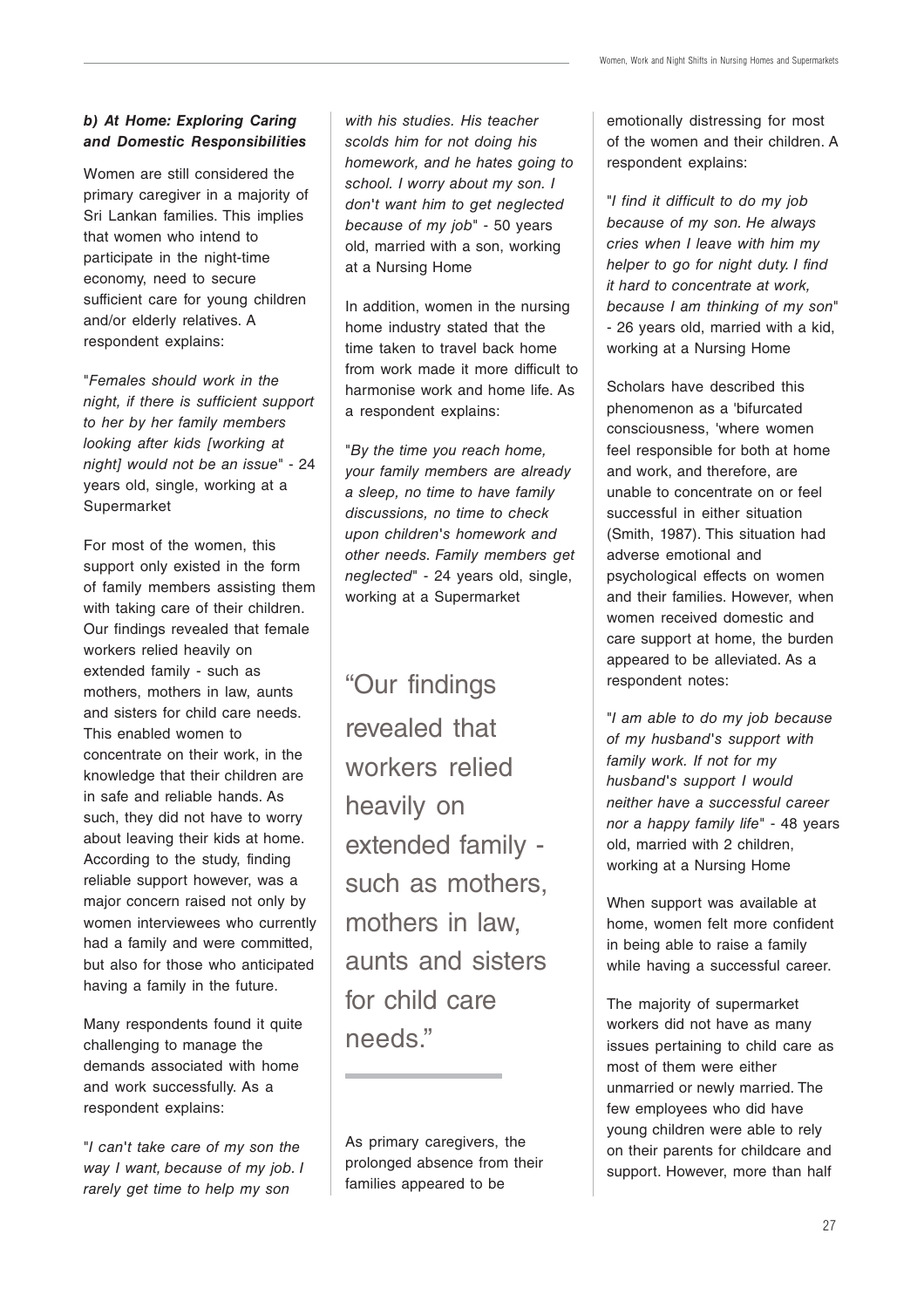of the supermarket respondents confirmed that they would not continue to work in a supermarket once they start a family, because they anticipated a clash of work with domestic and care responsibilities at home.

A majority of nursing home workers faced significant problems in balancing family and work commitments especially when their children were small. In cases where there was strong family support - either from husbands, parents, or siblings women were able to continue working without a career break, a finding that resonates with existing research (Fernando and Cohen, 2013). However, when such support was unavailable, many had to resort to taking unpaid leave until their children were older.

## Work and Working **Conditions**

#### **a) Hours of work**

According to the Labour Force Survey 2017 data, women in supermarkets work around 49 hours per week on average, even though the legislation state that the number of hours in any working week should not exceed 45 working hours.

The findings from the interviews confirm the estimates of the 2017 Labour Force Survey data, as women in supermarkets revealed that they often had to work longer hours especially when they were given night shifts. Extended hours were beyond the requirements of their contract and women were asked to do extended hours on

"Extended hours were beyond the requirements of their contract and women were asked to do extended hours on short notice. This resulted in instability and significant disruption to their 5.3 Challenges at personal lives."

> short notice. This resulted in instability and significant disruption to their personal lives. A respondent explains this pattern of overwork:

> "During night shifts, we have to work till around 1 a.m. to 1.30 a.m. even though the shift is over by 11 p.m.. The morning shift is supposed to be from 6.30 a.m. to 4.30 p.m., we always stay till around 7.30/8 p.m. This is sometimes to finish the work of those whose pace of work is relatively slow" - 24 years old, single, working at a Supermarket

The responses by the managers confirmed that, employees may

have to work longer hours and undergo heavy work load owing to scarcity of workers given the high demand. As explained by one of the supervisor:

"I agree that our workers have to work longer hours than expected. I have seen how hard it is for them to do so, however it is not under my control. We try our best to release them on time, but most of the time we fail to do so. We provide essential services to the customers and we have to make sure all customer needs are provided. We cannot afford to lose a customer owing to poor service. Given that the number of employees in our store is quite low, those who already work will have to work for extended hours in order to ensure a smooth service" - 32 years old, Supervisor, working at a Supermarket

Responses given by the supervisors in the Supermarket sector affirm that longer working hours are important to cater to their customers' needs; even though they are aware of the negative impacts it could have on the employees, limiting their hours is not a solution owing to employee scarcity.

As such, supervisors' views on the hours of work show that providing superior service to customers remains their topmost priority; in order to achieve this goal, workers should work for longer hours.

In addition, employees were also well aware that their unstable working hours would be incompatible with family life when they choose to have families. As a result, some women affirmed that they would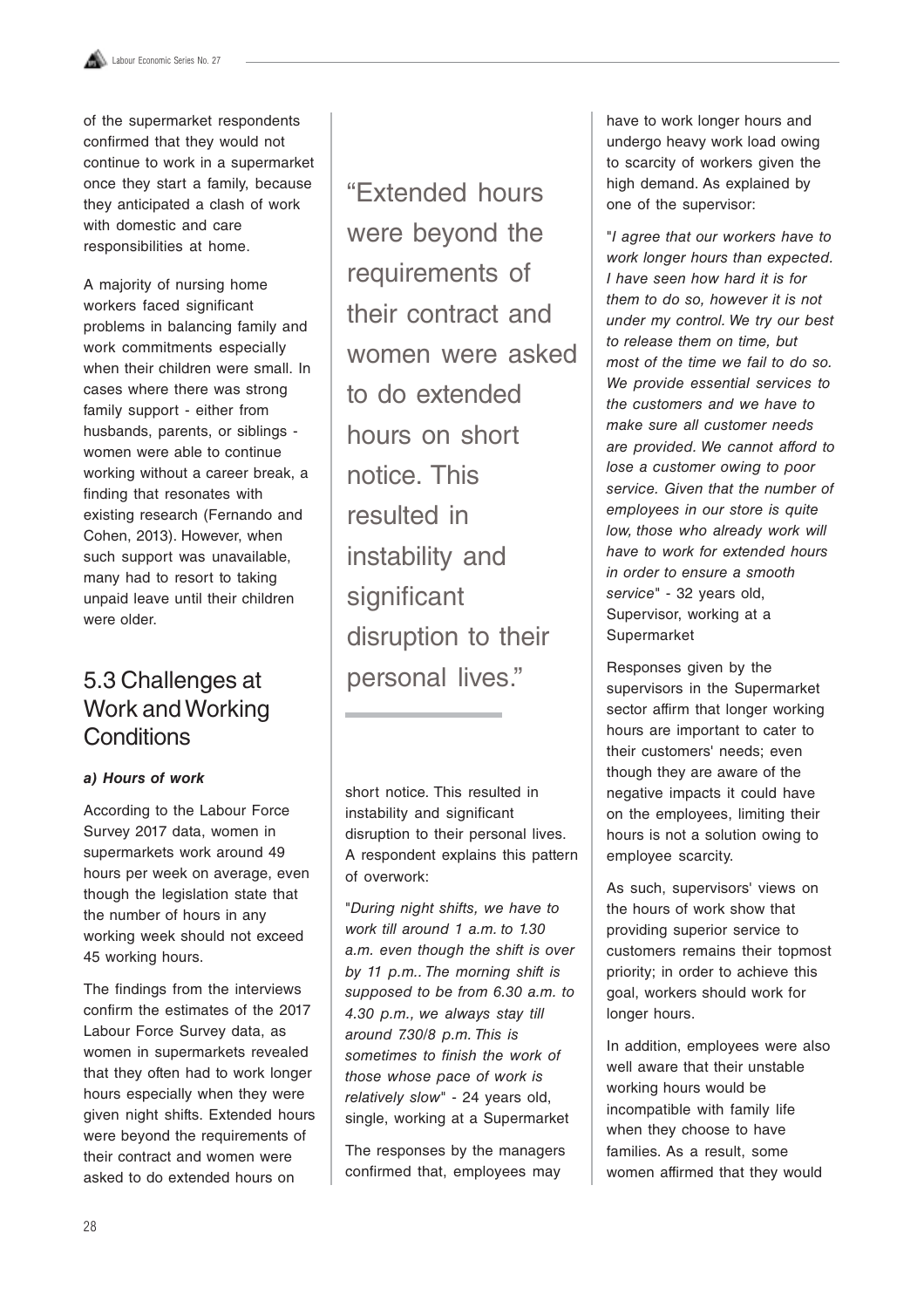need to leave the workforce after childbirth:

"This will be a huge issue if we were married and had kids. It will be very difficult to do this kind of job after marriage" - 24 years old, single, working at a Supermarket

"When married, night work will be an issue" - 24 years old, single, working at a Supermarket

#### **b) Working conditions**

Many supermarket staff had to work extended hours than they have been contracted for, due to lack of staff. As a respondent explains:

"There is too much work here, mainly due to a shortage of staff. Without recruiting more staff, they get the work done from the current staff to save money. I am staying on since I have to earn" - 25 years old, single, working at a Supermarket

Some employees quite often had to work when they were unwell due to insufficient staffing:

"We sometimes have to even forget our pains and sicknesses and work in the night. It is quite hard when we have to face such issues as irrespective of our health conditions, we have to finish the day's work" - 31 years old, married with 2 children, working at a Supermarket

Significantly, supermarket work appeared to be physically tiring for many women because of the requirement to carry heavy objects. Some respondents argued that fellow women workers known to them quit their jobs due to health issues associated with lifting heavy weight goods. As a respondent explains:

"Some senior female colleagues of mine quit the job because they faced health problems owing to carrying heavy weight such as; facing [issues like] fertility and damaging of pelvic muscles, which leads to uterine prolapse" - 24 years old, single, working at a Supermarket

Lifting heavy objects remains problematic, particularly for older workers.

A majority of the supervisors were worried about the heavy work load that their employees had to undergo. They viewed it as a sin and as such, they were distressed about tough working conditions that their employees have to undergo as part of their job. As explained by one of the supervisors:

"I have been working here for few years now, and I am disappointed on our employees' working conditions. They have complained to me so many times and shown their disregard on lifting heavy bags and working in the meat section. I am planning to quit this job very soon, as I'm not happy to see them being exploited, and remain quiet. I believe there should be at least a society for workers so that their hardships are appreciated and their efforts are valued. Employees do not have a way to sound their issues to higher levels, thus, they continue to work effortlessly" - 34 years old, male, married, Manager at a Supermarket

However, employees attached to nursing homes did not complain about the nature of job and workloads in the same way as in the case of supermarket workers. However, some nursing home workers were worried about additional duties falling on women, due to the gendersensitive nature of their work. For instance, while male nursing home workers could not attend to female patients, female nursing home workers were able to attend to male patients, with only a few conditions. Female nursing home workers were thus, often subjected to much more work than male nursing home workers.

"Some nursing home workers were worried about additional duties falling on women, due to the gendersensitive nature of their work."

#### **c) Customer Harassment and Grievance Handling**

A number of supermarket workers complained about rude customers who treated them with disrespect. Women argued that they were required to put up with being bullied by customers in the name of customer satisfaction and customer care. Managers rarely took their side even when the customer was at fault. Workers experienced this as particularly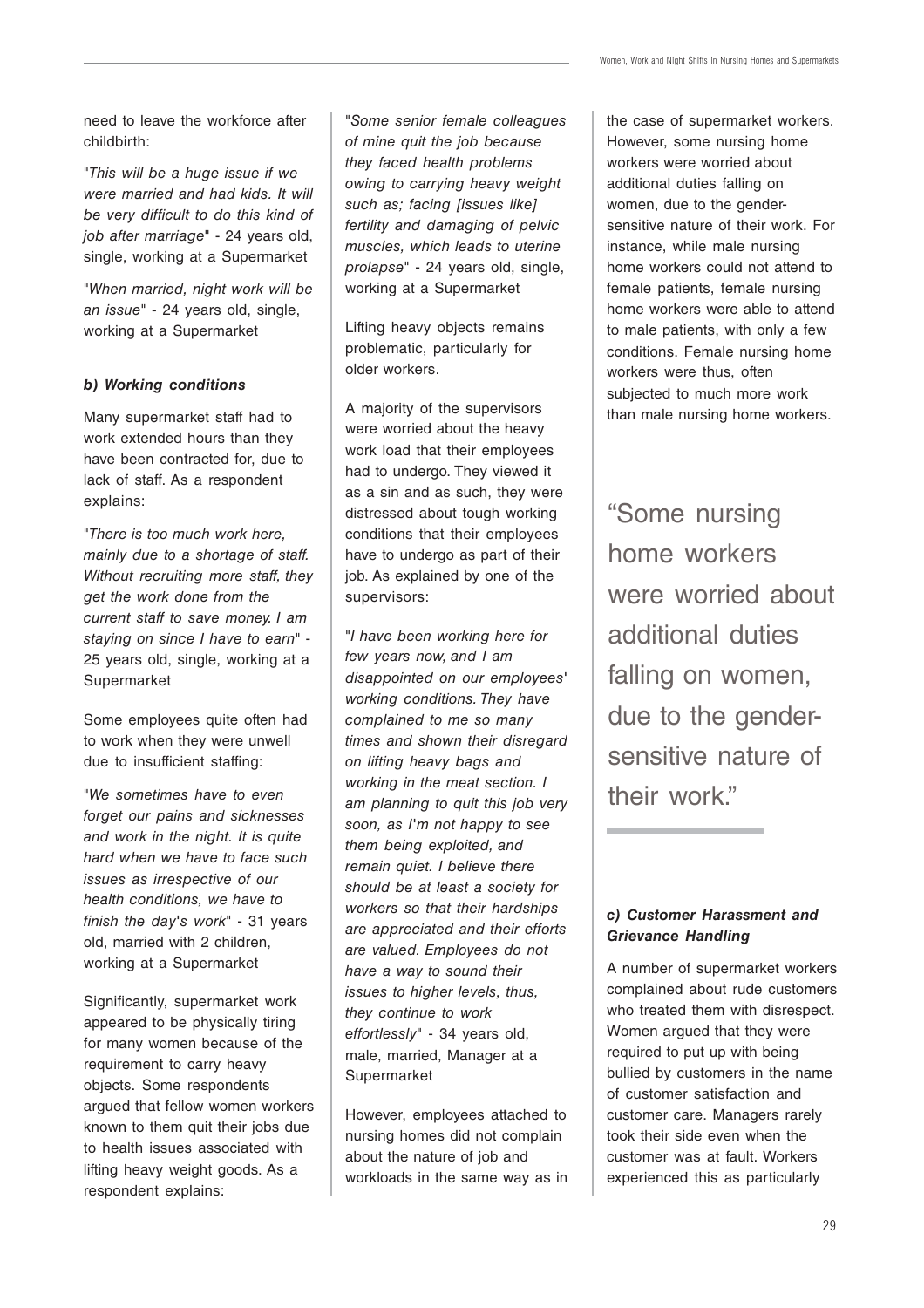disheartening. A respondent working in the supermarket sector, voiced:

"Customer complaints are sometimes an issue. Especially, the complaints made by female customers! They treat female workers badly, in particular. They are very impatient and quick to complain" - 29 years old, in a relationship, working at a Supermarket

In supermarkets, women also complained of having to cope with undesired attention from male customers especially in the night:

"Another challenge is receiving unwanted suggestions from male customers especially from the old ones" - 24 years old, single, working at a Supermarket

Workers attached to supermarkets revealed that the support received from their managers with regard to customer harassment is very poor and unsatisfactory. When challenges like this arise, workers had the option of reporting concerns to their immediate supervisors or line managers. Some respondents were generally satisfied with the way managers handled grievances. For instance, one respondent who complained about the workload to her line manager said that he hired new workers to help ease the workload. However, a number of workers complained about managers showing favouritism to certain employees in disputes, suggesting that they have had little formal training on how to handle grievances and/or there were only few procedures in place. In case of disagreements with customers, managers were

"Workers attached to supermarkets revealed that the support received from their managers with regard to customer harassment is very poor and unsatisfactory."

seen to take the side of the customer in most cases.

Most workers in the nursing home sector were relatively satisfied and happy with regard to the way their grievances were handled. In most cases, managers were sympathetic towards issues faced by employees and helped them to sort these out. When patients were rude to members of staff, issues were solved amicably by the intervention of managers. However, some workers in the nursing home industry also felt that managers took sides when solving problems, a concern which has been raised in existing academic literature on the subject (Croft and Fernando, 2018).

## 5.4 Social and Cultural Related Challenges

This section examines some of the wider socio-cultural barriers faced by women when working at night. While women often had to contend with disapproval from their families, the extent of this disapproval depended on the nature of their work. Night-working in the nursing home sector was more likely to be tolerated and respected, because it carried a sense of legitimacy and urgency in other words, women were required to do important care work because they are better in caring than men. It was thus easier for female health workers to claim respect, status and legitimacy in night work than those in the supermarket sector.

#### **a) Social Reputation and Negotiating Disapproval**

For most employees, the main barrier to work during night was the perception of others regarding night work. A number of supermarket workers revealed that they have not told their families that they work in the night because they feared disapproval and subsequently were worried about it. As one of the respondents stated:

"My family will be against me and will not let me go to work at any cost, had they known about it. I haven't told them about my night shifts knowing their negative feedback and displeasure towards it. If I do, I will have to quit the job immediately" - 23 years old, single, working at a Supermarket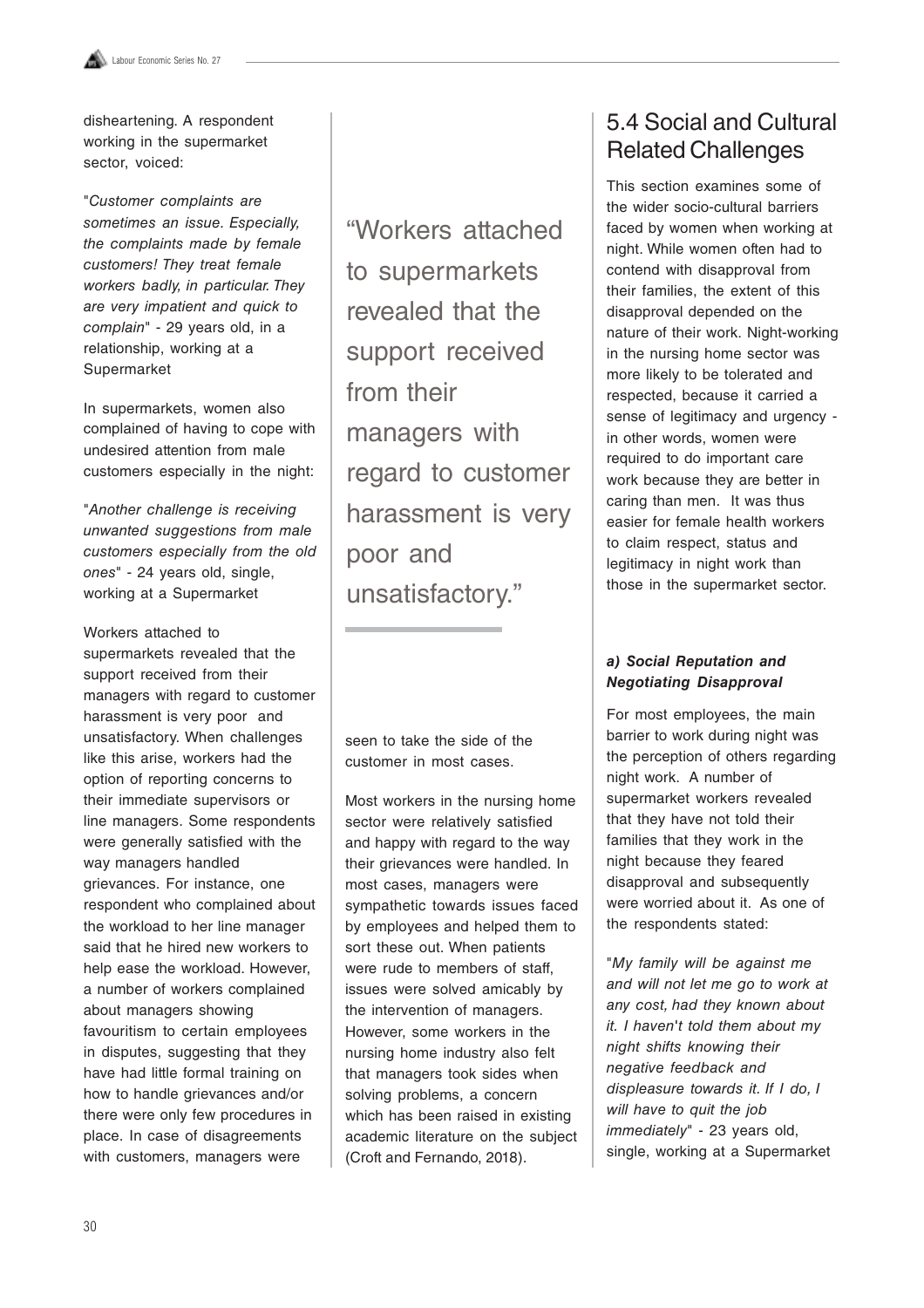"For most employees, the main barrier of working in the night was other people's perceptions of night work."

However, such circumstances raise serious concerns for the safety of these workers, because no-one knew about their whereabouts during the night. Another respondent stated that whilst her parents currently tolerated her working in the night, their views would change once she gets married:

"My parents are okay for now, but their views will change after I get married, when I have a husband and family to take care of. I do not think even my husband's family will like it […]. Night work is not good, especially after marriage as it can lead to family problems, caused both by family duties getting neglected as well as unwanted suspicion of being away at night" - 29 years old, in a relationship, working at a Supermarket

The above respondent implies that women should ensure that work related obligations do not disturb their duties to family or risk jeopardising their social reputation. However, the willingness of the spouse to accept night work for women depended on the nature of work conducted. The following section explores this issue in more detail.

#### **b) Meaningful and respectable work: navigating the line between empowerment and exploitation**

For nursing home workers, a key element of job satisfaction was derived from and influenced by perceptions of the wider society in other words, their work was considered meaningful and respectable by others. A respondent describes:

"There is a very high recognition for this job in the society and the community respects me because of my job" - 40 years old, married with 3 children, working at a Nursing Home

Similarly, another respondent explains:

"It is better to be an attendant than being a maid even though the salary is low. Respect is more important than the salary" - 50 years old, married with a child, working at a Nursing Home

The status and social recognition that women gained as a result of doing caring work, function as an important motivator. It enabled many respondents to persist in challenging working conditions

and low remuneration. As a respondent explains:

"I like treating patients and to seeing them getting better. I am being admired by others for my kind deeds. According to our religion also, this job is being appreciated. These things help me to keep on engaging in this type of work" - 63 years old, married with three children, working at a Nursing Home

However, it is important to understand that, whilst social recognition and status can be important individual motivators, it can also leave workers vulnerable to exploitation. For instance, 'love for the job' and social respect may camouflage significant inequalities in employment related to pay and progression. Indeed, some nursing home employees had given up hopes of career progression because they believed that chances of promotions were limited. But love for their job appeared to outweigh these inequalities. According to a respondent:

"Promotions are not very common here. It rarely happens. The organisation has not even promoted nursing home workers who worked for the past 15 years" - 50 years old, married with a child, working at a Nursing Home

Similarly, another respondent voices that:

"Our hard work is not being appreciated by the superiors in the hospital. We do not get incentives to work better" - 45 years old, married with 2 children, working at a Nursing Home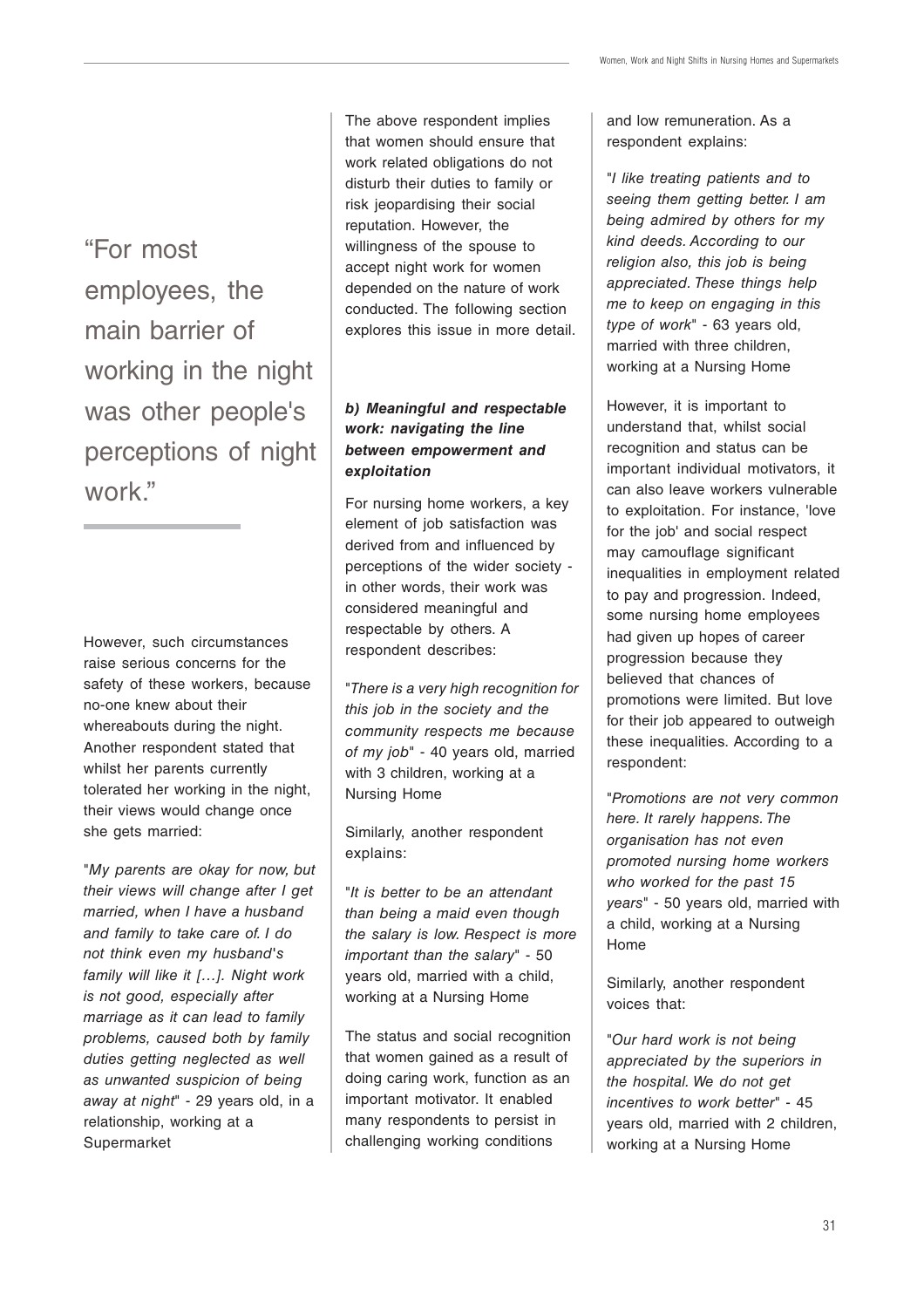

## 6. Implementation Gaps in Legislation

This section discusses gaps in regulations and adhering to labour regulations. This paper was structured around four thematic areas: a) employment as empowerment for women; b) constraints at home and on the road; c) barriers at work and working conditions; d) social cultural constraints. Of these different themes, the legislation specific to 'night work' only address issues pertaining to barriers and work and working conditions. This section will discuss these gaps.

## 6.1 Hours of Work and **Overtime**

As indicated in section 2, there is no specific legislation relation to workers in supermarket industry or nursing home industry. According to legislation the working hours in nursing homes can extend up to 12 hours, but with a four-hour rest period. In both sectors workers cannot be employed for more than 45 hours in any one week. These hours are excluding time for rest and meals.

In general, the supermarket industry seems to follow the legislated hours of work. The total number of hours worked varied across companies. Some employees worked seven hours per day while others worked 10 hours a day, including breaks. Considering the number of hours worked in a week, workers worked around 50 hours a week (which included the time taken for rest and meals). In one supermarket, the average of 50 hours

comprised three to four shifts, each lasting seven hours with around 25 hours of overtime work. In another, employees worked 10 hour shifts about three times per week. When work was available, they also worked about 20 hours over time.

Compared to the workers in the supermarket industry, nursing home employees worked fewer hours: between 40 to 45 hours a week, with only one person reporting a 48-hour work week. The usual number of hours worked a day was eight, which was broken into three day-shifts and two night-shifts per week. Night shifts lasted from 12 to 16 hours, and workers were required to do eight night-shifts per month - usually two per week. The number of overtime hours also varied across the nursing home industry, with one employer requiring workers to work around 20 to 25 hours of overtime, and another requiring around 48 hours of overtime.

The number of overtime hours worked varied by employer, but in general they were in line with existing legislation. In one supermarket, workers mentioned working 20 to 30 hours of overtime a month, while in another, 35 hours of overtime was reported. According to the EWYPC-1956, the number of overtime hours for factory workers is limited to 60 hours a month, which was not exceeded in any of the supermarkets.

According to legislation, employees can work up to 12 hours a day. But interviewees attached to supermarkets argued that they worked up to 16 hours on some night shifts. The number of hours of overtime work done by workers in the nursing home trade were less than the 60 hours a week specified for factory workers in the EWYOC-1956. Nevertheless, workers still complained of irregular hours and not getting adequate time to rest during work.

## "The

unpredictability of working hours was also a significant concern for many workers. They almost never knew when they would be able to leave work because it depended on the workload."

They were entitled to a mere twohour rest period during a nightshift, and at times were unable to utilize these hours, if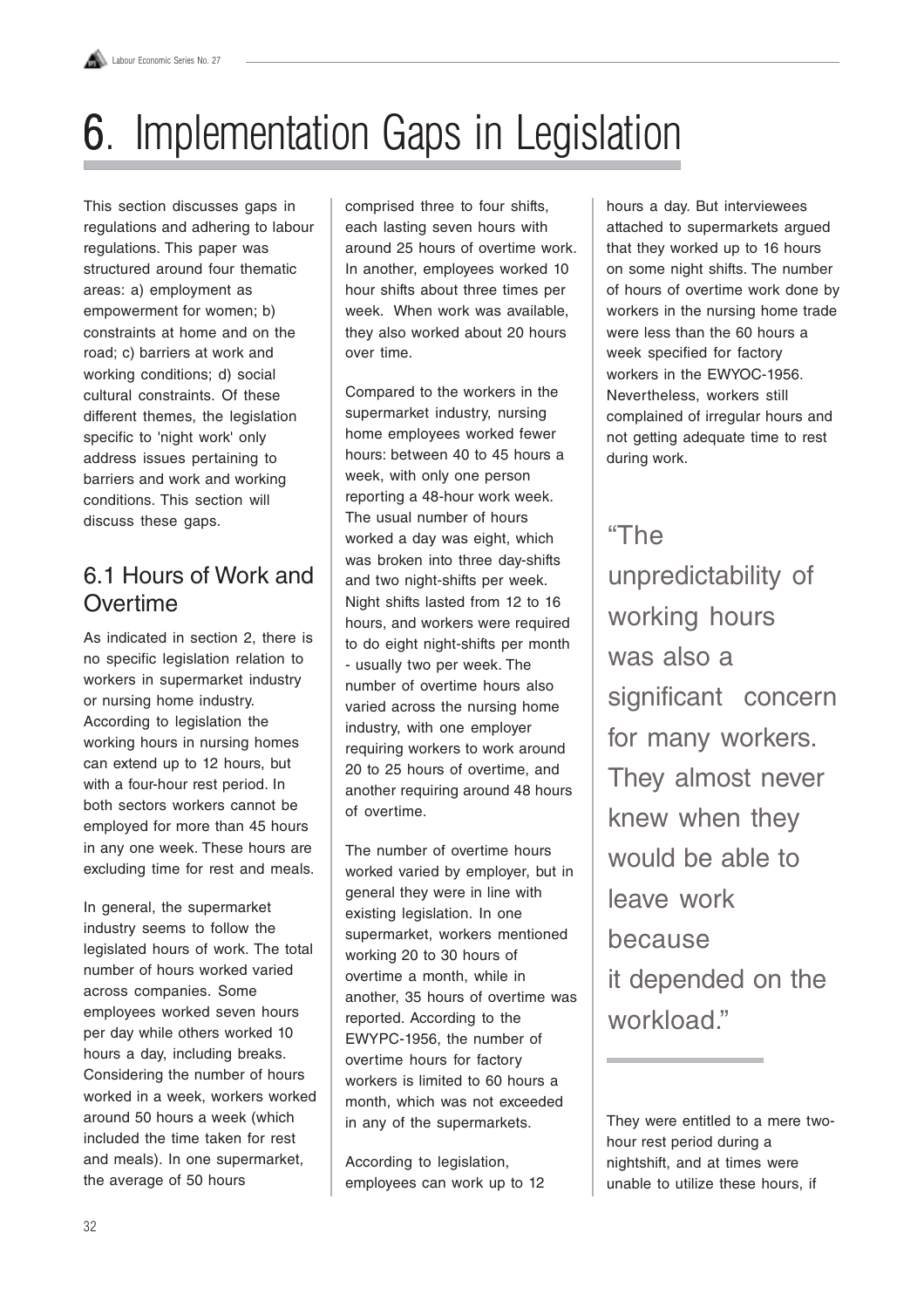patients required round-the-clock care. Many nursing home workers stated that they hardly have time to take lunch and dinner breaks, as there were no specific allocated times for these breaks:

"We rarely get a time even to have our lunch. We usually have lunch in the room allocated for nursing staff. We have to wait till that room is vacant to have lunch" - 40 years old, married with 3 children, working at a Nursing Home

Similarly, another respondent notes:

"We do have lunch rooms and washrooms but often do not get time to eat, since there is no specific allocated time" - 48 years old, married with 2 children, working at a Nursing Home

The unpredictability of working hours was also a significant concern for many workers. They almost never knew when they would be able to leave work because it depended on the workload. A respondent notes:

"Even though our usual work duration is seven hours per day, we have to stay here till late. We never leave at the completion of seven hours owing to the workload. Thus, we generally by default work for more than 10 hours" - 25 years old, single, working at a Supermarket

Most employees felt that the company should have stipulated working hours, and allow workers leave when their working time is over. As a respondent explains:

"There should be proper number of regular hours per day. Even though the regular hours are

supposed to be constant, they keep changing depending on the workload. Sometimes, I come to work around 6 a.m. in the morning and work until 1.30 a.m. the next day. I find it to be ridiculous!" - 24 years old, single, working at a Supermarket

The majority of employees worked three shifts per week, however this varied depending on the work load and staff shortages. The workers also did not receive enough rest between working days. One worker mentioned having to work 12 hours a day, only to report back to work the following day at 6.00 a.m. Although overtime work is supposedly voluntary, some workers stated that they were forced to do overtime work due to staff shortages. The workers were also concerned about the difference in working conditions between the private sector and public sector nursing homes. A respondent notes:

"We have to work around eight night shifts per month, compared to only one-two monthly night shifts in government hospitals. It would be good if there was less night work in Nursing Homes. Earlier, we had to do four nightshifts continuously, which was very taxing" - 45 years old, married with 2 children, working at a Nursing Home

The WBO under various Gazettes and Extraordinary Gazettes pertaining to the nursing home sector and the retail trade, specify that workers should be given adequate rest (generally one-half hour for every four hour of work), but this does not seem to happen in practice. Especially in the nursing trade, workers

seem to be working longer hours with little time to rest during work.

The unpredictability of working hours, in particular, is a significant concern for many workers. In the nursing home trade, for instance, workers almost never knew when they would be able to leave work because it depended on the workload. Although overtime work is supposedly voluntary, some workers felt compelled to do overtime work due to staff shortages in nursing homes.

"Although overtime work is supposedly voluntary, some workers stated that they were forced to do overtime work due to staff shortages."

### 6.2 Working **Conditions**

#### **Holidays**

Workers attached to nursing homes were well aware of their leave entitlements. All interviewees mentioned two days of paid leave each week and 21 days of annual leave for a year. On the other hand,

workers in the supermarket industry were less aware of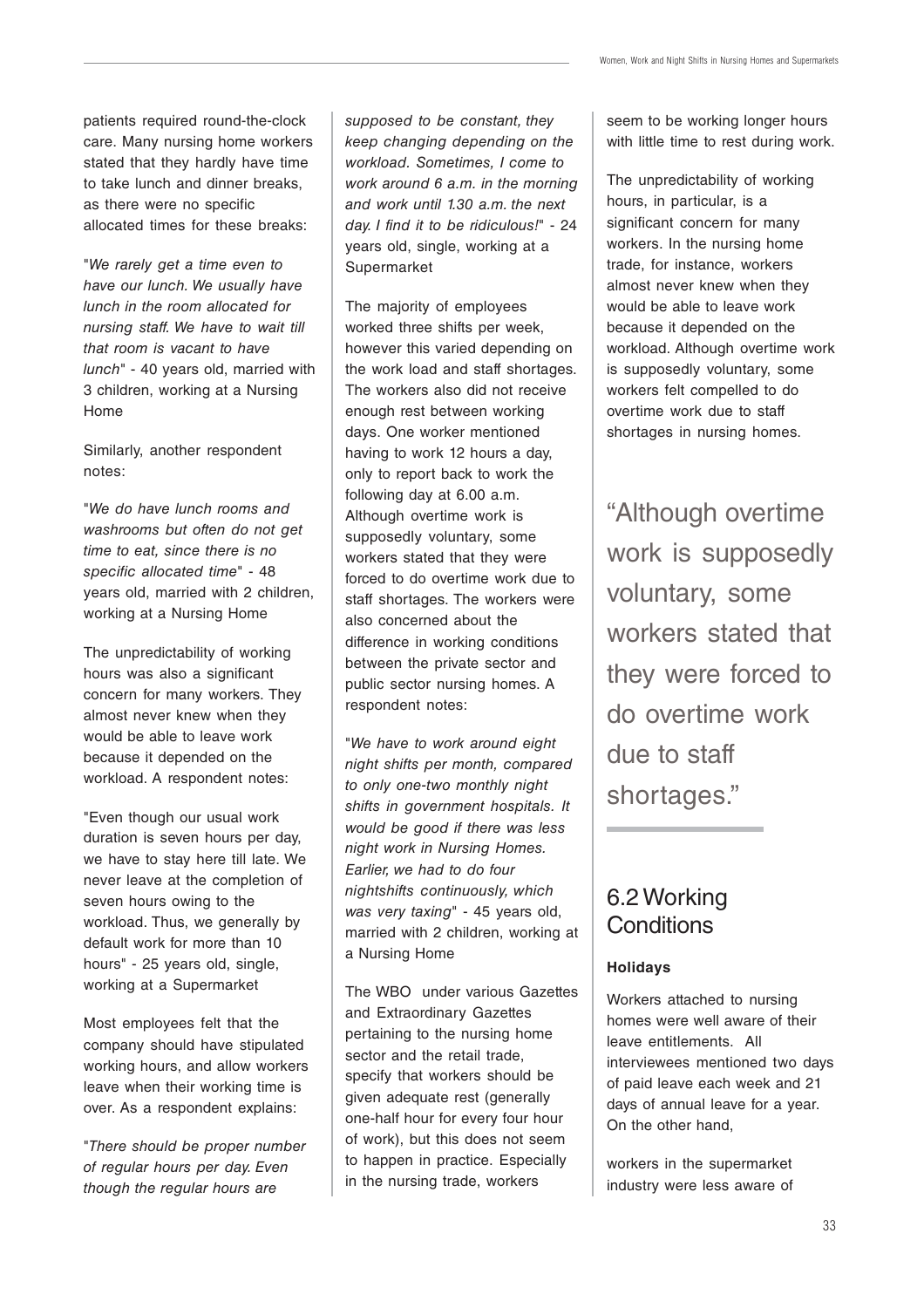annual holidays. Some were unsure of the number of days of paid leave available for them, while others mentioned receiving four days of leave a month. Only a few were aware of the 21 days of annual leave entitlement.

Obtaining leave, however, was generally straightforward for supermarket workers. Almost all interviewees mentioned that they are able to take leave easily, except when several employees asked for leave at the same time, for instance during public holidays. Although workers have a specific number of holidays a month, they were not always able to obtain leave during public holidays.

"Despite entitlements, the possibility of taking leave heavily depended on the availability of other workers, where in some cases workers had to find a replacement before applying for leave."

In contrast, applying for leave in the nursing home industry was more complicated. While employees were entitled to 21 days of annual leave and six days of casual leave per month, leave was not often easily approved, particularly if it was emergency leave. As a respondent described:

"Irrespective of the urgency of the situation we have to come to the hospital and apply for leave. If we inform over the phone only, we have to opt for no pay leave. There are times where my employer has marked me absent even when I informed over the phone and got approval, and I had to forfeit my New Year bonus" - 50 years old, married with a child, working at a Nursing Home

Apart from emergency leave, employees also encountered issues with taking usual leave. Despite entitlements, the possibility of taking leave heavily depended on the availability of other workers, where in some cases workers had to find a replacement before applying for leave. A respondent notes:

"We need to get many signatures to get leave approved, and we can't take leave unless there are enough nursing home workers to cover us. [...] We can't take more than 3 days continuous leave without a medical certificate" - 23 years old, single, working at a Supermarket

#### **Facilities**

The majority of employees of supermarkets were generally satisfied with the facilities at their workplace. They described having a decent place to eat, clean wash rooms, medicine for emergencies, and a place to rest when they are

unwell. Further, they also stated that the organization provides them with free medicine in case of a sickness. As a respondent notes:

"We have no issue with basic facilities. We do have decent washrooms, a lunch room and a place to rest when feeling unwell and medicine is provided free of charge" - 23 years old, single, working at a Supermarket

Some workplaces also provided food in the first month, lunch at a concessionary rate, and dinner if employees worked in the night. A few workers, however, were unhappy with the small washroom, and the lack of a proper lunch room. Having only half an hour for lunch and 15 minutes for dinner - with restricted meal times during busy periods was reported as a problem by many employees.

The majority of nursing home employees, in contrast, reported not having basic facilities; they did not have a designated lunch room, a proper place to change clothes, nor a resting place. They also did not have sufficient time to eat lunch. In a respondent's words:

"We do not have a separate lunch room to have meals. We rarely get a time even to have our lunch. We usually have lunch in the room allocated for nursing staff. We have to wait till that room is vacant to have lunch" - 40 years old, married with 3 children, working at a Nursing Home

Having to stop lunch and attend to customers and patients at times was another identified issue. As a respondent notes: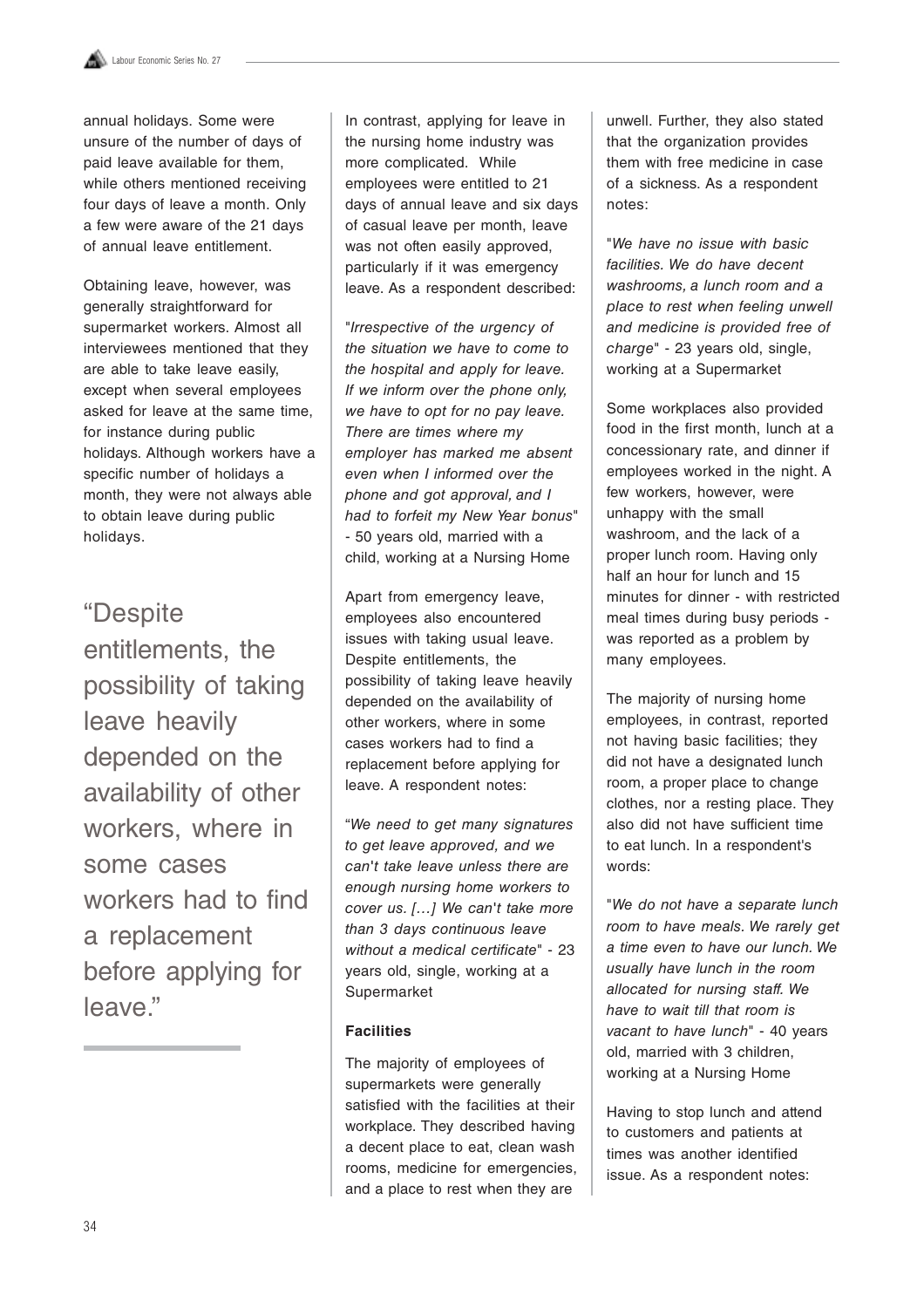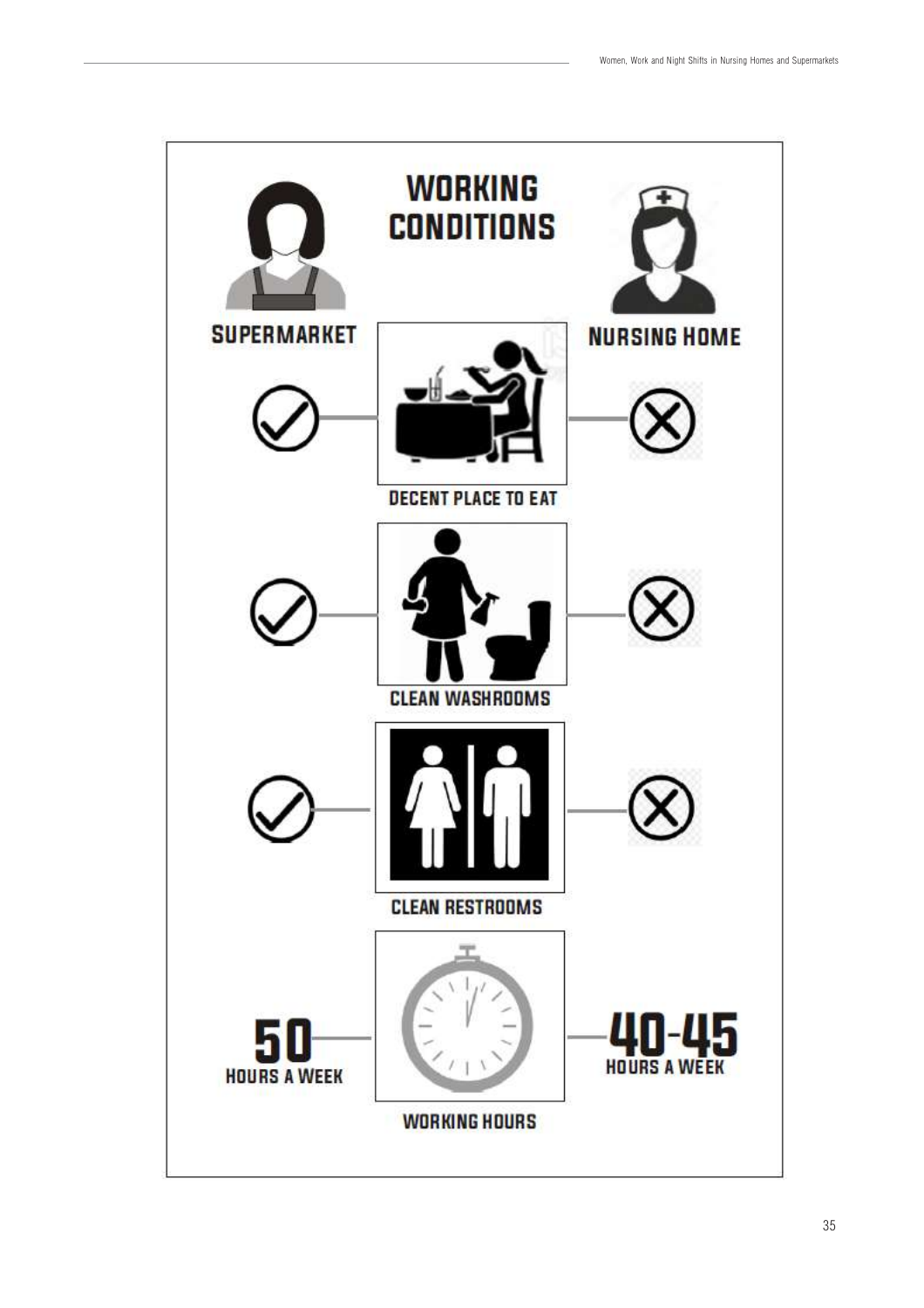"If a customer comes while we are having lunch we have to wash our fingers and attend to that. Sometimes, we have to stop eating half way through around two/three times to give medicine to patients" - 40 years old, married with 3 children, working at a Nursing Home

"These excerpts suggest that employers are not providing proper uninterrupted lunch breaks for employees, which affects not only employees but also the patients under their care."

These excerpts suggest that employers are not providing proper uninterrupted lunch breaks for employees, which affects not only employees but also the patients under their care. Moreover, although workers should lawfully be given four hours of rest per 12-hour shift, many nurses got a mere two-hour rest period during a nightshift, and at times were even unable to utilize these hours, if patients required round-the-clock care. Further, many female employees

were often unable to utilize breaks because they had a bigger workload than male colleagues due to being able to attend to both female and male patients in contrast to men who can only attend to male patients.

Although the SOEA-1954 specifies the types of facilities factory workers should be provided with, such specifications are not made in the various Gazettes and Extraordinary Gazettes pertaining to the nursing home trade and the supermarket sector under the WBO.

#### **Meals**

Another important issue was that no dinner was provided by hospitals when staff worked nightshifts, in contrast to supermarket employees who were provided dinner. Dinner was only provided if they had to work an unannounced nightshift. This was problematic for employees, since they were unable to bring meals from home to cater for an extended shift lasting for 20-24 hours (eight-hour regular shift plus a 12- or 16-hour nightshift). Many respondents stated that they were unable to afford meals from the canteen on a regular basis, and thus they shared meals brought by co-workers. As noted by a respondent:

"We are provided with meals only when requested to perform unexpected night shifts. On usual night shifts, we share meals brought by other co-workers who come from home. Canteen meals are too expensive and unaffordable" - 63 years old, married with three children, working at a Nursing Home

"Another important issue was that no dinner was provided by hospitals when staff worked nightshifts, in contrast to supermarket employees who were provided dinner."

This is a serious concern, as employees may arguably not receive adequate sustenance to cope with demanding work schedules.

#### **Hostels**

The hostels for supermarket employees were located a convenient 15-minute walk from their workplace. However, the internal conditions of hostels differed by location. For instance, one hostel had a maximum of 12 living there. All the employees were given single beds (all bunk beds), fans, lights, sufficient number of shared washrooms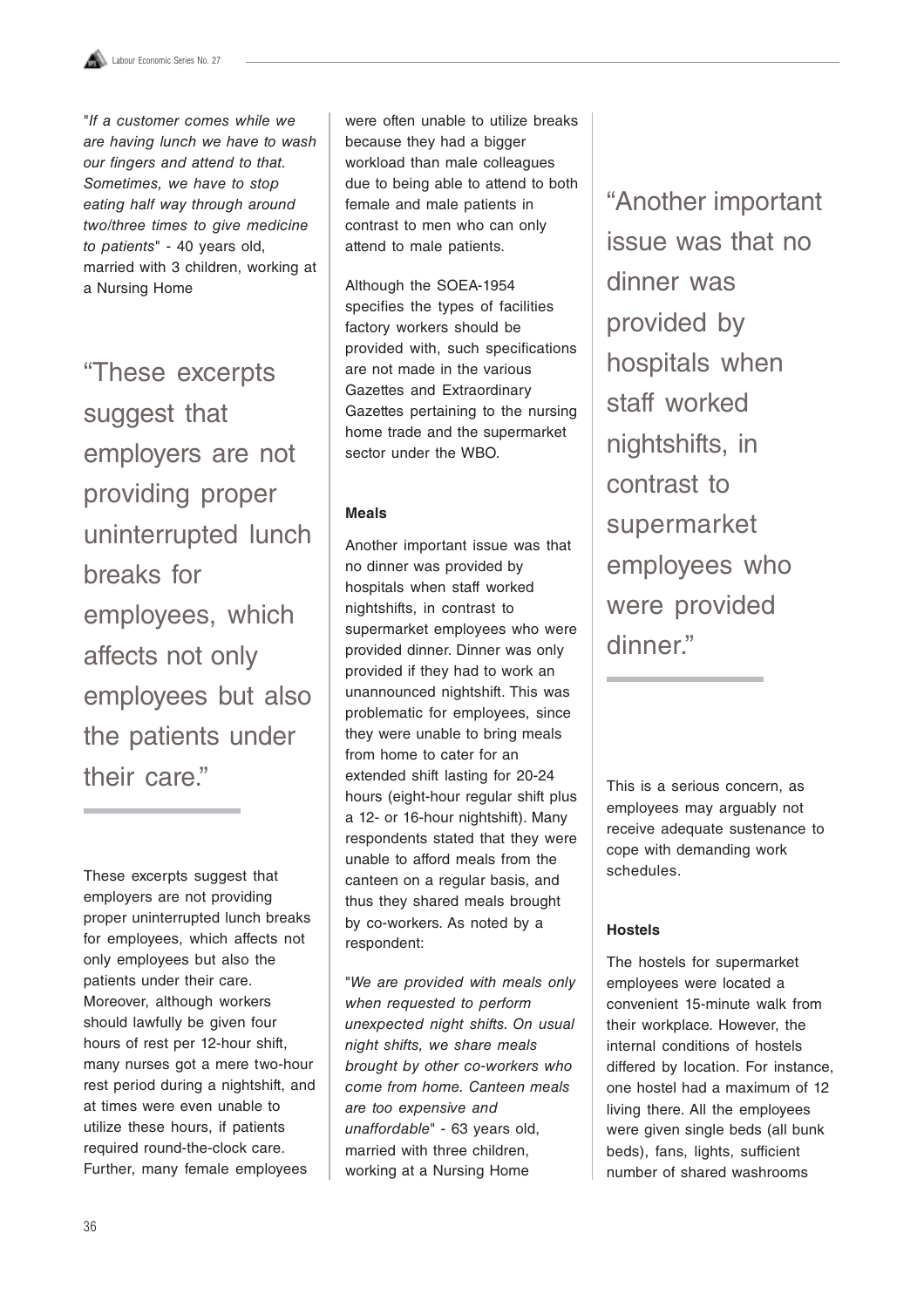(between four to five people), and also a kitchen to prepare meals. This accommodation was considered comfortable by interviewees.

However, another hostel was found to be unhygienic and too small to be shared among many people. The rooms were crowded and a bathroom was not in good working condition. There were no fans provided, and no separate space to hang washed clothes. As expressed by three employees who shared the same hostel:

"Even though the hostel is just a 15-minute walk from the organization, it is not a very nice place to live in. The cooking place is very tiny and there is no place to hang clothes. Seven of us share this hostel and have three rooms. The hostel lacks adequate washroom facilities where two washrooms which are not in good working condition have to be shared among seven. I myself had to repair the commode on arrival. We do not even have fans and it makes it very hard given the Colombo heat and humidity."

Some employees chose to stay in small and uncomfortable hostels due to financial constraints. The monthly rent of hostels ranged from LKR 3500 to LKR 5000. The employer contributed LKR 2000 towards hostel accommodation, with employees having to bear the remainder. Employers also provided washing powder and soap free of charge.

## 6.3 Customer Harassment and Grievance Handling

Workers reported being harassed by customers and bystanders on the road. According to supermarket workers, the management would very rarely support employees in a dispute with a customer, even if the customer was at fault. This strict adherence to a pro-customer culture reduced employee motivation and led to job dissatisfaction. Some women in the nursing home industry experienced harassment on public transport from men, and had to make additional arrangements simply to get home safely. Legislation against harassment is needed to address this issue. In the meantime, organizations should provide more support to ensure that their workers stay safe at night, providing safe, private transport where needed.

## 6.4 Health and Safety on the Job

Physical difficulties associated with the job made some workers hesitant to continue working, including having to carry heavy weights and having to stand for long periods at a stretch. For supermarket workers in particular, the physically demanding nature of work meant that many women particularly older ones chose not to remain in their jobs for a long time. They reported illness and injury related to the heavy lifting, and the impact this had on their

"Sri Lanka's current labour law framework is highly regulated and archaic and has continued without any significant modifications for many decades. It also suffers from multiplicity of laws and overlap that creates confusion for both employers and workers, as well as discrimination based on the type of work."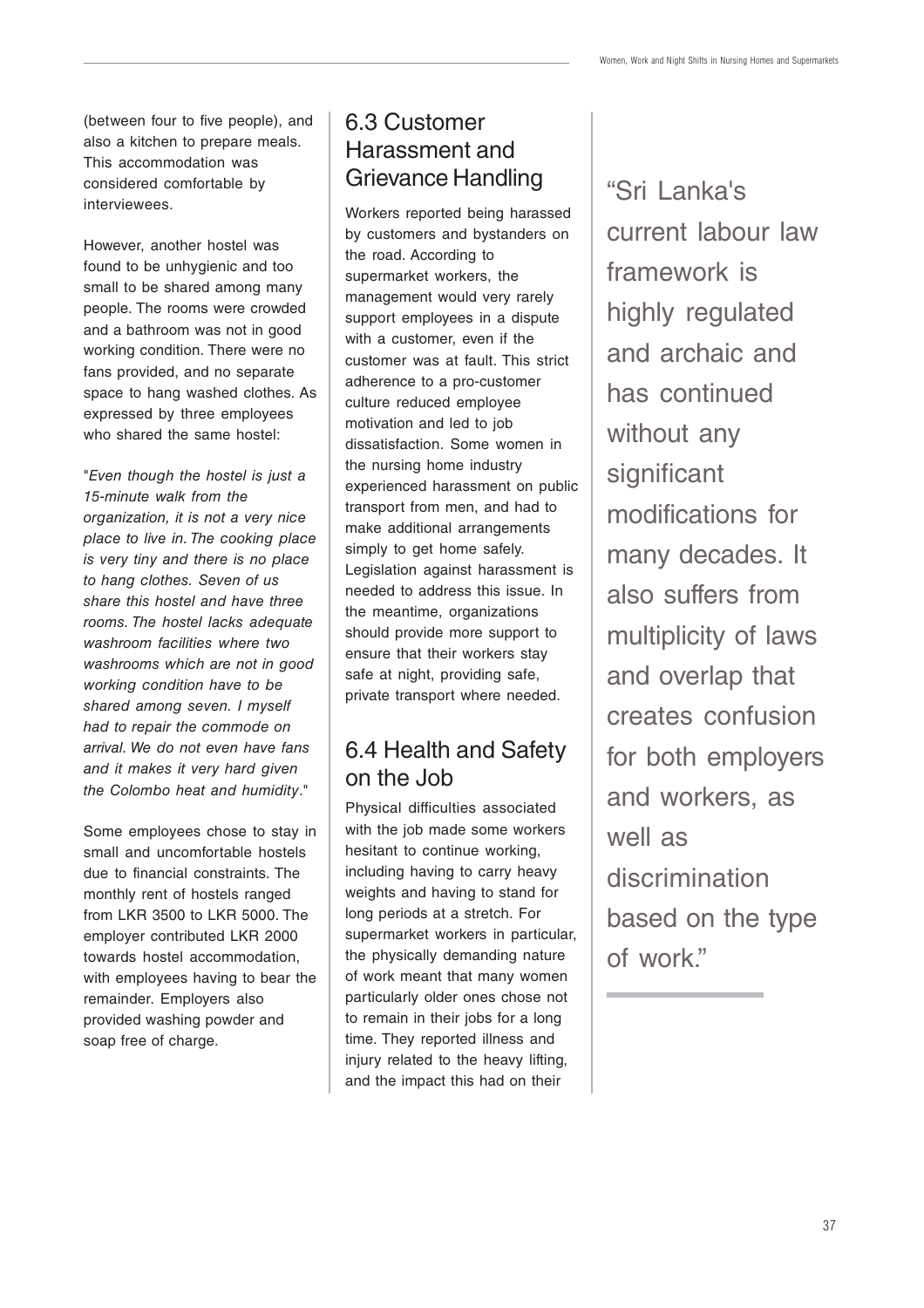

ability and desire to work. In order to address these issues and improve both employee health and retention, health and safety regulation is essential.

Sri Lanka's current labour law framework discussed above is highly regulated and archaic and has continued without any significant modifications for many decades. It also suffers from multiplicity of laws and overlap that creates confusion for both employers and workers, as well as discrimination based on the type of work. Restriction on night work for women is, in fact, identified as one key issue of concern (The Employers' Federation of Ceylon (EFC), 2019). Other identified issues facing female workers include inconsistent provisions for overtime work in the manufacturing sector under the Factories Ordinance (e.g. 60 hours of overtime per month

which can be 3 hours overtime per day for 20 days) as compared to state-owned enterprises with no overtime possible except on short working days (Ibid).

In June 2018, the Cabinet determined that four laws, namely the Shop and Office Act, Wage Board Ordinance, Employment of Women, Children and Young Persons Act, and Maternity Ordinance should be unified to address all labour law issues in a single comprehensive law instead of the separate laws on industrial, office, female and agricultural workers (EFC, 2019). Emphasis was also placed on low labour force participation of women and the need for flexible service conditions in the new technologybased economy. In particular, the proposed amendments stated that laws should not discriminate service conditions based on gender or the trade or service, where all workers should be

entitled to the same work conditions related to leave, overtime and working hours (Ibid). One key proposal with relevance to this study is a night shift transportation allowance, where an employer with employees working night shifts or late evening hours (between 8 p.m. and 6 a.m.) should provide either of the following:

- Transportation to the location where the employee resides, if public transportation is not available at the time the employee completes night work
- Suitable accommodation until public transportation is available
- A transportation allowance based on cost of the mode of transport available at the time the night shift ends to ensure safety of workers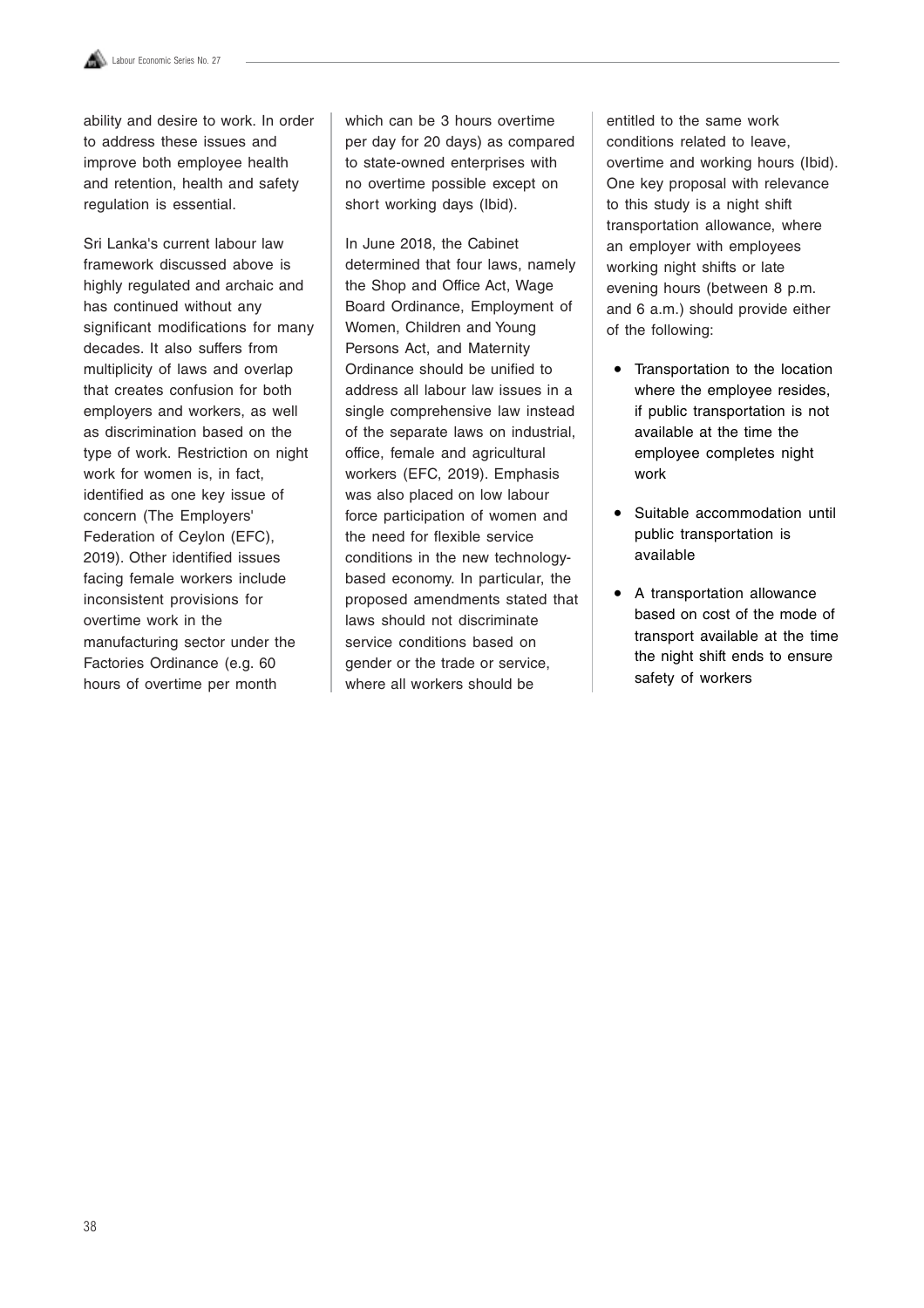## 7. Conclusions and Recommendations 7

## 7.1 Conclusions

## 7.1.1 Worker Satisfaction and Career Advancement **Prospects**

The results show that workers valued employment as it enabled them to contribute to the welfare of their families. Some workers appreciated being able to work in Sri Lanka, which allowed them to be with their families. For workers in the supermarket industry being able to rise within the organization's structure was seen as a career success. In contrast, workers in the nursing home industry were happy to be able to continue with their work facing the challenges of work-life balance.

The challenges faced by women in night work was not necessarily due to the nature of the work or issues with working in the night time, they were more to do with safety and security concerns, work stress, and issues with traveling in the night. Workers in the nursing home industry had to incur additional costs for childcare and using three wheelers to travel in the night. They felt that salaries they got were not sufficient to cover the additional costs. Most workers in the supermarket industry were internal migrants. As such they had to spend out of pocket for accommodation. These additional expenses reduced their disposable incomes.

"The challenges faced by women in night work was not necessarily due to the nature of the work or issues with working in the night time, they were more to do with safety and security concerns, work stress, and issues with traveling in the night."

## 7.1.2 Challenges at Home and on the Road

Married women faced greater challenges in doing night work than unmarried women. But, those who had family support of supportive husbands were able to overcome these challenges to a great extent. On the other hand, some women found it harder to

continue with work due to displeasure of family members or challenges with facing societal disapproval. These difficulties were less for workers in the nursing home industry, as society respected the work done by these workers.

Marriage and issues with work-life balance were challenges for career progression. Many unmarried young workers in the supermarket industry intended to leave work once they get married. Sometimes this was due to pressure from their partners or inlaws to-be. Nevertheless, some women themselves also wanted to leave work and concentrate on their married lives. The challenge of staying in the job for them was greater, as many of them were internal migrants who lived away from their home towns. A few were determined to continue work after marriage. Some considered that this was their right, while others were keen to contribute to family income. The decision to continue work was easier for those who had family support and encouragement.

## 7.1.3 Challenges at Work and Working **Conditions**

Many workers found having to work in the night and doing shift work challenging. Some of the challenges were due to management practices that made it difficult for them to plan out their day. In some instances, they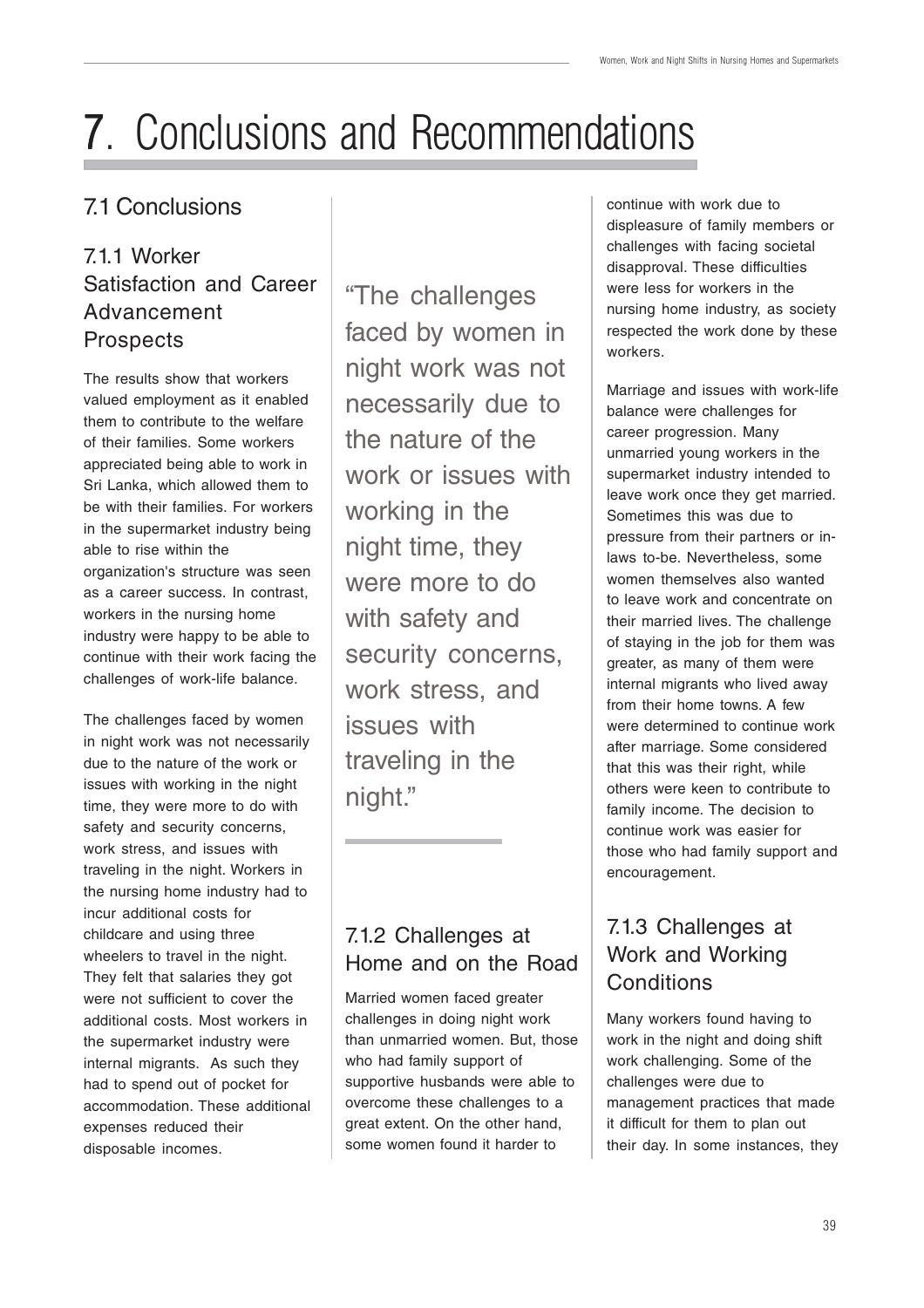had to work after their shift. Having to work excessive number of overtime hours was also found to be problematic for workers.

In the super market industry, most workers were happy with the facilities available at work and time given for rest and meals. However, many in the nursing home industry complained of not having sufficient time for meals and lack of proper facilities for resting and taking meals.

The types of harassments experienced by workers in both industries were not specific to the arrangement of their working hours or working time. Workers in both industries experienced harassment from customers, including verbal sexual abuses by male workers. But, workers for the most part were happy with the way management dealt with such grievances.

## 7.1.4 Social and Cultural Related **Challenges**

Cegative perceptions by society about female night workers, and security and safety concerns about females travelling and working in the night were challenges faced by workers. Social norms which expected females to take up greater responsibilities of housework and child care and looked down upon females who delegated those tasks to others were a challenge for some workers. However, nursing home workers received social recognition and status, which helped women to enter the industry more easily.

## 7.1.5 Adherence to Legislation

The average wages received by workers in both trades considered are more than the minimum amounts stipulated by law. However, workers in both trades felt that these allocated amounts are not adequate. This is especially the case due to additional expenses workers had to undergo when working at night. Especially workers in the nursing home trade mentioned having to hire three wheelers to go home after working in the night, or having to purchase food from outside when working long hours.

The employers in both trades generally adhered to legislation when allocating working hours. The one exception was the night shifts of workers in the nursing home trade. Some workers mentioned working up to 16 hours a day, when doing night shifts. According to legislation the maximum number of hours must be limited to 12 hours a day. Further, the workers in the nursing home trade did not receive the legislated four-hour rest when working up to 12 hours a day.

Unlike for factory workers, the maximum number of overtime work is not stipulated by the legislation for workers in the retail trade and the nursing home trade. Further, the EWYPC-1956 stipulates adequate rest periods between working days. For example, the EWYPC-1956 states that a worker who has worked from 6 a.m. to 6 p.m. should not again be employed at 10 p.m. on the same day. Not having such safeguards for workers in the

retail trade and the nursing home trade, may also be an additional source of stress.

The workers in the retail trade were not aware of their holiday entitlements. The ease with which leave would actually be approved also varied for employees, particularly with regard to emergency leave procedures. Further, the possibility of taking leave also depended on factors such as the availability of other workers and the duration of leave applied for.

Provisions for rest periods during night work are available in theory in the channeling centre; however, the ability to actually utilise such breaks depend on the workload and availability of other employees, which is often unfavourable. Further, although specific time periods are allocated for lunch and dinner breaks in both industries, these are not adhered to given taxing workloads, often leading to irregular eating times for employees.

The workers in the retail trade were generally happy with the facilities provided by the employers. As discussed in previous sections, they were provided with a decent place to eat, clean wash rooms, medicine for emergencies, and a place to rest when they are unwell. But the same is not true for workers in the nursing home trade. Not having a private space to eat, being disturbed while having meals, not having a proper place to change clothes, not having a resting place were problems faced by workers in this trade. Unlike for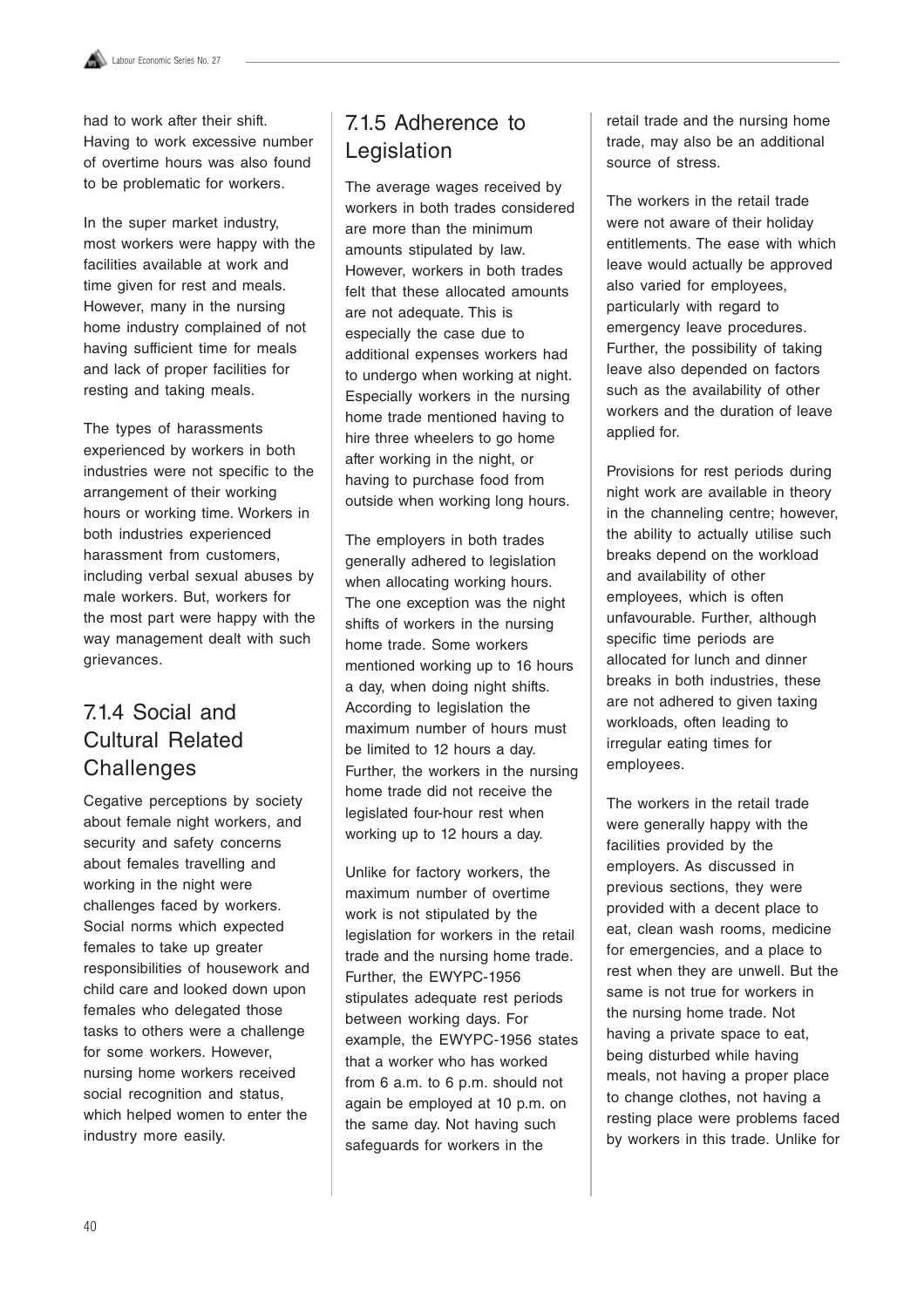"Unlike for factory workers, the maximum number of overtime work is not stipulated by the legislation for workers in the retail trade and the nursing home trade."

worker in factories, the legislation does not specify the facilities an employer must provide for workers in the retail and the nursing home trades. Including such specifications in the legislation would improve the working conditions of workers.

## 7.2 Policy Recommendations

Given that interviews were based on only two supermarket chains and one hospital, one has to be cautious in generalizing the study findings. Nevertheless, these findings do point to some important policy recommendations that need to be implemented if night and shift work conditions for women are to be improved. These are discussed below.

### 7.2.1 Address Risks Associated with Travelling to Work in the Night

It is important to provide more frequent public transport facilities in the night, and impose regulations to protect women from harassment on public transport and on the road. This would significantly lower the risks and dangers associated with night work for women and enable more women to participate in the labour force. The recent policy proposal to introduce a night shift transportation allowance is encouraging in this regard, although it is not adequate to simply ensure the availability of public transport; safe and secure transport also needs to be guaranteed. A zero-tolerance policy towards harassment on the road should be introduced with adequate channels for victims to report harassment and receive justice. The police force should be briefed to take gender-based harassment seriously. Policies should be publicised through media campaigns and general awareness of what constitutes harassment should be raised throughout the country, as has been suggested with respect to improving quality of nighttime workers in the UK (Normal, 2011). Employers should be strongly encouraged to provide safe transport for all night-time workers.

## 7.2.2 Strengthen Legislation and their Implementation

It is important to impose checks to ensure that employers provide regular rest breaks for workers and adequate restroom facilities (Madide, 2003; Siddique et al., 2018). Hostel facilities also need to be reviewed and improved upon where necessary. Legislation also needs to be strengthened with regard to the maximum number of overtime hours per day, limits to nightwork shifts and flexible working, as recommended by Norman (2011) and Tomlinson and Ilavarasan (2011), respectively, in the British context. Legislation related to ensuring the health and safety of workers performing these jobs is also important, as has also been identified as essential in the Iranian context (Jahromi et al., 2003).

To enforce the legislation and avoid implementation gaps, regular checks from independent officials should be carried out at workplaces. Such checks should track individuals' work and rest patterns and employees should be anonymously surveyed to understand how their working time was distributed across each week.

### 7.2.3 Build Awareness about Workers' Rights

As has been proposed in the Iranian context (Jahromi et al., 2003), campaigns should include information about the rights and entitlements of workers, as well as about whom to complain to when entitlements are not given by the employer. This is essential to empower women and to stop exploitation.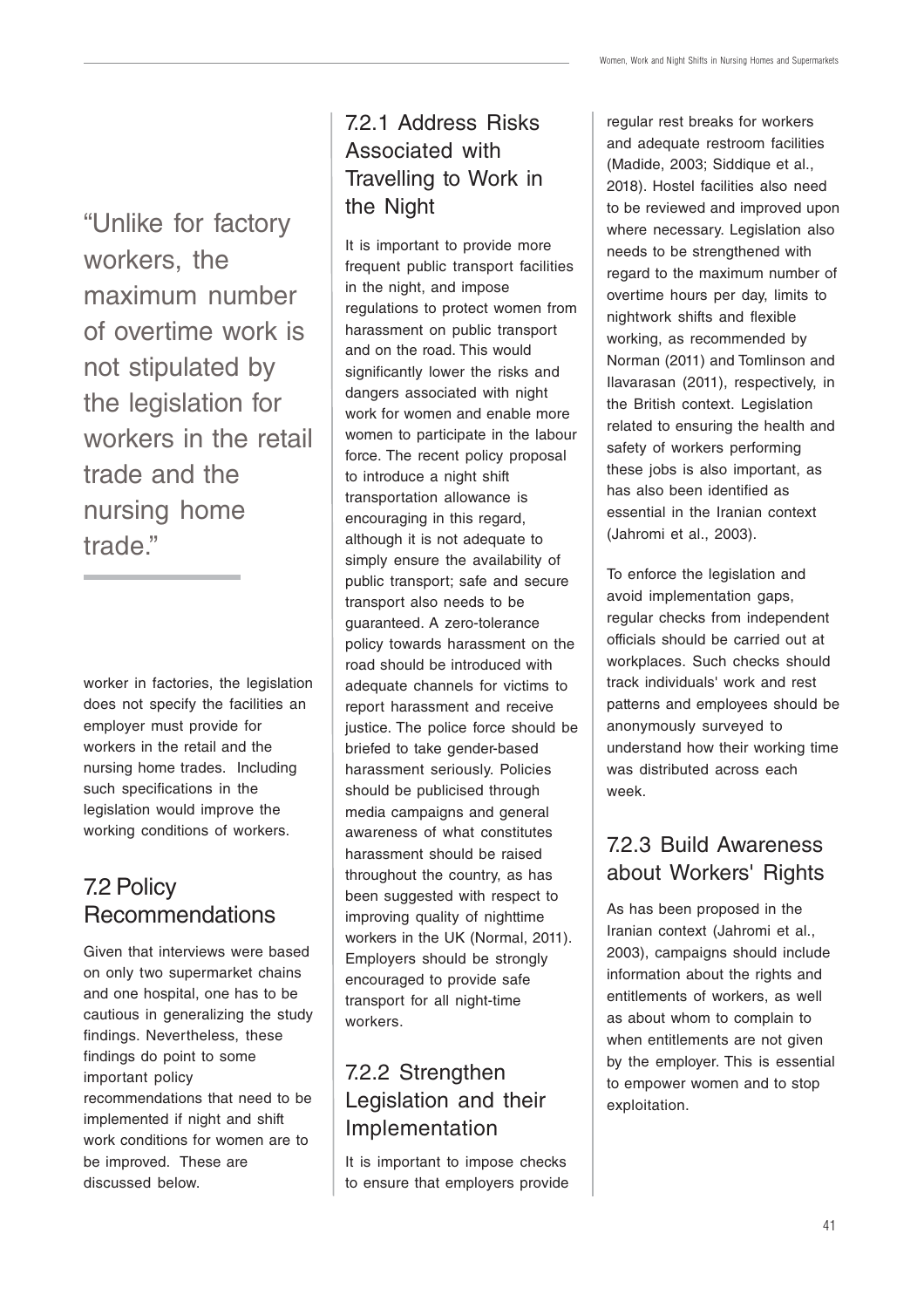### 7.2.4 Offer Greater Support for Workers with Caring **Responsibilities**

As also recommended in the case of cement workers in Pakistan (Siddique et al., 2018), the minimum wages determined by the Wages Board should take into account additional sacrifices and job-related expenditures incurred by workers for childcare and related domestic expenses. Companies should provide subsidies or facilities (e.g. childcare vouchers or crèche facilities) for childcare.

## 7.2.5 Challenge Conventional Gender Ideologies

Night work is important for women in order to support themselves and their families. However, existing gender norms about the 'appropriateness' of women working (especially during the night), makes night work very challenging. While nursing home workers experienced less

## "Gender

awareness and equality should be included in school curriculums while media campaigns should be conducted to raise awareness of gendered ideologies that contribute to exacerbating inequalities in the workplace."

opposition from family and the wider community because nursing home workers carried out 'legitimate' caring work, in line with conventional gender roles, for supermarket workers, whose work was not viewed in the same respectable status, many women felt unable to tell their families that they worked night shifts. These social barriers mean that women are not fully able to participate in the workforce, or to participate for as long as they desire. It is thus important to change and challenge these gendered ideologies which constrain women's work and career (Patel, 2006; Naqvi, 2016). To this end, gender awareness and equality should be included in school curriculums - a proposal also put forward by Jahromi et al. (2003) in the case of Iranian nurses -, while media campaigns should be conducted to raise awareness of gendered ideologies that contribute to exacerbating inequalities in the workplace. Campaigns to empower girls and women to follow their aspirations and stand up for their rights is also crucially important.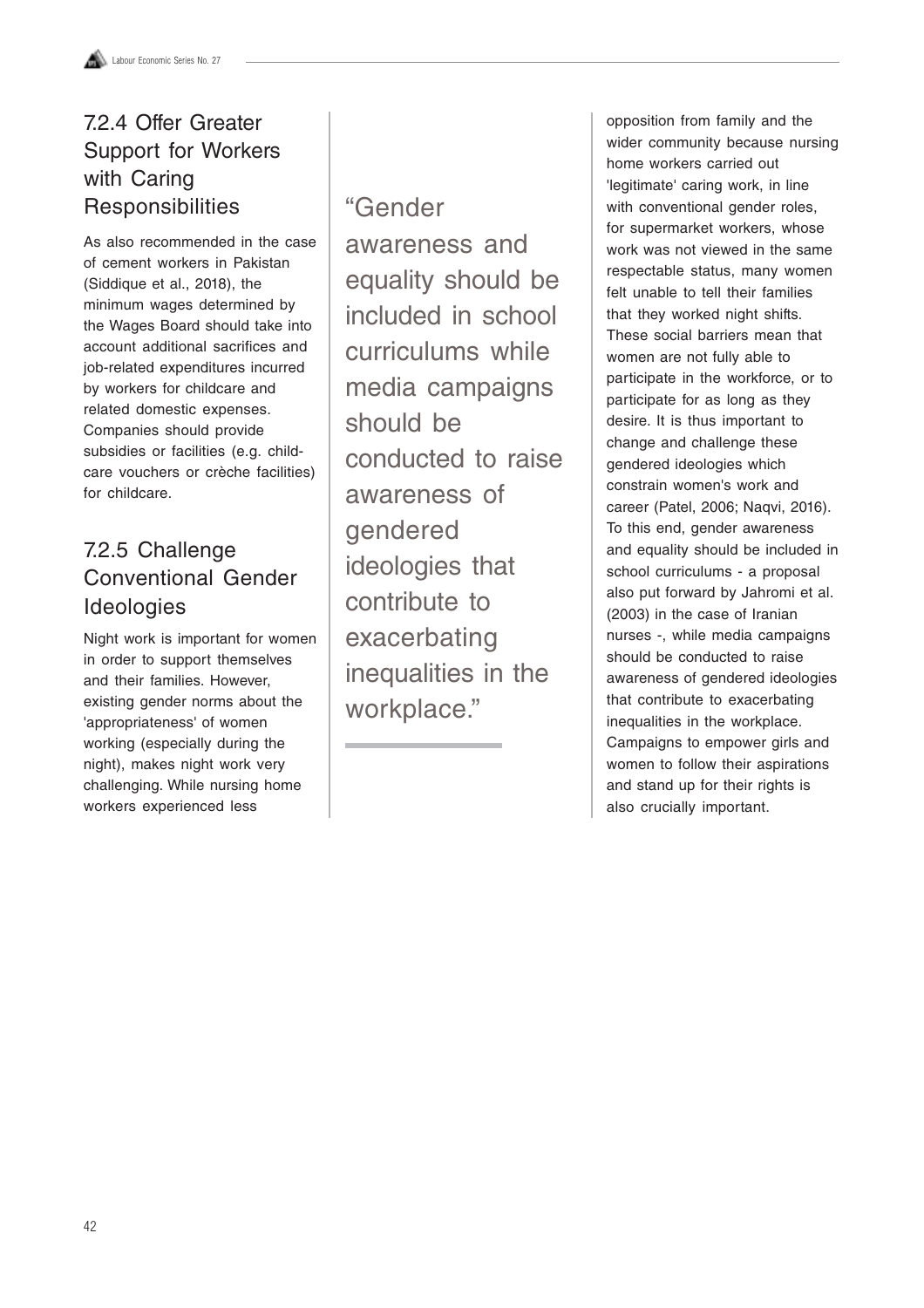## **Bibliography**

- **Adams, E., Darj , E., Wijewardena, K., & Infanti, J. (2018).** Perceptions on the sexual harassment of female nurses in a state hospital in Sri Lanka: A qualitative study. Global Helath Action, 12(1).
- **Arunatilake, N., & Karunanayake, C. (2019).** 4IR and the Future of Work in Sri Lanka. In D. Weerakoon, Sri Lanka State of The Economy 2019 (pp. 73-95). Colombo: Institute of Policy Studies of Sri Lanka.
- **Attanapola, C. (2004).** Changing gender roles and health impacts among female workers in export-processing industries in Sri Lanka. Social Science & Medicine, 58(11), 2301-2312.
- **Braun, V., & Clarke, V. (2006).** Braun, V. and Clarke, V. (2006) Using thematic analysis in psychology. Qualitative Research in Psychology, 2(3), 77-101.
- **Buchvold, H., Pallesen, S., Oyane, N., & Bjorvatn , B. (2015).** Associations between night work and BMI, alcohol, smoking, caffeine and exercise - a cross-sectional study. BMC Public Health, 15.
- **Cassell, C., & Symon, G. (2004).** Essential Guide To Qualitative Methods In Organizational Research (First Edition ed.). SAGE Publications Ltd.
- **Chang, W., & Chang, Y. (2019).** Relationship between job satisfaction and sleep quality of female shift-working nurses: using shift type as moderator variable. Ind Health, 57(6), 732-740.
- **Croft, C., & Fernando, D. (2018).** The competing influences of national identity on the negotiation of ideal worker expectations : insights from the Sri Lankan knowledge work industry", Human Relations, 71, 8,. Human Relations, 71(8), 1096-1119.
- **Denzin, N. K., & Lincoln, Y. S. (1994).** Handbook of Qualitative Research. London: Thousand Oaks : Sage Publications.
- **Department of Census and Statistics. (2017).** Sri Lanka Labour Demand Survey 2017. Colombo: Department of Census and Statistics.
- **Department of Census and Statistics. (2018).** Sri Lanka Labour Force Survey, Annual Report 2018. Colombo: Department of Census and Statistics.
- **Emslie, C., & Hunt, K. (2009).** 'Live to Work' or 'Work to Live'? A Qualitative Study of Gender and Work–life Balance among Men and Women in Mid-life. Gender, Work and Organization, 16(1), 151-172.
- **Fenwick, R., & Tausig, M. (2001).** Scheduling stress: Family and health outcomes of shift work and schedule control. American Behavioural Scientist, 44(7), 1179-1198.
- **Fernando, D. (2018).** Understanding gender and night-work in Sri Lanka's global knowledge work industry: A qualitative study. White Paper presented to the Commissioner General of Labour, Department of Labour (Sri Lanka).
- **Fernando, D., & Cohen, L. (2011).** Exploring the interplay between gender, organizational context and career. Career Development International, 16(6), 553-571.
- **Fernando, D., & Cohen, L. (2013).** Exploring the interplay between Buddhism and career development : a study of highly skilled women workers in Sri Lanka. Work, Employment & Society, 6, 1021-1038.
- **Fernando, D., & Cohen, L. (2013).** The rhetoric and reality of home–work harmonization : a study of highly skilled Sri Lankan women from public and private sector organizations. The International Journal of Human Resource Management, 24(15), 2876-2893.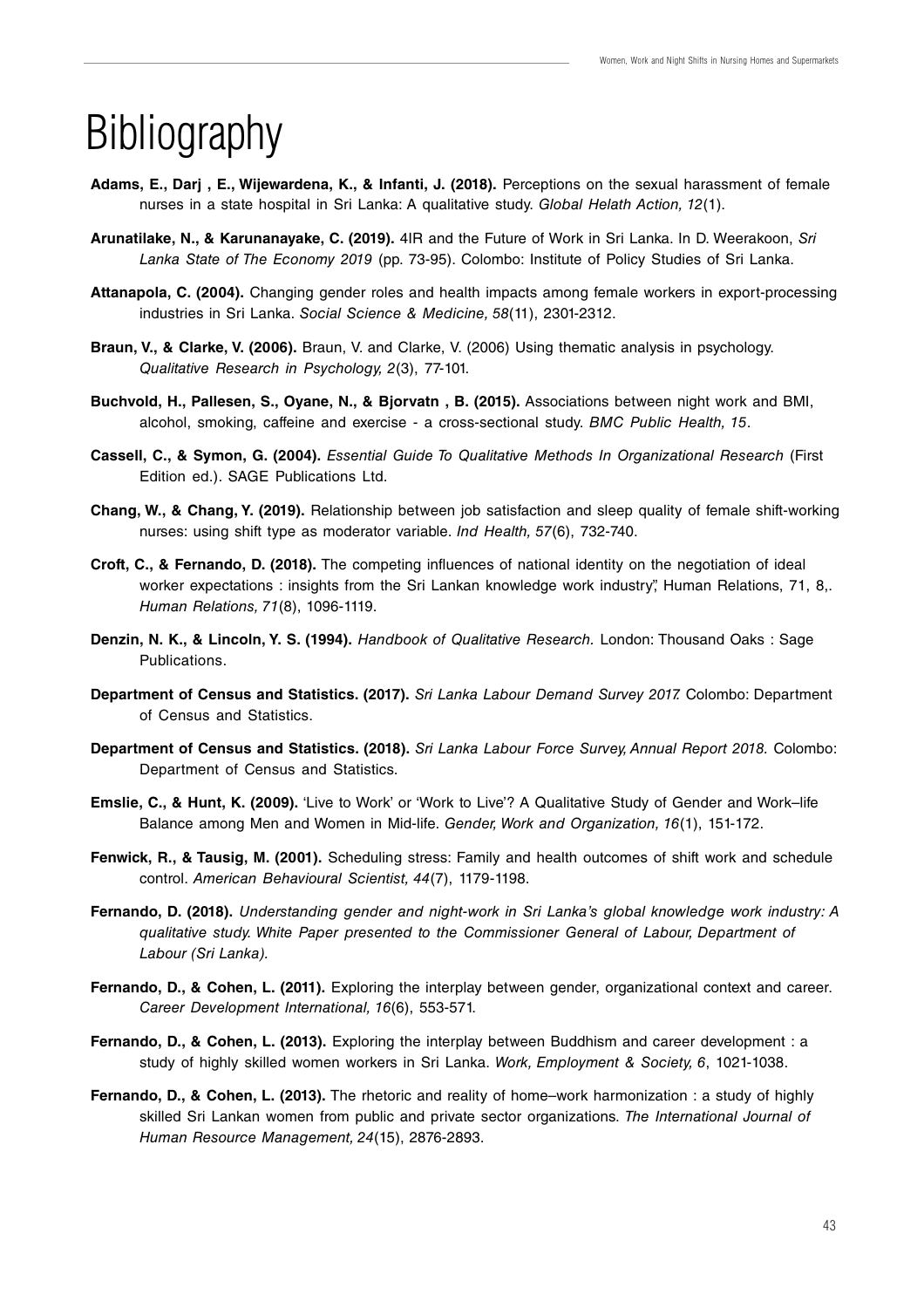- **Fernando, D., & Cohen, L. (2014).** Respectable femininity and career agency : exploring paradoxical imperatives. Gender, Work & Organization, 21(2), 149-164.
- **Fernando, D., & Cohen, L. (2015).** Exploring career advantages of highly skilled migrants : a study of Indian academics in the UK. The International Journal of Human Resource Management, 27(12), 1277-1298.
- **Government of Sr Lanka. (1956).** Employment of Women Young Persons and Children Act (and Amendments). Colombo: Government of Sr Lanka.
- **Government of Sri Lanka. (1950).** Factories Ordinance of 1950. Colombo: Government Publications Department.
- **Government of Sri Lanka. (1989).** The wages Boards for the Retail and Wholesale trade. Government of Sri Lanka.
- **Government of Sri Lanka. (1994).** Shop and Office Employees (Regulation of Employment and Remuneration) Act. Colombo: Government of Sri Lanka.
- Government of Sri Lanka. (2006-09). Sri Lanka Labour Gazette The Nursing Home Trade, Vol. 57, No. 3, pp. 78-85. Colombo: Government of Sri Lanka.
- **Government Publications Department. (1954).** Shop and Office Employees (Regulation of Employment and Remuneration) Act (and Amendments). Colombo: Government Publications Department.
- **Gunatilaka, R. (2013).** To work or not to work? Factors holding women back from market work in Sri Lanka. Colombo: International Labour Organization.
- **Halamkova , V., & Kulamannage, S. (2018, February 17).** Women and Work: Why so few? Retrieved February 14, 2020, from Echelon: https://echelon.lk/women-and-work-why-so-few/
- **Hammersley, M., & Atkinson, P. (1997).** Ethnography: Principles in practice (2nd edition ed.). London: Routledge.
- **International Labour Organization. (2016).** Non-standard employment around the world understanding challenges, shaping prospects. Geneva: International Labour Organization.
- **Jahromi, M., Moattari, M., & Sharif, F. (2013).** Novice Nurses' Perception of Working Night Shifts: A Qualitative Study. Journal of Caring Sciences, 2(3), 169-176.
- **Jayanthi, D., & Venkatramaraju, D. (2009).** Nightshift Hurdles for Women in BPO with reference to Chennai City. ASBM Journal of Management, 2, 114-123.
- **Khan, R., & Sultana, S. (2017).** Breaking the gender barrier: Success stories of active participation of women in the hospitality industry of Bangladesh. European Journal of Social Sciences, 54(2), 134-147.
- **Kodagoda, T. (2018).** Working Long Hours and Its Impact on Family Life: Experiences of Women Professionals and Managers in Sri Lanka. Indian Journal of Gender Studies, 25(1), 108 - 126. doi:DOI: 10.1177/0971521517738432
- **Madide, S. (2003).** Effects of night shift schedules on nurses working in a private hospital in South Africa. Thesis: Master of Science Program, Lulea University of Technology. Sweden.
- **Madurawala, S. (2017).** The Dwindling Stiching Hands: Labor Shortages in Apparel Industry in Sri Lanka. Talking Economics Digest: Bridging the Skill Gap(1).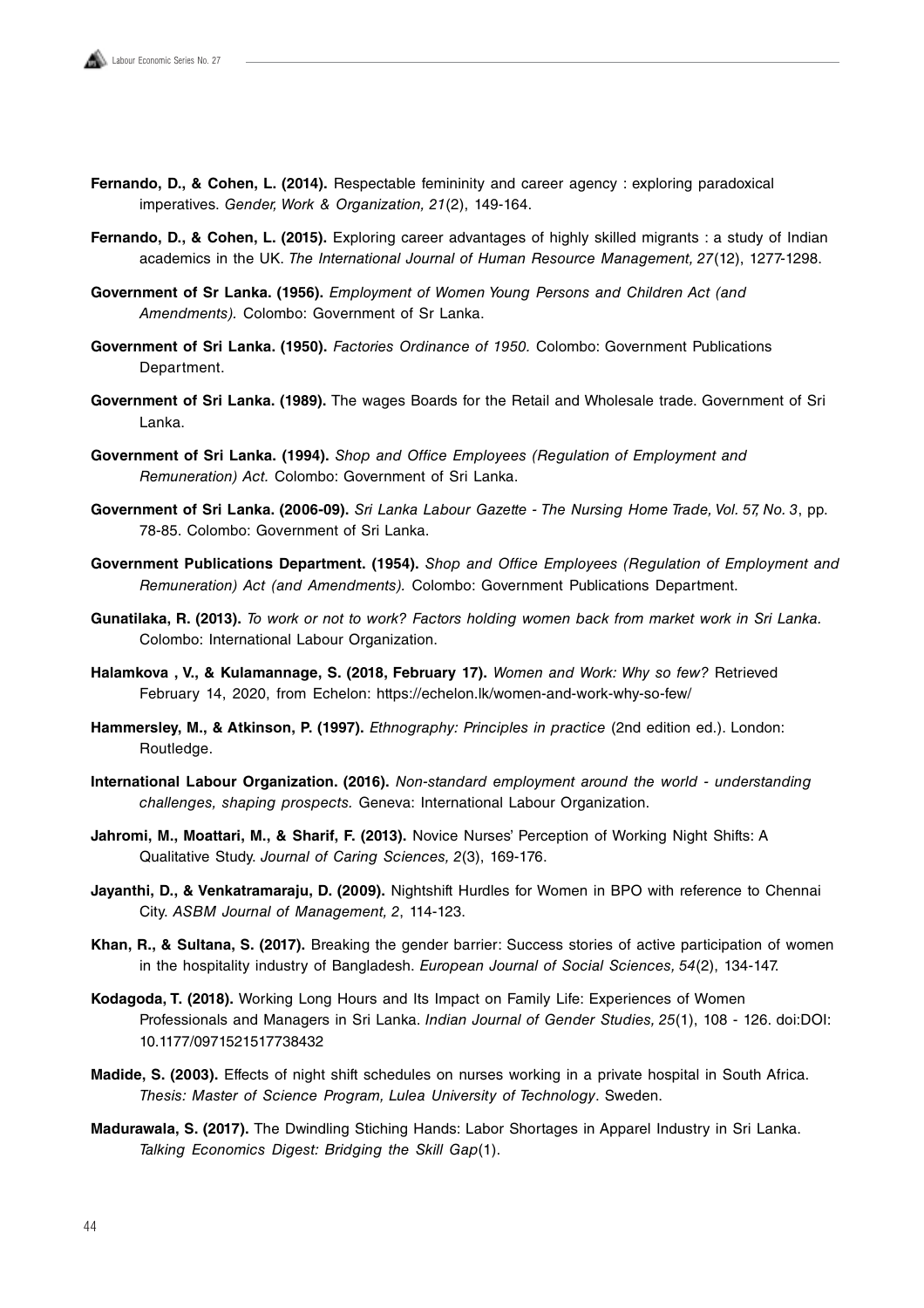- **Morse, J. (1994).** Designing funded qualitative research. In N. Denzin , & Y. Lincoln, Handbook of qualitative research (pp. 220–235). Sage Publications, Inc.
- **Morse, J. (2000).** Determining Sample Size. Qualitative Health Research, 10(1), 3-5.
- **Naqvi, F. (2011).** Perspectives of Indian Women Managers in the Public Sector. Indian Journal of Gender Studies, 18(3), 279–309.
- **Norman, W. (2011).** Rough Nights: The growing dangers of working at night. New York: The Young Foundation.
- **Opatha, H., & Perera, H. (2017).** Determinants of Work-Family Balance: An Empirical Study of Accounting Professionals in Sri Lanka. Sri Lankan Journal of Human Resource Management, 7(1), 18-34.
- Patel, R. (2006). Working the Night Shift: Gender and the Global Economy. ACME: An International E-Journal for Critical Geographies, 5(1), 9-27.
- **Pepin, E., Gillet, P., Sauvet, F., Gomez-Merino, D., Thaon, I., Chennaoui, M., & Leger, D. (2017).** Shift work, night work and sleep disorders among pastry cookers and shopkeepers in France: a cross sectional survey. Occupational and environmental medicine. doi:doi.org/10.1136/bmjopen-2017-019098
- **Perera, M. (1987).** The changing status of women in Sri Lanka. International Journal of Sociology of the Family, 17, 1-23.
- **Priyanwada, K. M. (2016, December).** North South University. Retrieved February 14, 2020, from Public Policy and Governance Program: Research: http://www.northsouth.edu/newassets/files/ppg-research/ PPG 6th\_Batch/K.B.G.M\_Priyanwada\_MPPG\_Thesis.pdf
- **Professionals and Managers in Sri Lanka. (n.d.).** Indian Journal of Gender Studies, 25(1), 108-126.
- **Rajaguru, T. (2018, December).** Sexual Harassment of Women in Sri Lankan Public Bus Service. International Journal of Scientific and Research Publications, 8(12), 151-159.
- **Rajapakshe, W. (2018, September 28).** An Analysis of Major Factors Affecting Labor Turnover in the Apparel Industry in Sri Lanka: Policy Alternations for Solving the Problem. International Journal of Academic Research in Economics & Management Sciences, 7(3), 214-231.
- **Ranaraja, S., & Hassendeen, S. (2016).** Demand-side Factors Affecting Women's Labour Force Participation in Sri Lanka. In I. L. Organization, Factors Affecting Women's Labour Force Particpation in Sri Lanka (pp. 7-42). Colombo: International Labour Organization.
- **Research Directorate, Immigration and Refugee Board, Canada. (1993).** Human Rights Briefs: Women in Sri Lanka. Canada: Immigration and Refugee Board of Canada. Retrieved December 2, 2019, from https://www.refworld.org/docid/3ae6a80618.html
- **Siddiqui, A. A., Jumani, M., Shaikh, S. A., Memon, S., Marri, S., Khan, M. A., & Shaikh, M. A. (2018).** Comparing the effects of day and night shifts on employees job satisfaction: A case study at cement factory. Proceedings of the first international conference on industrial engineering and management applications.
- **Smith, D. E. . (1987).** The Everyday World as Problematic: A Feminist Sociology. Toronto: University of Toronto Press.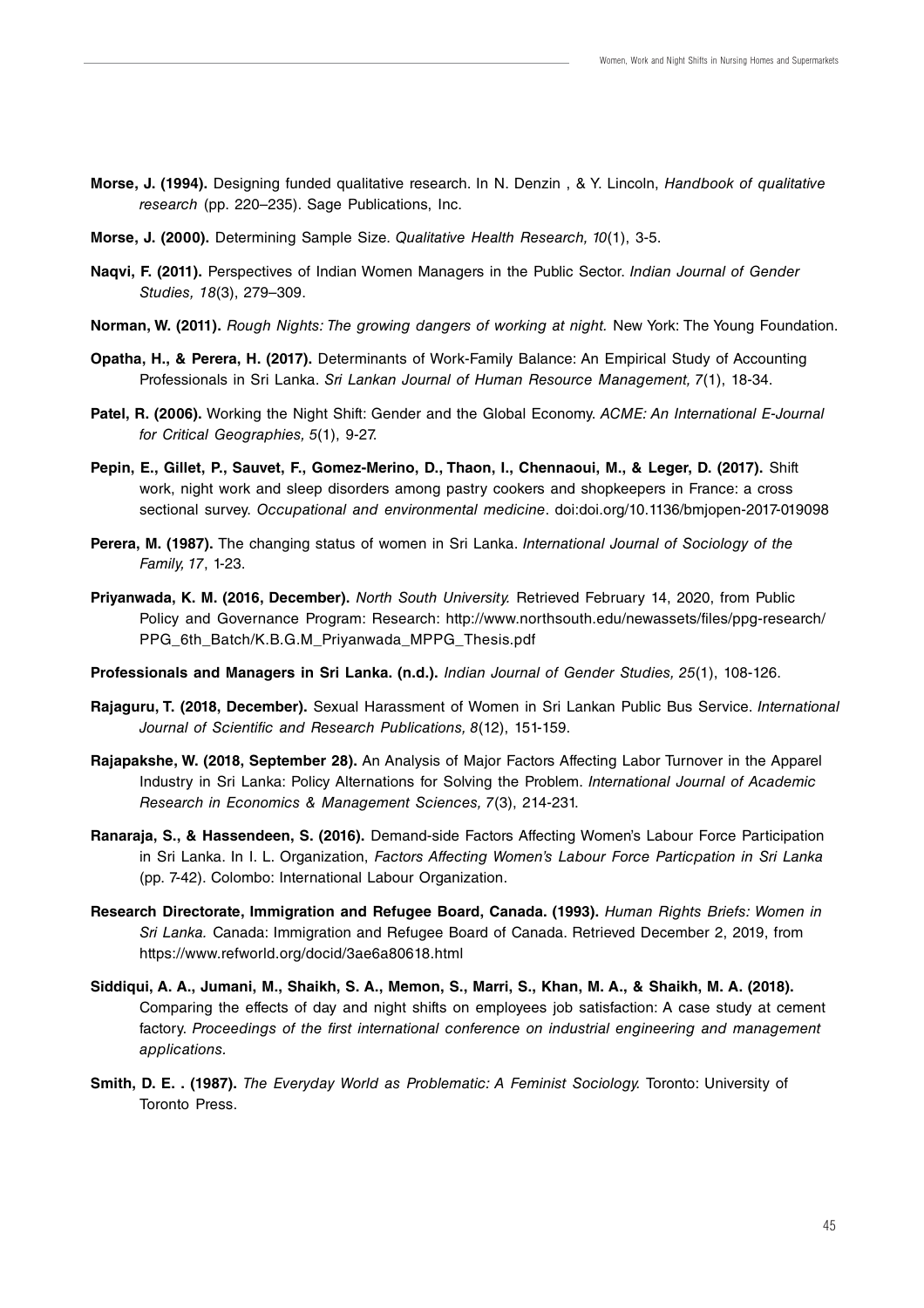- **Solotaroff, J., Joseph, G., & Kuriakose, A. T. (2017).** Getting to Work: Unlocking Women's Potential in Sri Lanka's Labor Force. Washington D.C.: International Bank for Reconstruction and Development/ The World Bank.
- **Sri Lanka Stakeholder SDG Platform. (2018).** Sri Lanka Voluntary People's Review on the implementation of the 2030 Agenda for Sustainable Development. New York : Sri Lanka Stakeholder SDG Platform on behalf of all partners.
- **Tara, S., & Ilavarasan, P. V. (2011).** Marriage and Midnight Work: A Qualitative Study of Unmarried Women Call Center Agents in India. Marriage & Family Review, 47(4), 197-212.
- **The Dabindu Collective. (2001, April 01).** Asia Monitor Resource Centre. Retrieved December 3, 2019, from Problems Faced By Women Working in Sri Lanka's Export Processing Zones: https://www.amrc.org.hk/ content/problems-faced-women-working-sri-lankas-export-processing-zones
- **The Government of Sri Lanka. (1982).** Wages Boards Ordinance. Colombo: The Government of Sri Lanka.
- **The World Bank. (2018, June 14).** World Bank. Retrieved December 3, 2019, from Work or Family: Sri Lankan Women Shouldn't Have to Choose: https://www.worldbank.org/en/news/feature/2018/06/14/work-orfamily-sri-lankan-women-shouldnt-have-to-choose
- **Thompson, E. (2009).** Understanding how night work influences the everyday family lives of nurses, their husbands and children. PhD Dissertation, University of Surrey, England, Department of Sociology..
- **Tomlinson, J., & Durbin, S. (2010).** Female part time managers. Equality, Diversity and Inclusion, 29(3), 255- 270.
- **UNFPA. (2017).** Sexual Harassment on Public Buses and Trains in Sri Lanka. Colombo: United Nations Population Fund Sri Lanka.
- **Weerakkody, D. (2018, December 14).** Daily FT. Retrieved December 3, 2019, from http://www.ft.lk/columns/ Getting-more-women-in-the-workforce/4-668819
- **Wickramasinghe, M., & Jayatillake, W. (2006).** Beyond Glass Ceilings and Brick Walls Gender at the Work Place. Colombo: International Labour Organization (ILO).
- **Wijesekera, M. (2017).** Sri Lankan Garment Factories Boost Wages and Benefits as Labor Shortage Looms. Washington DC: Global Press Journal. Retrieved 12 02, 2019, from https://globalpressjournal.com/asia/ sri\_lanka/sri-lankan-garment-factories-boost-wages-benefits-labor-shortage-looms/ ?utm\_content=bufferbe5bcandutm\_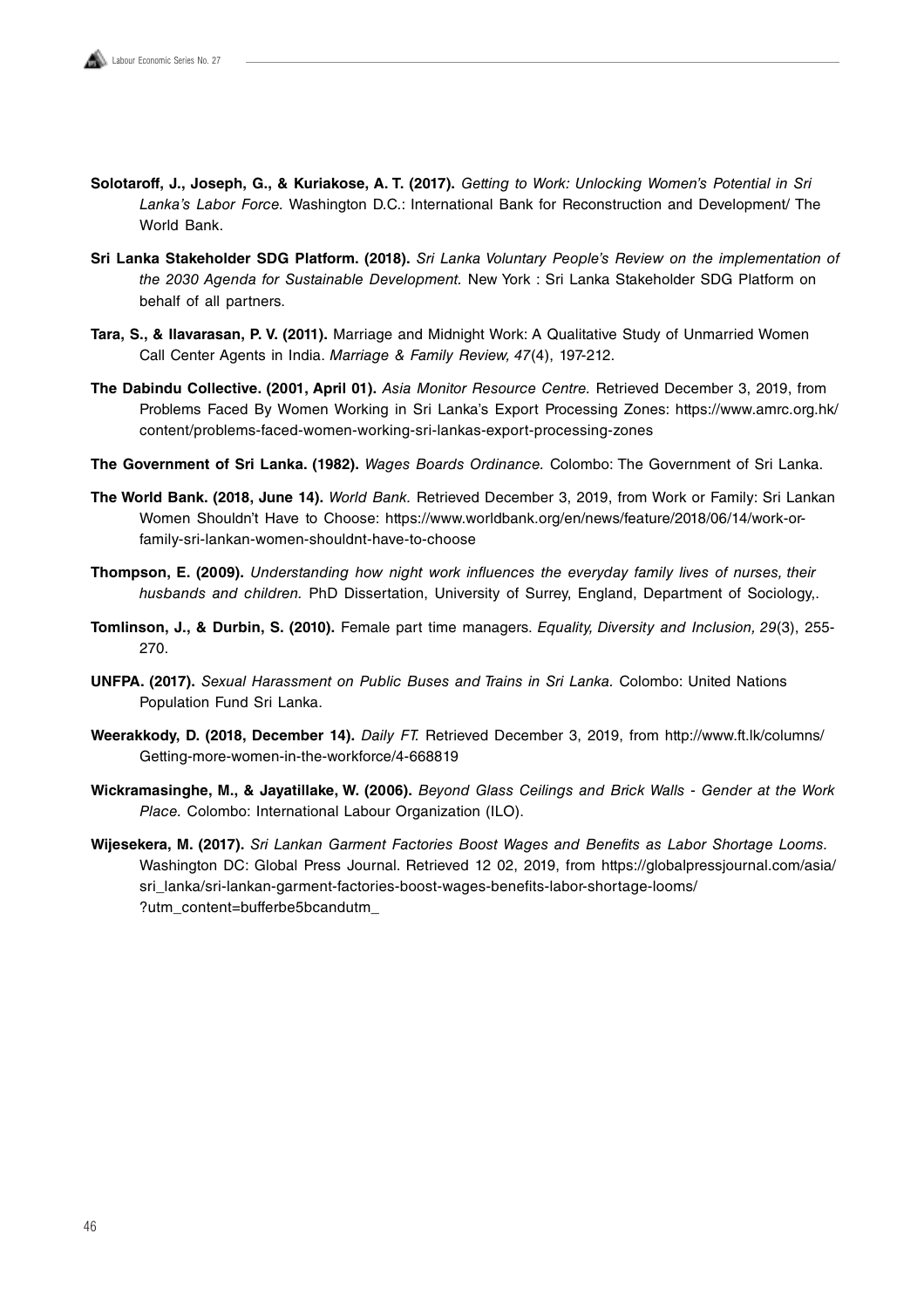## Appendix

#### **Table 3**

#### **Background Characteristics of the Sample**

| <b>Characteristics</b>                                                                                 | <b>Number of Respondents</b>               |                          |                      |  |  |
|--------------------------------------------------------------------------------------------------------|--------------------------------------------|--------------------------|----------------------|--|--|
|                                                                                                        | <b>Channeling</b>                          | <b>Supermarkets</b>      |                      |  |  |
|                                                                                                        | <b>Centre</b>                              | Supermarket 1            | <b>Supermarket 2</b> |  |  |
|                                                                                                        | Highest educational/training qualification |                          |                      |  |  |
| A-Levels Science & Diploma/training in nursing                                                         | 1                                          | $\overline{\phantom{0}}$ | $\overline{a}$       |  |  |
| A-Levels (Science)                                                                                     | 1                                          |                          |                      |  |  |
| A-Levels Commerce & Diploma/ training in nursing                                                       |                                            | 1                        |                      |  |  |
| A-Levels (Commerce)                                                                                    | $\mathbf{1}$                               |                          | 1                    |  |  |
| A-Levels Arts & Other Diploma and Training courses<br>(IT, English, Computer Software, Youth Services) |                                            | 3                        |                      |  |  |
| A-Levels Arts & Diploma/ training in nursing                                                           | 6                                          | 1.                       | $\overline{2}$       |  |  |
| A-Levels (Arts)                                                                                        | $\overline{c}$                             | $\overline{2}$           | $\overline{2}$       |  |  |
| Courses after O-Levels (Nursing, English, IT, HR)                                                      | 1                                          | 1                        |                      |  |  |
| O-Levels                                                                                               | 1                                          |                          |                      |  |  |
| <b>Below O-Levels</b>                                                                                  | 1                                          | $\overline{\phantom{0}}$ | 3                    |  |  |
| Mean age                                                                                               | 42                                         | 25                       | 25                   |  |  |
| <b>Marital status</b>                                                                                  |                                            |                          |                      |  |  |
| Married                                                                                                | 12 <sup>°</sup>                            | 1.                       |                      |  |  |
| Unmarried                                                                                              | 2                                          | 7                        | 7                    |  |  |
| Divorced                                                                                               | $\Omega$                                   | 0                        | 1.                   |  |  |
| Young children (below 15)                                                                              | 8                                          | $\overline{c}$           | $\overline{2}$       |  |  |
| <b>Ethnicity and religion</b>                                                                          |                                            |                          |                      |  |  |
| Sinhala Buddhist                                                                                       | 12                                         | 8                        | 8                    |  |  |
| Other                                                                                                  | $\overline{2}$                             | 0                        | $\mathbf 0$          |  |  |

Source: Authors' own compilation.